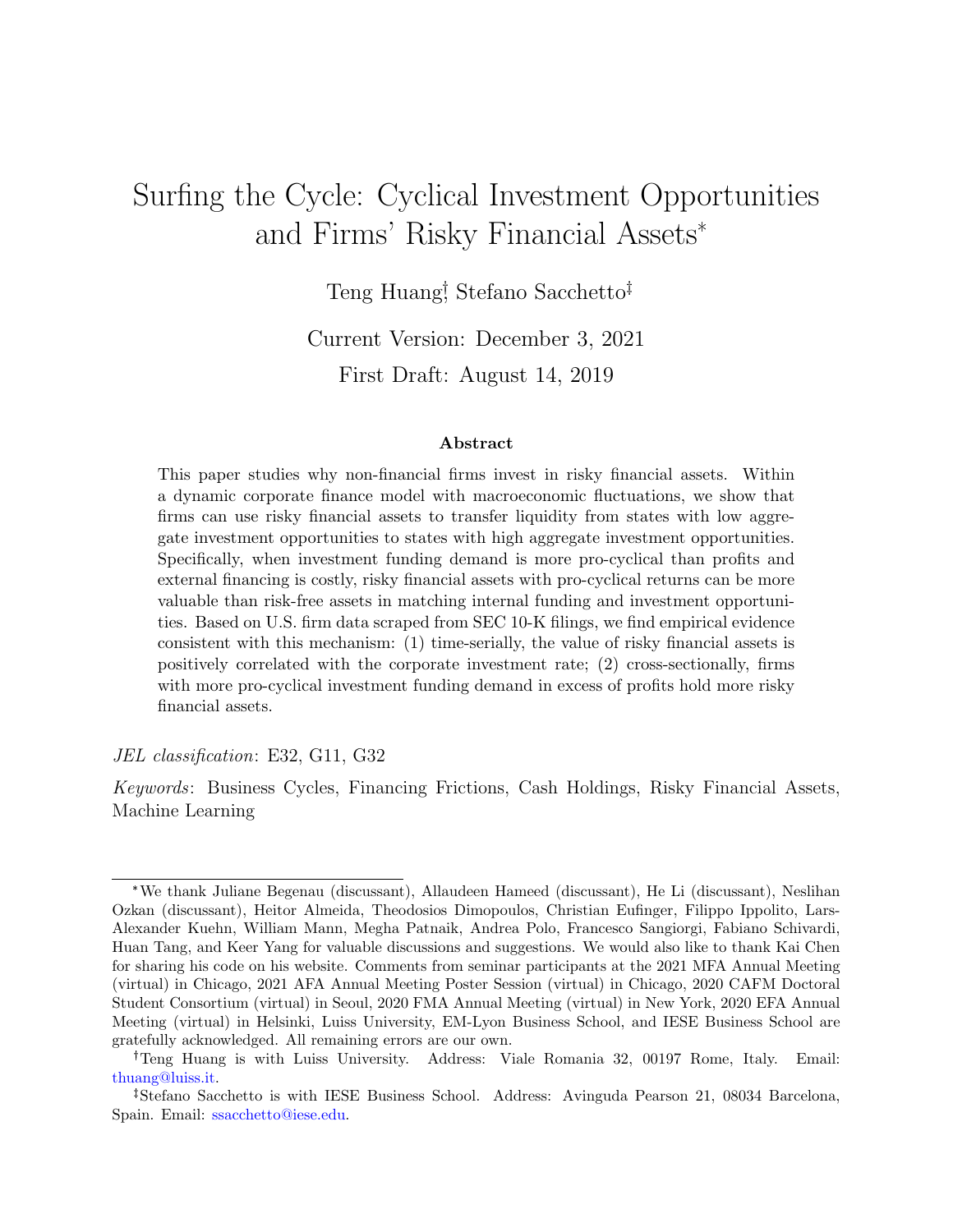### 1. Introduction

Why do non-financial firms invest in risky financial assets? A recent study by [Duchin,](#page-32-0) [Gilbert, Harford, and Hrdlicka](#page-32-0) [\(2017\)](#page-32-0) shows that risky financial assets represent more than 40% of S&P 500 firms' financial assets, or 6% of their total book assets. This finding is puzzling because in the absence of positive abnormal returns, as documented by the literature on mutual fund performance (e.g., [Fama and French,](#page-32-1) [2010\)](#page-32-1), holding risky financial assets does not generate value for shareholders once the cost of capital is properly adjusted for the risk (see [Duchin et al.,](#page-32-0) [2017\)](#page-32-0). Moreover, holding cash implies a tax disadvantage (e.g., [Opler, Pinkowitz, Stulz, and Williamson,](#page-34-0) [1999\)](#page-34-0), and firms seem to be aware of the tax costs associated with these investments. For example, [Foley, Hartzell, Titman, and](#page-33-0) [Twite](#page-33-0) [\(2007\)](#page-33-0) document that high repatriation taxes create incentive for firms to retain earnings overseas and result in high cash holdings, and [De Simone, Piotroski, and Tomy](#page-31-0) [\(2018\)](#page-31-0) find that expected reduction in repatriation taxes stimulates overseas cash holdings. Finally, these investments in risky financial assets also cast doubt on whether firm savings are precautionary or not.

In this paper, complimentary to the channels explored in the literature from microperspectives, we provide a rational explanation for firms' risky financial asset holdings from a macro-perspective. In a dynamic corporate finance model, we show that when investment funding demand is pro-cyclical and external financing is costly, risky financial assets can increase firm value by improving the match between internal cash flows and investment opportunities. Based on U.S. firm data scraped from the SEC 10-K filings using a machine learning algorithm, we find empirical evidence consistent with the model's predictions: the value of risky financial assets is positively correlated with the corporate investment rate, and one unit increase in the funding gap beta, the sensitivity of firm's investment funding demand in excess of profits to the aggregate bond market returns, is positively associated with  $3\%$ -6\% increase in risky financial asset holdings.

In [Figure 1](#page-35-0) and [Figure 2,](#page-36-0) we show that both the aggregate investment and financing activities exhibit pro-cyclical patterns, as in [Covas and Den Haan](#page-31-1) [\(2011\)](#page-31-1) and [Begenau and](#page-30-0) [Salomao](#page-30-0) [\(2018\)](#page-30-0). The pro-cyclical investment and financing activities suggest that the shortage of funding, or the mismatch between investment opportunities and internal cash flows, can be pro-cyclical as well. When external financing is costly, the pro-cyclical shortage of funding creates a natural incentive to invest in risky financial assets, simply because risky financial assets provide pro-cyclical returns.

To formalize the above intuition, we study the optimal allocation of corporate cash holdings through the lens of a dynamic corporate investment and saving model. A dynamic model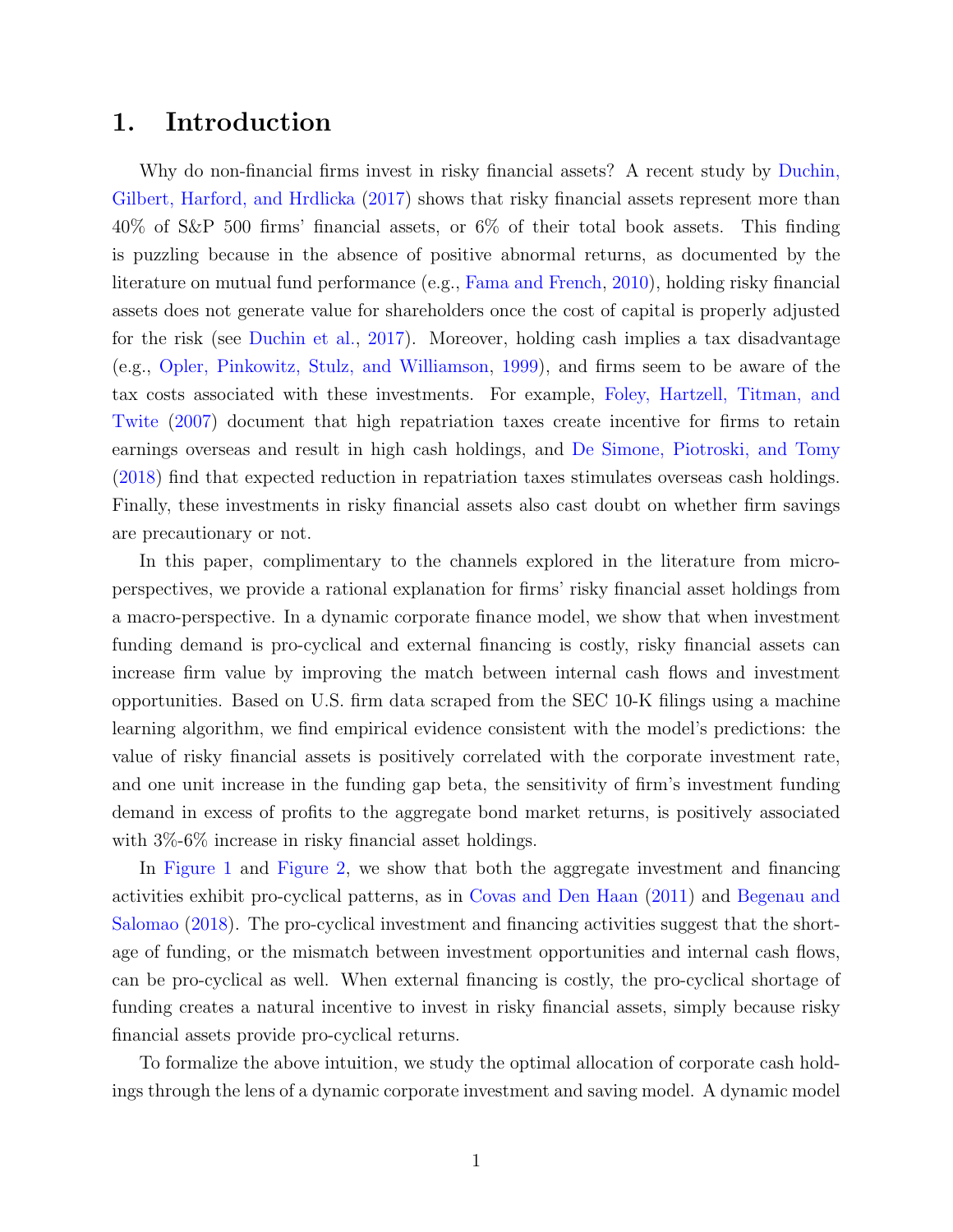has the advantage of generating macroeconomic fluctuations, and it simultaneously provides a relative simple way to design risky securities with stochastic returns. More specifically, we build upon the model by [Riddick and Whited](#page-34-1) [\(2009\)](#page-34-1), where the optimal cash holding is mainly determined by the trade-off between the tax costs associated with savings, and the benefits from reducing expected costs of external financing in case of good investment opportunities or negative profitability shocks. We introduce a risky security into this framework to study the role of risky financial assets as a saving option.

The model delivers several theoretical predictions. First, due to costly external financing, the marginal cost of investment is cheaper through internal funding than through external financing. As a result, the investment rate is positively correlated with risky financial asset holdings, controlling for investment opportunities. Second, even though the dividend policy is counter-cyclical in the model, it mirrors pro-cyclical investment opportunities. Therefore, controlling for investment opportunities, the dividend payout ratio is also positively correlated with risky financial asset holdings.

Moreover, the model shows that the cyclicality of investment funding demand and external financing costs form the key determinants of saving behavior. Specifically, over business cycles, at any period  $t$ , firms know that investment opportunities are state-contingent in period  $t + 1$ , which translates into state-contingent investment funding demand. Furthermore, firms also know that the profits generated from operations are state-contingent in period  $t + 1$ . Since both investment funding demand and profits are state-contingent, the mismatch between investment funding demand and profits, which we define as the "funding gap", is also state-contingent. Given the feature that returns on risky financial assets are mostly pro-cyclical, investing in risky financial assets can be valuable if the funding gap is also pro-cyclical. Finally, for any given cyclical intensity of the funding gap, higher external financing costs provide stronger incentives to invest in risky financial assets, as they reduce the need for costly external financing when investment opportunities are good.

To test the key empirical predictions from the model, we scrape the fair value of firms' risky financial assets disclosed in the footnotes of the SEC 10-K filings through a machine learning algorithm, which generates firm-year observations of the fair value of risky financial assets.<sup>[1](#page-2-0)</sup> In particular, the algorithm targets tables with a specific type of format, which covers around 80% of firm-years disclosing fair value information, and exploits text information associated with different tables to detect whether the table contains relevant information.[2](#page-2-1) The final sample contains 20,873 observations from 2009 to 2018 for 3,077 U.S. firms. The

<span id="page-2-0"></span><sup>&</sup>lt;sup>1</sup>The information regarding the fair value of financial instruments is usually disclosed in the 10-K filing footnote named "Fair Value Measurements", but the name of the footnote is not standard.

<span id="page-2-1"></span><sup>&</sup>lt;sup>2</sup>A detailed description of the algorithm and an out-of-sample accuracy test of the algorithm is provided in [Appendix D.](#page-56-0)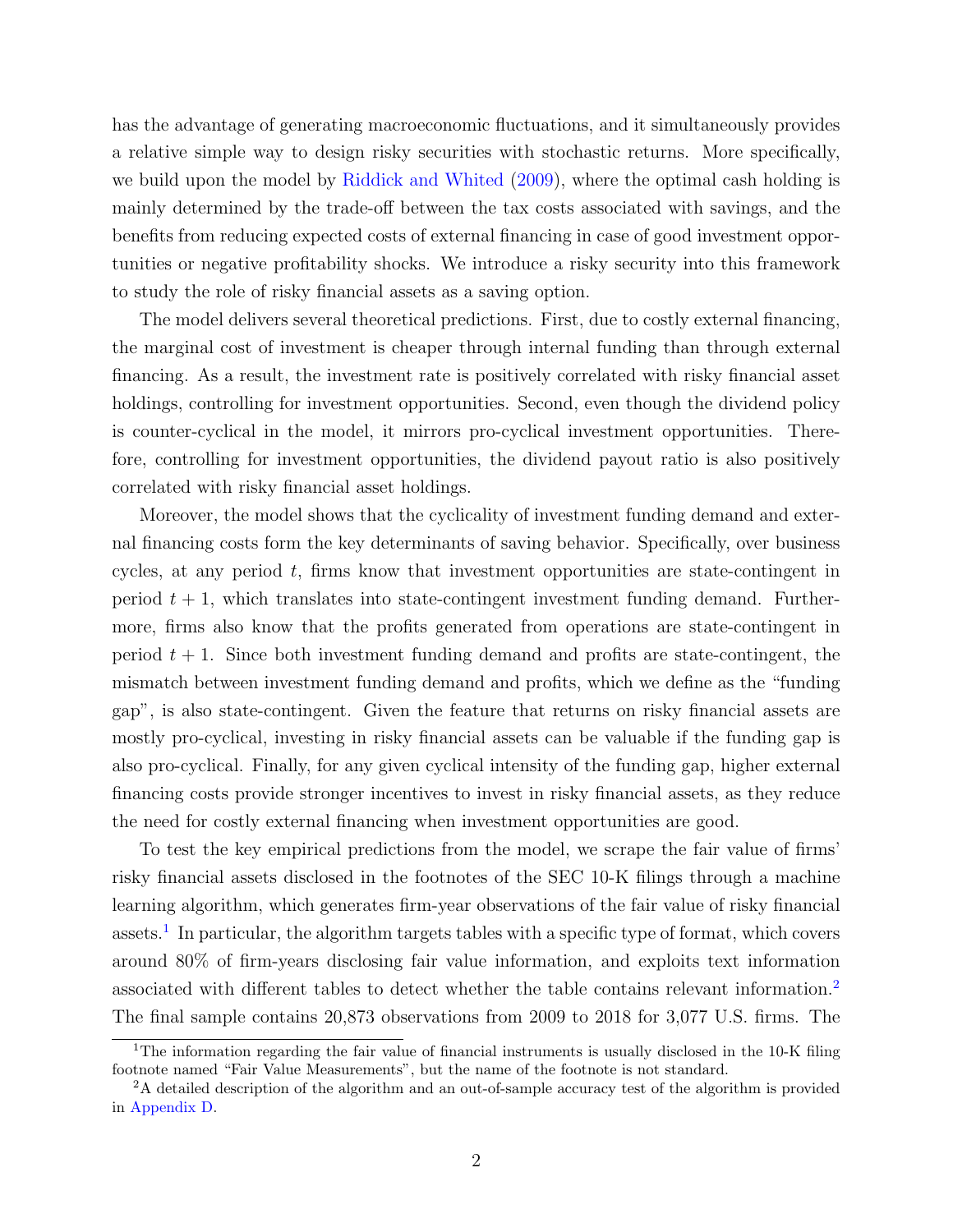sample starts in 2009 when compulsory disclosure is required.

We use panel regressions to test the relationship between the fair value of risky financial assets and investment/dividend policies. Consistent with the model's predictions, we find that the investment rate is positively correlated with the fair value of risky financial assets, controlling for Tobin's  $q$ . A one percent increase in the value of risky financial assets is positively associated with a 0.0081% to 0.0120% increase in capital expenditure and a 0.0861% to 0.0942% increase in R&D expenditure. We also find that dividend rate is positively correlated with the fair value of risky financial assets, controlling for Tobin's q. A one percent increase in the value of risky financial assets is positively associated with a 0.0621% to 0.0715% increase in dividend rate.

We use pooled cross section regressions to test the cross sectional relationship between the cyclical intensity of the funding gap, external financing costs, and risky financial asset holdings. Specifically, we first estimate the "funding gap beta", the cyclical intensity of the funding gap, by time-series regressions of several measures of the funding gap on the bond market returns for each firm. We use bond market returns to estimate funding gap beta instead of equity market returns as most of the risky financial assets on the firms' balance sheets are bond securities, therefore funding gap beta estimated from bond market returns should be a better measure than funding gap beta estimated from equity market returns as the measure of incentive to invest in those risky financial assets. Then we conduct crosssectional regressions to test the relationship between the funding gap beta, external financing costs and risky financial asset holdings. Consistent with the model's predictions, we find that a one unit increase in the funding gap beta is positively associated with a 3% to 6% increase in risky financial asset holdings. We find mixed evidence regarding the relationship between external financing costs and risky financial asset holdings. Firms classified as financially constrained hold more risky financial assets than their unconstrained counterparts when either dividend payment, credit rating, or the [Hadlock and Pierce](#page-33-1) [\(2010\)](#page-33-1) index is used as the financing constraint index; however, firms classified as financially unconstrained hold more risky financial assets than their constrained counterparts when the [Kaplan and Zingales](#page-33-2) [\(1997\)](#page-33-2) index or the [Whited and Wu](#page-34-2) [\(2006\)](#page-34-2) index is used as the financing constraint index. The difference in estimation results between the KZ index and other indices of financing constraints is not surprising. As noted out by [Whited and Wu](#page-34-2) [\(2006\)](#page-34-2) and [Farre-Mensa and](#page-32-2) [Ljungqvist](#page-32-2) [\(2016\)](#page-32-2), firms classified as financially constrained by the KZ index are different from firms classified as financially constrained by the other four indices in almost every dimension they consider. Dividend payment, credit rating, WW index and HP index classify young, small, less tangible and less levered firms with more investment opportunity and R&D expenditure as financially constrained, while the KZ index does the opposite.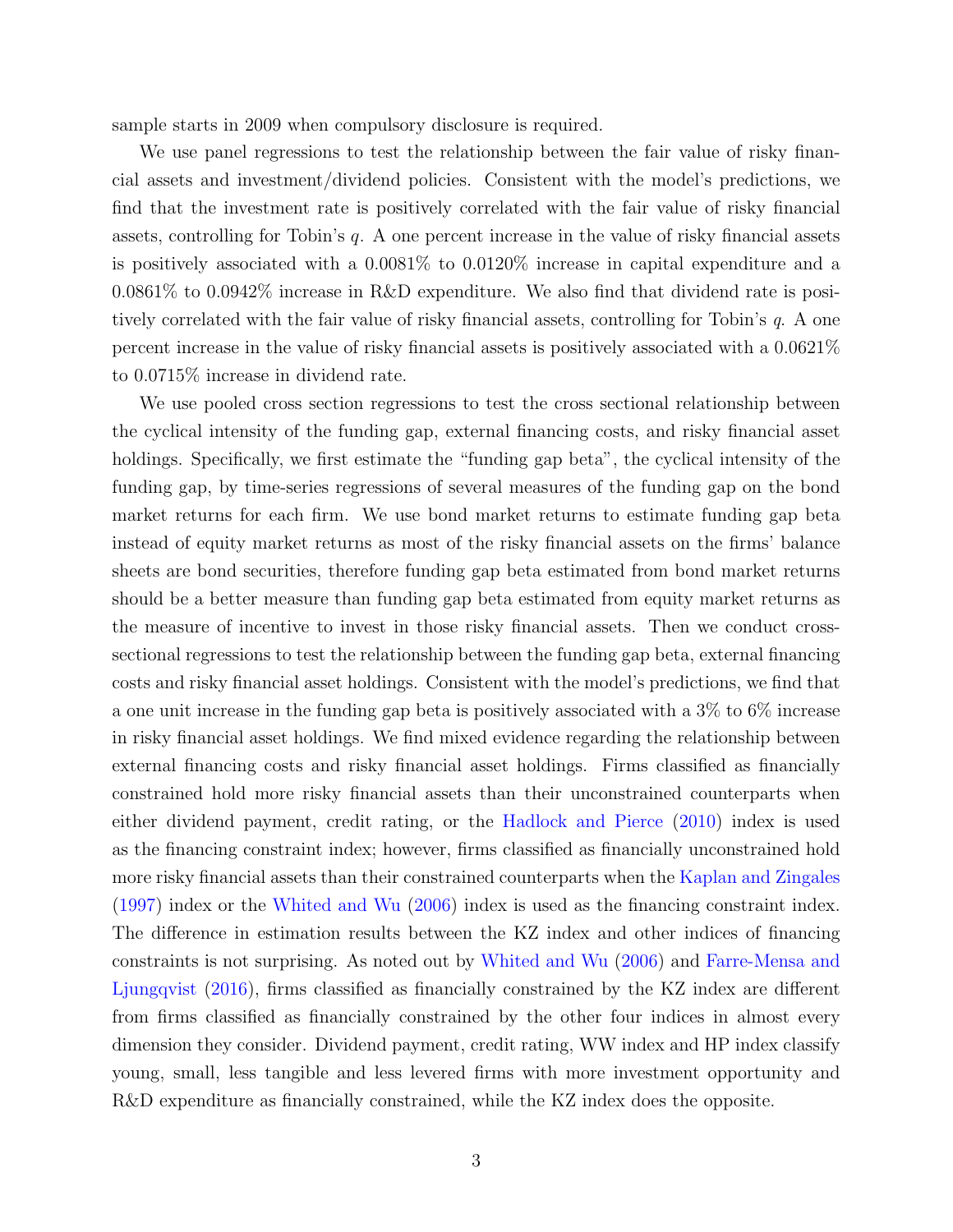Taken together, this evidence suggests that corporate investment in risky financial assets can be driven by both financing frictions and the mismatch between investment funding demand and internal cash flows caused by macroeconomic fluctuations.

This paper fits into both the theoretical and empirical literature on corporate savings. As far as we know, this is the first study of corporate saving composition from a macroperspective. The model is most similar to [Riddick and Whited](#page-34-1) [\(2009\)](#page-34-1). We extend their model by embedding a risky security as another saving option into the model. This extension creates new economic forces to sketch complicated corporate saving behavior, which is absent from the traditional corporate saving theories where savings are always assumed to be safe. The mechanism we propose is similar to [Acharya, Almeida, Ippolito, and Perez](#page-30-1) [\(2014\)](#page-30-1) and [Nikolov, Schmid, and Steri](#page-34-3) [\(2019\)](#page-34-3), where credit lines are used as state-contingent liquidity, in our model, risky financial assets are used as state-contingent liquidity. The model also shares similarities with [Duchin et al.](#page-32-0) [\(2017\)](#page-32-0), who also incorporate risky financial assets as a saving option. However, in contrast to their model, we allow richer dynamic interactions between investment, dividend, and saving behavior. This setup highlights that there is a neoclassical incentive for firms to invest in risky financial assets.

Empirically, most of the literature on corporate cash holdings focuses on the relationship between corporate savings and firm-specific characteristics, such as cash flow volatility, growth opportunity, and CEO compensation (e.g., [Opler et al.,](#page-34-0) [1999;](#page-34-0) [Bates, Kahle, and](#page-30-2) [Stulz,](#page-30-2) [2009;](#page-30-2) [Liu and Mauer,](#page-33-3) [2011;](#page-33-3) [Begenau and Palazzo,](#page-30-3) [2020;](#page-30-3) [Falato, Kadyrzhanova, Sim,](#page-32-3) [and Steri,](#page-32-3) [2020\)](#page-32-3). Another strand of literature documents the relationship between cash holdings and cost incentives such as tax or interest rate (e.g., [Foley et al.,](#page-33-0) [2007;](#page-33-0) [Azar, Kagy,](#page-30-4) [and Schmalz,](#page-30-4) [2016;](#page-30-4) [Bates et al.,](#page-30-2) [2009;](#page-30-2) [Faulkender, Hankins, and Petersen,](#page-32-4) [2019;](#page-32-4) [De Simone](#page-31-0) [et al.,](#page-31-0) [2018\)](#page-31-0). This paper is most closely related to studies on corporate saving compositions. [Brown](#page-31-2) [\(2014\)](#page-31-2) studies the difference between marketable security investment and actual cash holdings; [Cardella, Fairhurst, and Klasa](#page-31-3) [\(2015\)](#page-31-3) analyze the determinants of illiquid financial asset holdings; [Duchin et al.](#page-32-0) [\(2017\)](#page-32-0) and [Darmouni and Mota](#page-31-4) [\(2020\)](#page-31-4) investigate the determinants of illiquid and risky financial asset holdings through behavior and agency perspectives. The contribution of this paper is the analysis of coporate saving behavior from a macroeconomic/asset-pricing perspective, which highlights the role of macroeconomic fluctuations in shaping corporate saving policies.

This paper is also related to the risk-management literature. The mechanism in this paper can be traced back to both [Smith and Stulz](#page-34-4) [\(1985\)](#page-34-4) and [Froot, Scharfstein, and Stein](#page-33-4) [\(1993\)](#page-33-4), who develop models in which firms choose risk management policies to smooth cash flows to reduce either expected financial distress costs or expected external financing costs. The model in this paper extends [Froot et al.](#page-33-4) [\(1993\)](#page-33-4) by introducing stochastic investment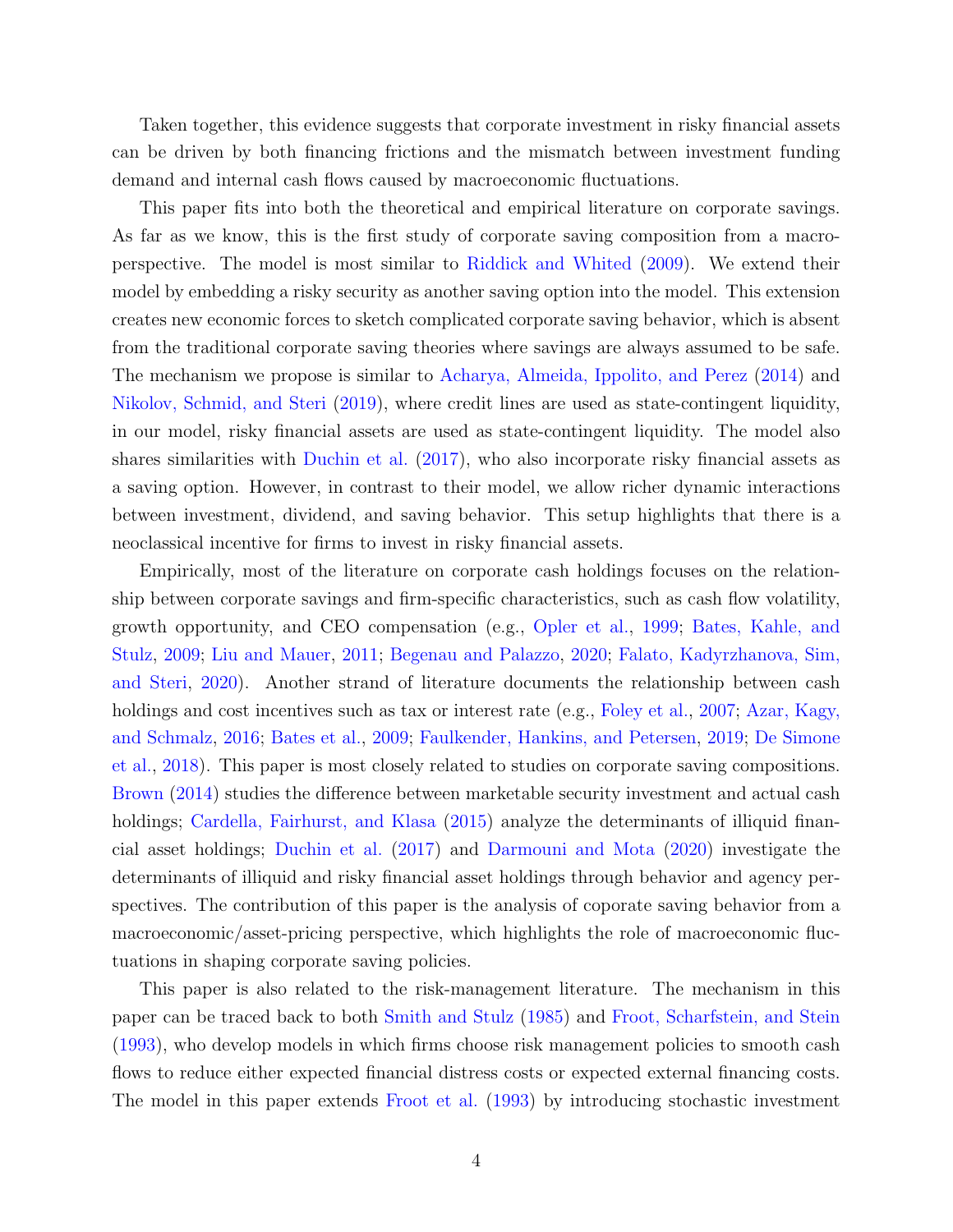opportunities, this extension allows firms to be financially constrained induced by both good investment opportunities and negative liquidity shocks. The empirical results in this paper are related to [Faulkender](#page-32-5) [\(2005\)](#page-32-5). Using data for the chemical industry, [Faulkender](#page-32-5) [\(2005\)](#page-32-5) finds that downward macroeconomic and industry risk is positively correlated with fixed rate choice when issuing debt, suggesting corporate interest rate policies are responsive to macroeconomic and industry risk. Building on these findings, we find that the riskmanagement incentive can indeed help to explain firms' investment in risky financial assets.

The paper is organized as follows. [Section 2](#page-5-0) outlines the model and illustrates the key intuition. [Section 3](#page-10-0) develops empirical hypotheses from simulations and numerical experiments from the model. [Section 4](#page-16-0) describes the data. [Section 5](#page-21-0) presents the empirical evidence and [Section 6](#page-29-0) concludes.

### <span id="page-5-0"></span>2. Model

In this section we embed a risky security into a dynamic investment-saving model similar to [Riddick and Whited](#page-34-1) [\(2009\)](#page-34-1), [Eisfeldt and Muir](#page-32-6) [\(2016\)](#page-32-6) and [Begenau and Palazzo](#page-30-3) [\(2020\)](#page-30-3). Specifically, we allow firms to invest in a risky security as another saving option on top of a risk-free security. First we describe technology and investment, then we introduce a risk-free security and a market-security as saving options, after that we define the firm's cash flow and optimization problem, and we develop the key intuition behind the model to close this section.

#### 2.1. Technology and Investment

Firms are indexed by j and time is indexed by t. For firm j in period t, profits generated by physical capital  $k_{jt}$  are assumed to be

$$
\pi_{jt} = \exp(\beta_{\pi}x_t + z_{jt})k_{jt} - fk_{jt},\tag{1}
$$

where  $x_t$  denotes the aggregate productivity shock;  $z_{it}$  denotes the idiosyncratic productivity shock;  $k_{jt}$  is the book value of the firm's physical capital;  $\beta_{\pi}$  captures the cyclical intensity of the profits; and f captures the operating costs of the firm. To reduce the dimension of the problem, we assume constant return to scale profit function.<sup>[3](#page-5-1)</sup>

Both  $x_t$  and  $z_{jt}$  are assumed to be  $AR(1)$  processes

$$
x_t = \rho_x x_{t-1} + \sigma_x \varepsilon_t^x
$$

$$
z_{jt} = \rho_z z_{jt-1} + \sigma_z \varepsilon_{jt}^z,
$$

<span id="page-5-1"></span><sup>3</sup>This assumption is also exploited in other studies to simplify solutions to the optimization problems (e.g., [Bazdresch, Kahn, and Whited,](#page-30-5) [2017;](#page-30-5) [Gomes, Jermann, and Schmid,](#page-33-5) [2016\)](#page-33-5).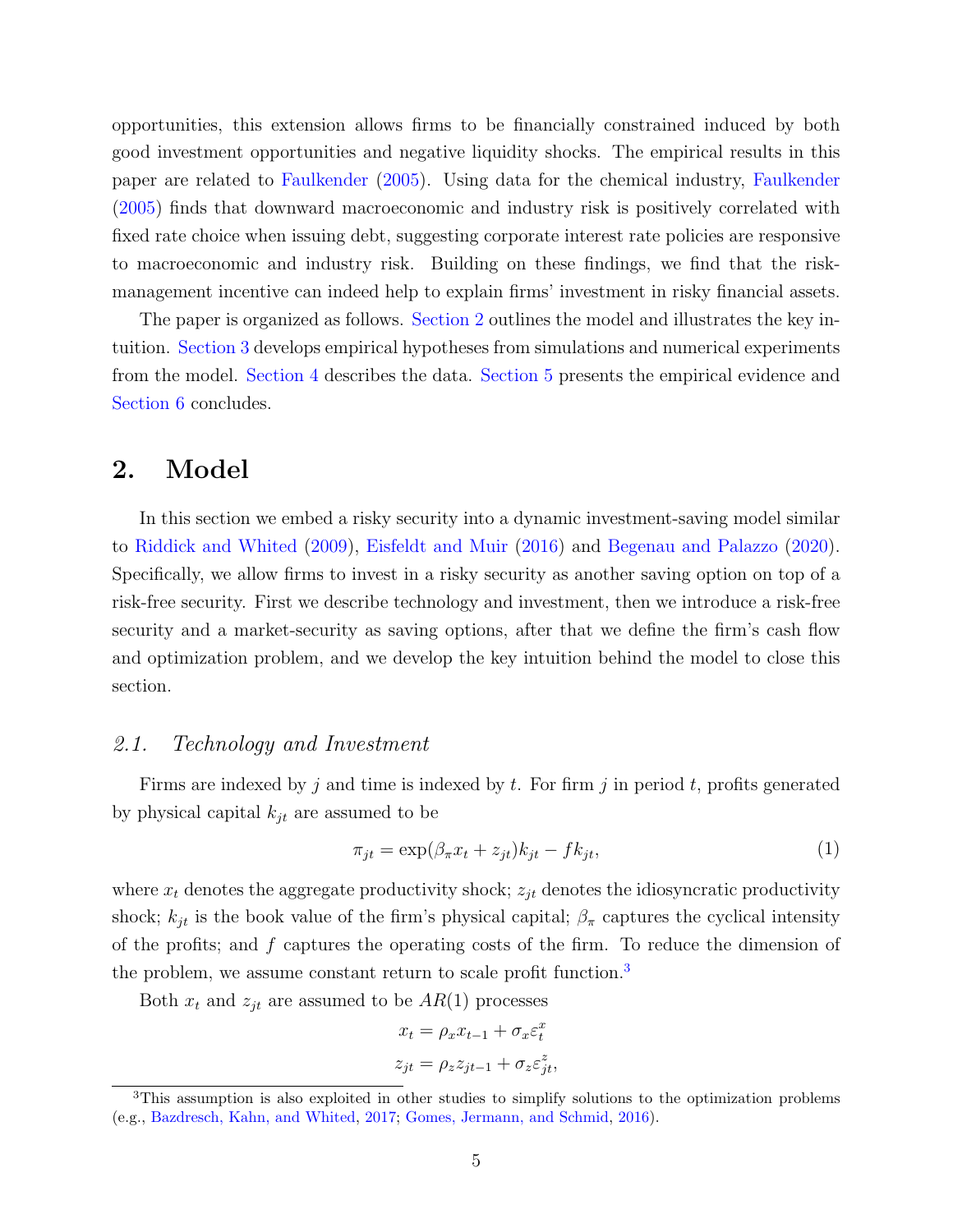where both  $\varepsilon_t^x$  and  $\varepsilon_{jt}^z$  are IID truncated standard normal shocks;  $\varepsilon_t^x$  is independent of  $\varepsilon_{jt}^z$ ;  $\varepsilon_{jt}^z$  and  $\varepsilon_{lt}^z$  are independent for  $j \neq l$ ;  $\rho_x$  and  $\rho_z$  capture the persistence of the aggregate and idiosyncratic productivities respectively; and  $\sigma_x$  and  $\sigma_z$  capture the conditional standard deviations of the aggregate and idiosyncratic productivities respectively.

The firm accumulates capital according to

$$
k_{jt+1} = (1 - \delta)k_{jt} + i_{jt+1}k_{jt},\tag{2}
$$

where  $i_{jt+1}$  is the investment rate and  $\delta$  is the depreciation rate. By investing  $i_{jt+1}k_{jt}$ , the firm incurs quadratic capital adjustment costs defined as

$$
Adj(i_{jt+1}, k_{jt}) = \frac{\psi_i}{2} i_{jt+1}^2 k_{jt}.
$$
\n(3)

In many investment models, capital adjustment costs also incorporate non-convex part.<sup>[4](#page-6-0)</sup> Since investment behavior is not the focus of this study, for straightforward illustration of the key economic forces determining saving behavior and simplicity of the numerical solution, we assume away non-convex adjustment costs.

#### 2.2. Stochastic Discount Factor and Financial Securities

Following [Clementi and Palazzo](#page-31-5) [\(2019\)](#page-31-5), we assume the stochastic discount factor to be

$$
M(x_t, x_{t+1}) = \eta \exp(\gamma_0 x_t + \gamma_1 x_{t+1}),
$$
\n(4)

where  $\eta \in (0,1)$  is the time preference parameter, and  $\gamma_0$  and  $\gamma_1$  are the risk-averse parameters.[5](#page-6-1)

There are two types of securities in the market, one risk-free security and one marketsecurity. Return on the risk-free security is denoted by  $r_f$ . We assume the risk-free security has maturity of one and price of one. Using no arbitrage condition,  $r_f$  is determined by

<span id="page-6-4"></span>
$$
1 = \mathbf{E}\big[M(x_t, x_{t+1})(1+r_f)|x_t\big].\tag{5}
$$

Return on the market-security is denoted by  $r_M$ . As for the risk-free security, we assume the market-security has maturity of one and price of one. On top of that, the market-security has beta of one.<sup>[6](#page-6-2)</sup> So  $r_M$  is determined by

<span id="page-6-3"></span>
$$
1 = \mathbf{E}[M(x_t, x_{t+1})(1 + r_M)|x_t]
$$
  
\n
$$
1 = -\mathbf{Cov}[M(x_t, x_{t+1}), (1 + r_M)|x_t]/\mathbf{Var}[M(x_t, x_{t+1})|x_t].
$$
\n(6)

<span id="page-6-1"></span><span id="page-6-0"></span><sup>4</sup>See [Cooper and Haltiwanger](#page-31-6) [\(2006\)](#page-31-6) for a detailed discussion.

<sup>5</sup>Stochastic discount factors similar to this specification are widely used in the asset-pricing literature (e.g., [Gomes and Schmid,](#page-33-6) [2010;](#page-33-6) [Zhang,](#page-34-5) [2005;](#page-34-5) [Livdan, Sapriza, and Zhang,](#page-33-7) [2009\)](#page-33-7).

<span id="page-6-2"></span><sup>&</sup>lt;sup>6</sup>Applying covariance decomposition  $\mathbf{E}[XY] = \mathbf{Cov}[X, Y] + \mathbf{E}[X]\mathbf{E}[Y]$  and the pricing equation for the risk-free rate  $1 = \mathbf{E}[M(x_t, x_{t+1})(1+r_f)|x_t]$  to the pricing equation  $1 = \mathbf{E}[M(x_t, x_{t+1})(1+r_M)|x_t]$  to get the beta representation of the pricing equation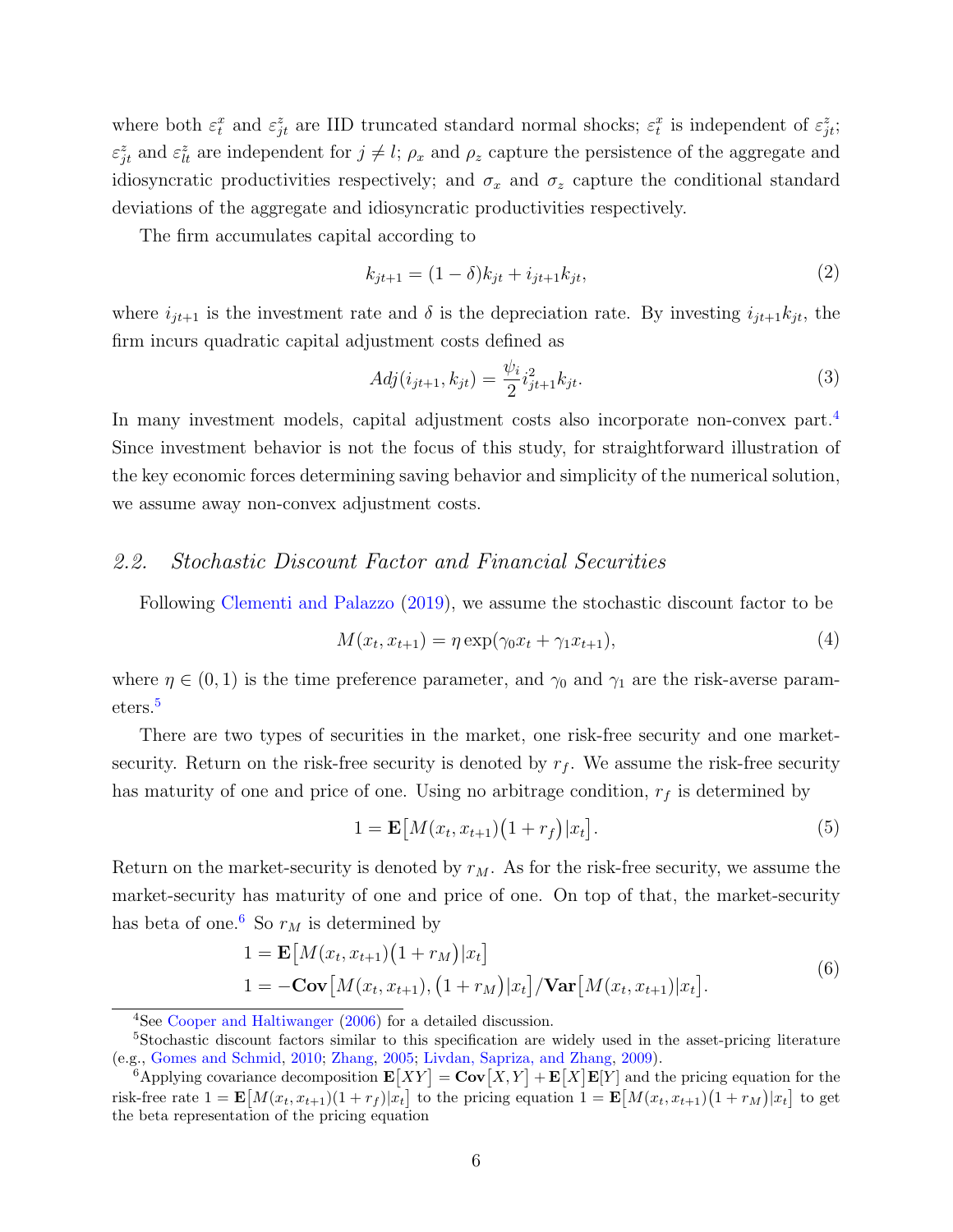Since [equation \(6\)](#page-6-3) does not impose any functional form on  $r_M$  so  $r_M$  admits infinite solutions, we further assume the gross return on the market-security to be a linear function of the stochastic discount factor

<span id="page-7-0"></span>
$$
1 + r_M = U + VM(x_t, x_{t+1}),
$$
\n(7)

where U and V are coefficients to be determined. Combining [equations \(5\)](#page-6-4) to [\(7\),](#page-7-0) returns on the risk-free security and the market-security can be solved as

$$
r_f(x_t) = \frac{1}{\mathbf{E}[M(x_t, x_{t+1})|x_t]} - 1
$$

$$
\lambda(x_t) = \mathbf{Var}[M(x_t, x_{t+1})|x_t] / \mathbf{E}[M(x_t, x_{t+1})|x_t]
$$

$$
r_M(x_t, x_{t+1}) = r_f(x_t) + \lambda(x_t) + \frac{1}{1 + r_f(x_t)} - M(x_t, x_{t+1})
$$
(8)
$$
\mathbf{E}[r_M(x_t, x_{t+1})|x_t] = r_f(x_t) + \lambda(x_t),
$$

where  $\lambda(x_t)$  is the risk-premium. Notice that the return on the market security in period  $t+1$  depends on both  $x_t$  and  $x_{t+1}$ , so the return on the market security in period t depends on both  $x_{t-1}$  and  $x_t$ .

#### 2.3. Cash Flow

The firm can invest in both the risk-free security and the market-security. If the firm has invested  $(1-s_{jt})c_{jt}k_{jt}$  dollars in the risk-free security and  $s_{jt}c_{jt}k_{jt}$  dollars in the marketsecurity in period  $t - 1$ , where  $s_{jt}$  is the fraction of dollars invested in the market-security, the value of this financial portfolio in period  $t$  is

$$
c_{jt}k_{jt}[1+(1-s_{jt})r_f(x_{t-1})+s_{jt}r_M(x_{t-1},x_t)],
$$

where  $(1-s_{jt})r_f(x_{t-1})$  is the return from investment in the risk-free security, and  $s_{jt}r_M(x_{t-1}, x_t)$ is the return from investment in the market-security. Returns on financial assets are assumed to be taxable, so the taxable income for the firm in period  $t$  is

$$
\mathbf{E}[r_M] = r_f + \left( -\frac{\mathbf{Cov}[M(x_t, x_{t+1})(1 + r_M)|x_t]}{\mathbf{Var}[M(x_t, x_{t+1})|x_t]} \right) \frac{\mathbf{Var}[M(x_t, x_{t+1})|x_t]}{\mathbf{E}[M(x_t, x_{t+1})|x_t]} \n\beta_M = -\frac{\mathbf{Cov}[M(x_t, x_{t+1})(1 + r_M)|x_t]}{\mathbf{Var}[M(x_t, x_{t+1})|x_t]} \n\lambda(x_t) = \frac{\mathbf{Var}[M(x_t, x_{t+1})|x_t]}{\mathbf{E}[M(x_t, x_{t+1})|x_t]},
$$

where  $r_f$  is the risk-free rate,  $\beta_M$  is the beta of the stochastic return  $1 + r_M$ , and  $\lambda(x_t)$  is the risk-premium. See [Cochrane](#page-31-7) [\(2009\)](#page-31-7) for a detailed discussion.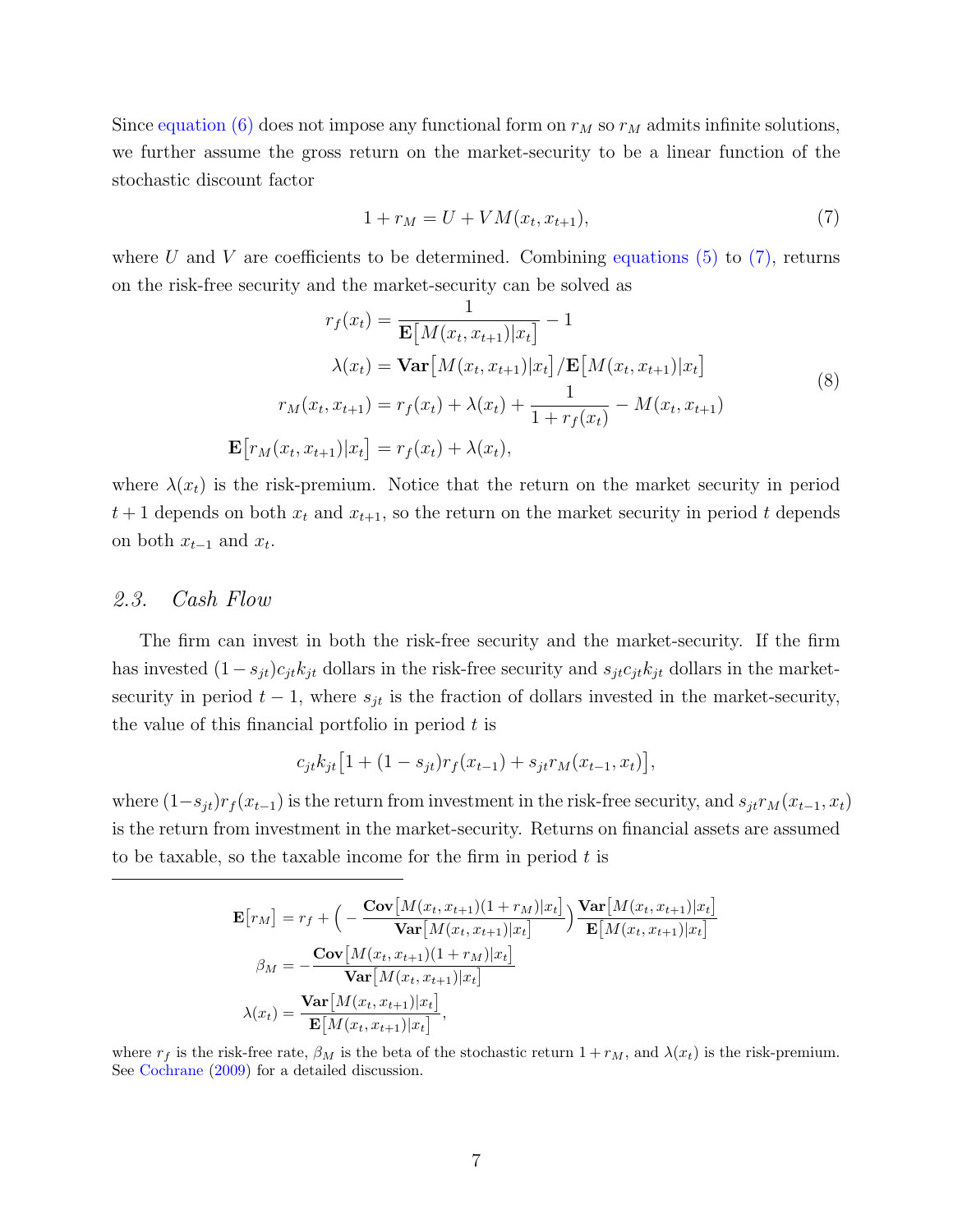$$
TI_{jt} = \exp(\beta_{\pi}x_t + z_{jt})k_{jt}^{\alpha} - fk_{jt} - \delta k_{jt} + c_{jt}k_{jt}[(1 - s_{jt})r_f(x_{t-1}) + s_{jt}r_M(x_{t-1}, x_t)].
$$

Motivated by [Duchin et al.](#page-32-0) [\(2017\)](#page-32-0), who argue that the marginal value risky financial assets is less than the marginal value of risk-free assets for the firm, we add a penalty parameter  $\psi_a > 0$  to make sure that it is more costly for the firm to hold the marketsecurity than the risk-free security. More specifically, we assume the "price" of a portfolio with  $(1 - s_{jt+1})c_{jt+1}k_{jt+1}$  dollars invested in the risk-free security and  $s_{jt+1}c_{jt+1}k_{jt+1}$  dollars invested in the market-security is  $\exp(\psi_a s_{it+1})c_{it+1}k_{it+1}$  for the firm. This functional form features zero costs of holding the risk-free security, and the costs of holding this portfolio are approximately  $\psi_a s_{jt+1}(c_{jt+1}k_{jt+1})$  for the firm when  $\psi_a$  is close to zero. This assumption is also consistent with the fact that risky financial assets usually involve higher transaction costs and management fees.

The sum of investment in physical capital, capital adjustment costs, gross investment in financial assets and equity payout must equal the cash flow generated by capital and financial asset holdings, as described by the following cash flow identity

$$
i_{jt+1}k_{jt} + Adj(i_{jt+1}, k_{jt}) + \exp(\psi_a s_{jt+1})c_{jt+1}k_{jt+1} + E_{jt} = (1 - \tau)TI_{jt} + \delta k_{jt} + c_{jt}k_{jt}, \quad (9)
$$

where  $E_{jt}$  is the equity payout. When  $E_{jt} \geq 0$ , the firm makes distributions to shareholders, and when  $E_{jt} < 0$ , the firm issues equity. Issuing equity incurs external financing costs proportional to the issuing amount, and the distributions to shareholders net of external financing costs are

$$
D_{jt} = [1 + \xi \mathbf{1}[E_{jt} < 0]] E_{jt}.
$$
\n(10)

#### 2.4. The Firm's Problem

The equity value of the firm,  $V_{jt}$ , is defined as the present value of all the future cash flows to shareholders,  $D_{jt}$ , discounted by the stochastic discount factor. For simplicity of notation, we omit firm index  $j$ . We also omit time index  $t$ , and use superscript  $\prime$  to denote state variables for period  $t + 1$  and superscript  $\bar{ }$  to denote state variables from period  $t - 1$ . Each period the firm chooses  $(s', c', k')$  for the next period to maximize the equity value of the firm. We simplify the firm's problem by exploiting the constant return to scale assumption and redefining all the variables as fraction of physical capital k as follows

$$
v = \frac{V}{k}, \quad e = \frac{E}{k}, \quad d = \frac{D}{k},
$$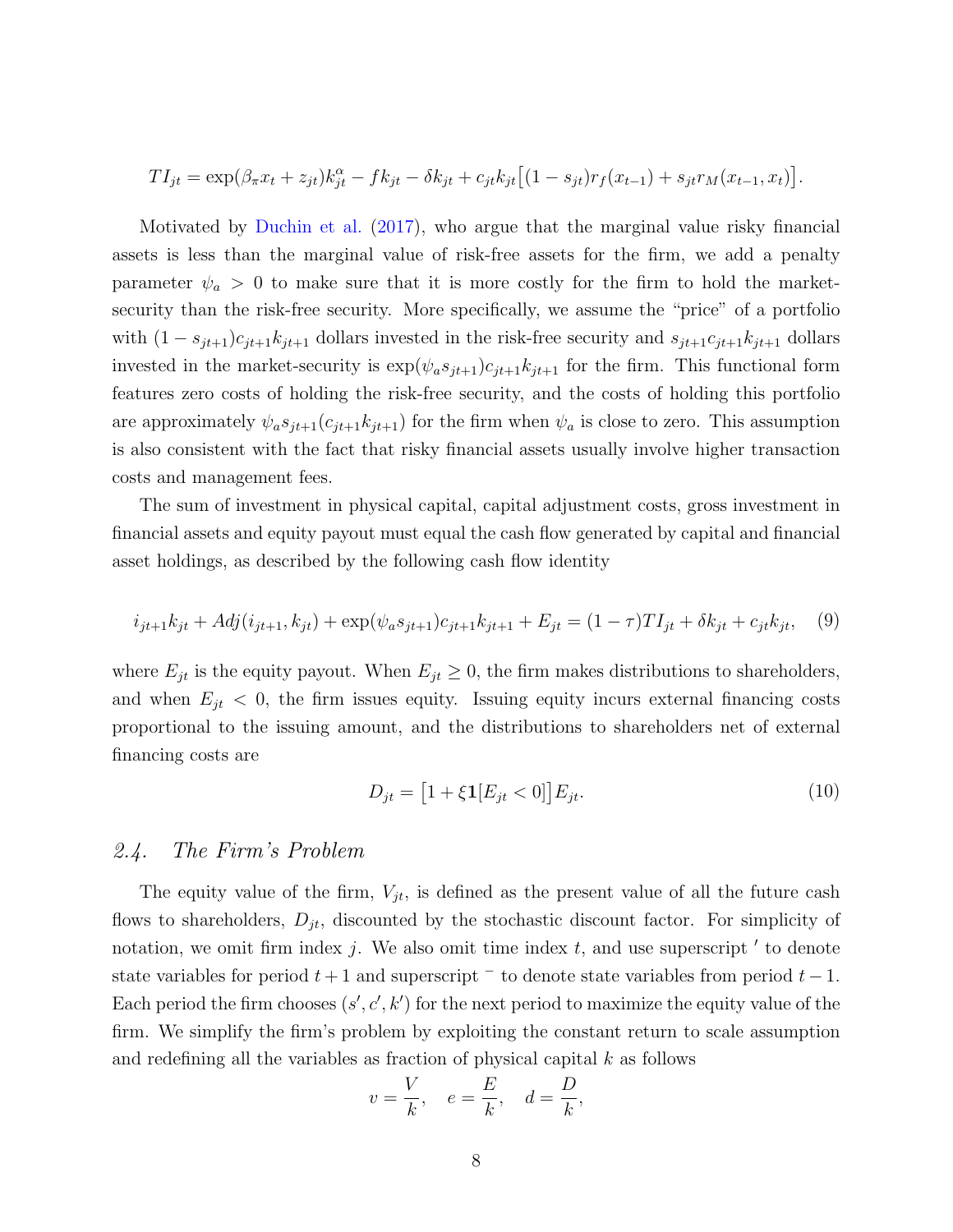and the Bellman equation for the firm's problem is

$$
v(x^-, x, z, s, c) = \max_{s', c', i'} d + (1 - \delta + i') \mathbf{E}[M(x, x')v(x, x', z', s', c')|x, z]
$$
  
\n
$$
d(x^-, x, z, s, c, s', c', i') = [1 + \xi \mathbf{1}[e < 0]]e
$$
  
\n
$$
e(x^-, x, z, s, c, s', c', i') = (1 - \tau) [\exp(\beta_\pi x + z) - f] + \tau \delta - i' - \frac{\psi_i}{2} i'^2 + c
$$
  
\n
$$
+ (1 - \tau)c[(1 - s)r_f(x^-) + sr_M(x^-, x)] - \exp(\psi_a s')c'(1 - \delta + i')
$$
  
\n
$$
s.t. \quad i' \ge - (1 - \delta)
$$
  
\n
$$
s' \le 1.
$$
\n(11)

### 2.5. Key Intuition Illustration

In this section we develop the key intuition behind the model by analyzing how savings in the market-security can affect optimal investment decisions. Conditional on current state  $(x^-, x, z, s, c)$  and arbitrary saving policy  $(s', c')$ , the optimality condition for investment is

<span id="page-9-0"></span>
$$
[1 + \xi \mathbf{1}[e < 0]](1 + \exp(\psi_a s')c' + \psi_i i'^*) + \mu^* = \mathbf{E}[M(x, x')v(x, x', z', s', c')|x, z], \quad (12)
$$

where  $\mu^*$  is the shadow price associated with the financing constraints. The left hand side of [equation \(12\)](#page-9-0) is the shadow price of investment and the right hand side of [equation \(12\)](#page-9-0) is the marginal value of investment. When  $\mu^* > 0$ , optimal investment is constrained by internal funding, which means the marginal cost of investment through internal funding is lower than the marginal value of investment, but the marginal cost of investment through external financing is higher than the marginal value of investment. The marginal cost of investment jumps at the point  $e = 0$ , and the internal funding which can be used to finance investment is given by

$$
(1 - \tau) \left[ \exp(\beta_{\pi} x + z) - f \right] + \tau \delta - \exp(\psi_a s') c' (1 - \delta) + c \left[ 1 + (1 - \tau) \left( (1 - s) r_f(x^{-}) + s r_M(x^{-}, x) \right) \right].
$$

Notice that the internal funding is increasing in the aggregate productivity x through two parts. The first part is  $\exp(\beta_\pi x+z)-f$ , the profits generated by capital, and the second part is  $sr_M(x^-, x)$ , the return on investment in the market-security. Investment in the marketsecurity decreases the internal funding when  $x$  is low but increases the internal funding when x is high. Intuitively, the firm can be better off by investing in the market-security when two conditions are satisfied:

(1) the firm has internal funding more than investment funding demand when x is low.

 $(2)$  investment is constrained when x is high.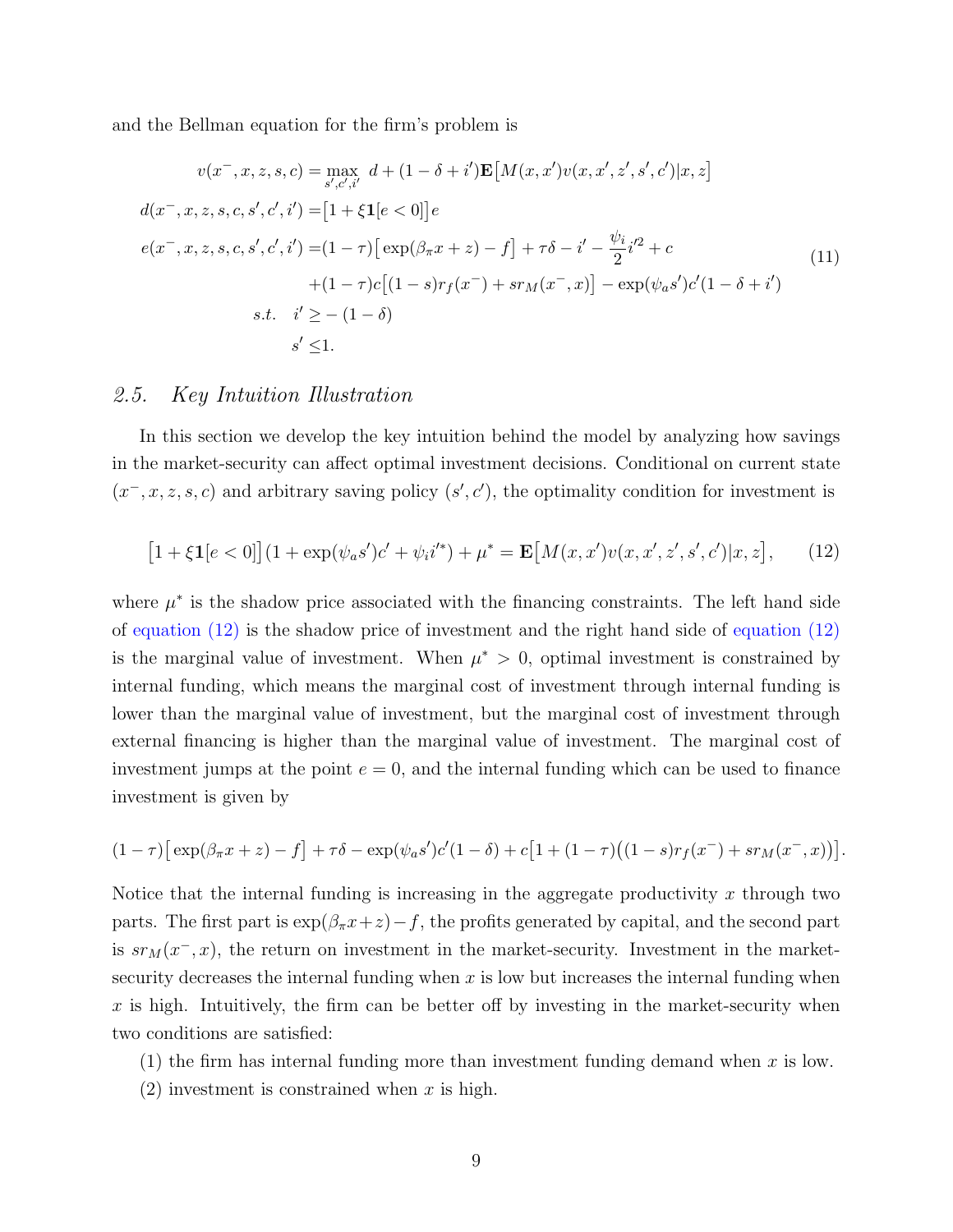[Figure 3](#page-37-0) illustrates the key intuition. For simplicity, we assume that the aggregate state can only be Low or High. The marginal value of investment is assumed to be a function of the aggregate state. The blue line and red line stand for the marginal value of investment in the Low state and High state respectively. The marginal cost of investment is  $\psi_i$ <sup>'</sup> through internal funding and  $(1+\xi)\psi_i i'$  through external financing. External financing costs create a jump in the marginal cost at the point where investment exceeds internal funding. Subfigure A plots the optimality condition for investment assuming the firm has not invested in the market-security. The green line is the marginal cost of investment in the Low state and the purple line is the marginal cost of investment in the High state. In this scenario, the firm has sufficient internal funding to finance optimal investment in the Low state but optimal investment is capped by internal funding in the High state. If the firm has invested in the market-security in the previous period, in the current period the firm would have less internal funding in the Low state but more internal funding in the High state, and the optimality condition for investment may switch to sub-figure B. In sub-figure B, the dashed green line represents the marginal cost of investment in the Low state and the dashed purple line represents the marginal cost of investment in the High state. In this scenario, optimal investment can be financed through internal funding in both the Low and High states.

To conclude this section, when investment funding demand is more pro-cyclical than the profits generated by capital, by investing in the market-security, the firm can transfer extra funding from states with low aggregate investment opportunities to states with high aggregate investment opportunities to alleviate financing constraints. Therefore, investing in risky financial assets can be optimal when external financing is costly and investment opportunities fluctuate along business cycles.

### <span id="page-10-0"></span>3. Numerical Experiments

In this section we use the model to conduct numerical experiments to develop empirical hypotheses.

#### 3.1. Calibration

The values of the model's parameters are summarized in [Table 1.](#page-41-0) Most values are either directly taken or calculated based on existing literature. The persistence of the aggregate productivity  $\rho_x$ , is annualized from [Kydland and Prescott](#page-33-8) [\(1982\)](#page-33-8), which is also widely used in the asset-pricing literature.[7](#page-10-1) The conditional standard deviation of the aggregate produc-

<span id="page-10-1"></span> ${}^{7}E.g., Zhang (2005); Livdan et al. (2009); Gomes and Schmid (2010).$  ${}^{7}E.g., Zhang (2005); Livdan et al. (2009); Gomes and Schmid (2010).$  ${}^{7}E.g., Zhang (2005); Livdan et al. (2009); Gomes and Schmid (2010).$  ${}^{7}E.g., Zhang (2005); Livdan et al. (2009); Gomes and Schmid (2010).$  ${}^{7}E.g., Zhang (2005); Livdan et al. (2009); Gomes and Schmid (2010).$  ${}^{7}E.g., Zhang (2005); Livdan et al. (2009); Gomes and Schmid (2010).$  ${}^{7}E.g., Zhang (2005); Livdan et al. (2009); Gomes and Schmid (2010).$  ${}^{7}E.g., Zhang (2005); Livdan et al. (2009); Gomes and Schmid (2010).$  ${}^{7}E.g., Zhang (2005); Livdan et al. (2009); Gomes and Schmid (2010).$  ${}^{7}E.g., Zhang (2005); Livdan et al. (2009); Gomes and Schmid (2010).$  ${}^{7}E.g., Zhang (2005); Livdan et al. (2009); Gomes and Schmid (2010).$  ${}^{7}E.g., Zhang (2005); Livdan et al. (2009); Gomes and Schmid (2010).$  ${}^{7}E.g., Zhang (2005); Livdan et al. (2009); Gomes and Schmid (2010).$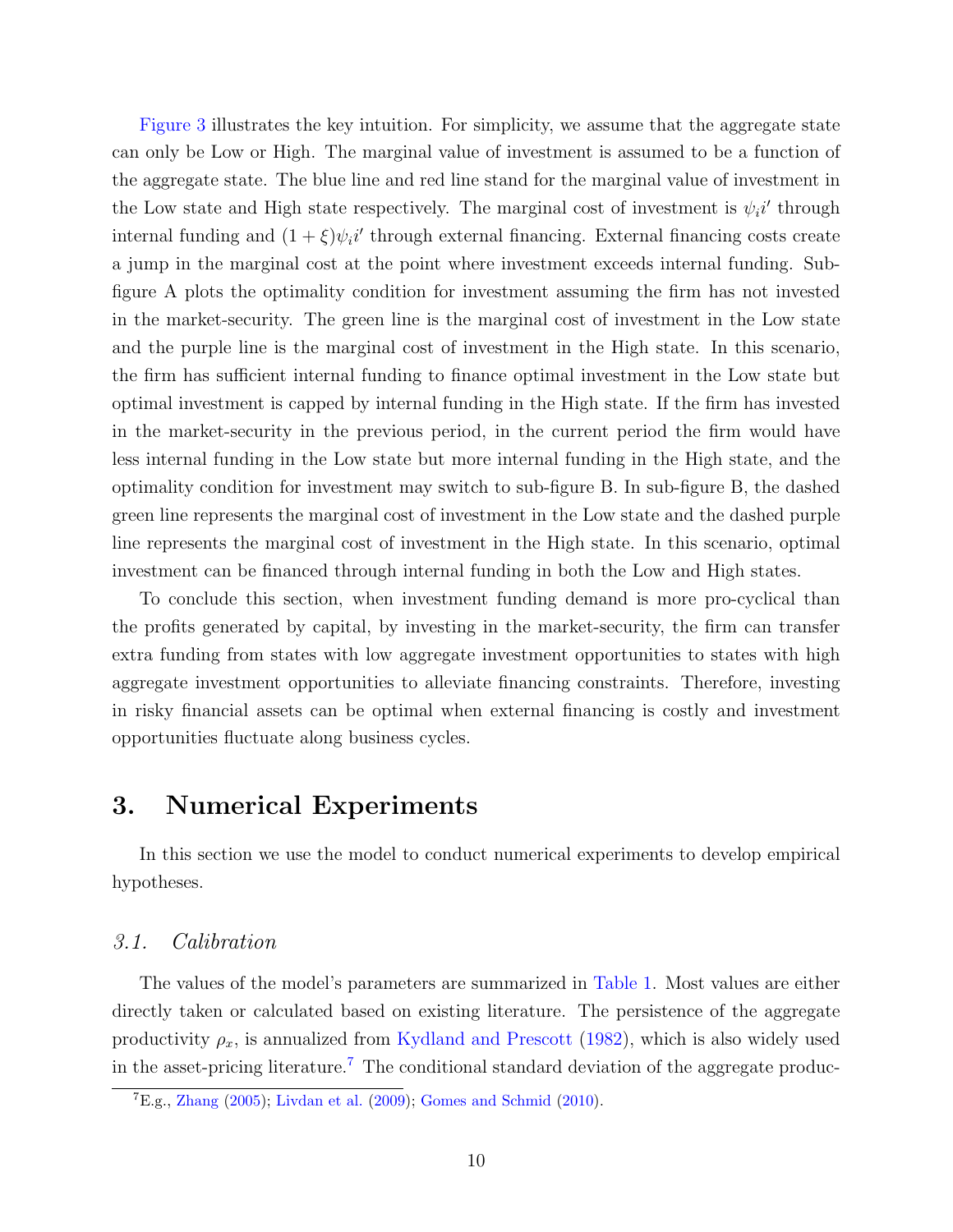tivity  $\sigma_x$ , is calculated based on [Savov](#page-34-6) [\(2011\)](#page-34-6).<sup>[8](#page-11-0)</sup> The time preference parameter  $\eta$  and the risk-averse parameter  $\gamma_0$  are directly taken from [Savov](#page-34-6) [\(2011\)](#page-34-6). The risk-averse parameter  $\gamma_1$ is set to generate a constant risk-free rate and a constant risk-premium, which also generates a risk-premium of 7.2%, which is close to 6.9% reported by [Campbell](#page-31-8) [\(2008\)](#page-31-8) and 7.43% produced by the average stock return reported by [Fama and French](#page-32-7) [\(2002\)](#page-32-7). The cyclical intensity of the profits  $\beta_{\pi}$  is standardized to 1. The tax rate  $\tau$ , the depreciation rate  $\delta$ , the persistence of the idiosyncratic productivity  $\rho_z$ , and the conditional standard deviation of the idiosyncratic productivity  $\sigma_z$  are directly taken from either [Riddick and Whited](#page-34-1) [\(2009\)](#page-34-1) or [Nikolov and Whited](#page-34-7) [\(2014\)](#page-34-7). The linear external financing cost is set to 0.1, which is also used in [Belo, Lin, and Yang](#page-30-6) [\(2018\)](#page-30-6). The cost of holding the market-security  $\psi_a$  is set to 0.0015, which is chosen to match the fraction of risky financial assets, 40% as reported in [Duchin et al.](#page-32-0) [\(2017\)](#page-32-0) and is equivalent to 15bps annual costs to hold a market portfolio.

#### 3.2. Investment, Dividends and Savings

Since the focus of this study is the interaction between macroeconomic fluctuations, investment and saving behavior, we focus on the role of the aggregate productivity shock in shaping the firm's investment, dividend, and saving policies. [Figure 4](#page-38-0) plots policy functions against the aggregate productivity shock. In this figure, investment is defined as  $i'$ , savings in the market-security are defined as  $s'c'$ , savings in the risk-free security are defined as  $(1 - s')c'$ , and equity payout is defined as e. Due to the constant return to scale assumption, all variables can be directly interpreted as ratios over physical capital  $k$ . Intuitively, investment rate is monotonically increasing in the aggregate productivity shock. A negative aggregate productivity shock  $x < 0$  reduces the marginal value of investment, which directly reduces investment funding demand. On top of that, since the aggregate

$$
M(c_t, c_{t+1}) = \eta \left(\frac{c_{t+1}}{c_t}\right)^{-\gamma},
$$

$$
\log\left(M(c_t, c_{t+1})\right) = \log \eta - \gamma \log\left(\frac{c_{t+1}}{c_t}\right),\,
$$

where  $\log\left(\frac{c_{t+1}}{c_t}\right)$  approximately equals the consumption growth rate. In Table 1 of [Savov](#page-34-6) [\(2011\)](#page-34-6), the standard deviation of the annual growth of consumption per capita, measured by total garbage, is 2.48%. Based on this value, we assume

$$
0.0248 = \mathbf{STD}\big[\log\big(\frac{c_{t+1}}{c_t}\big)\big] = \mathbf{STD}\big[x_{t+1} - x_t\big].
$$

Combining this assumption with  $x_t = \rho_x x_{t-1} + \sigma_x \varepsilon_t^x$ ,  $\sigma_x$  can be calculated as  $0.0248 \sqrt{\frac{1+\rho_x}{2}}$ .

<span id="page-11-0"></span><sup>8</sup> In the standard Consumption-CAPM with power utility, the stochastic discount factor is

where  $c_{t+1}$  is the consumption in period  $t + 1$ ,  $c_t$  is the consumption in period t,  $\eta$  is the time preference parameter, and  $\gamma$  is the risk-averse parameter. Applying log transformation to the stochastic discount factor to get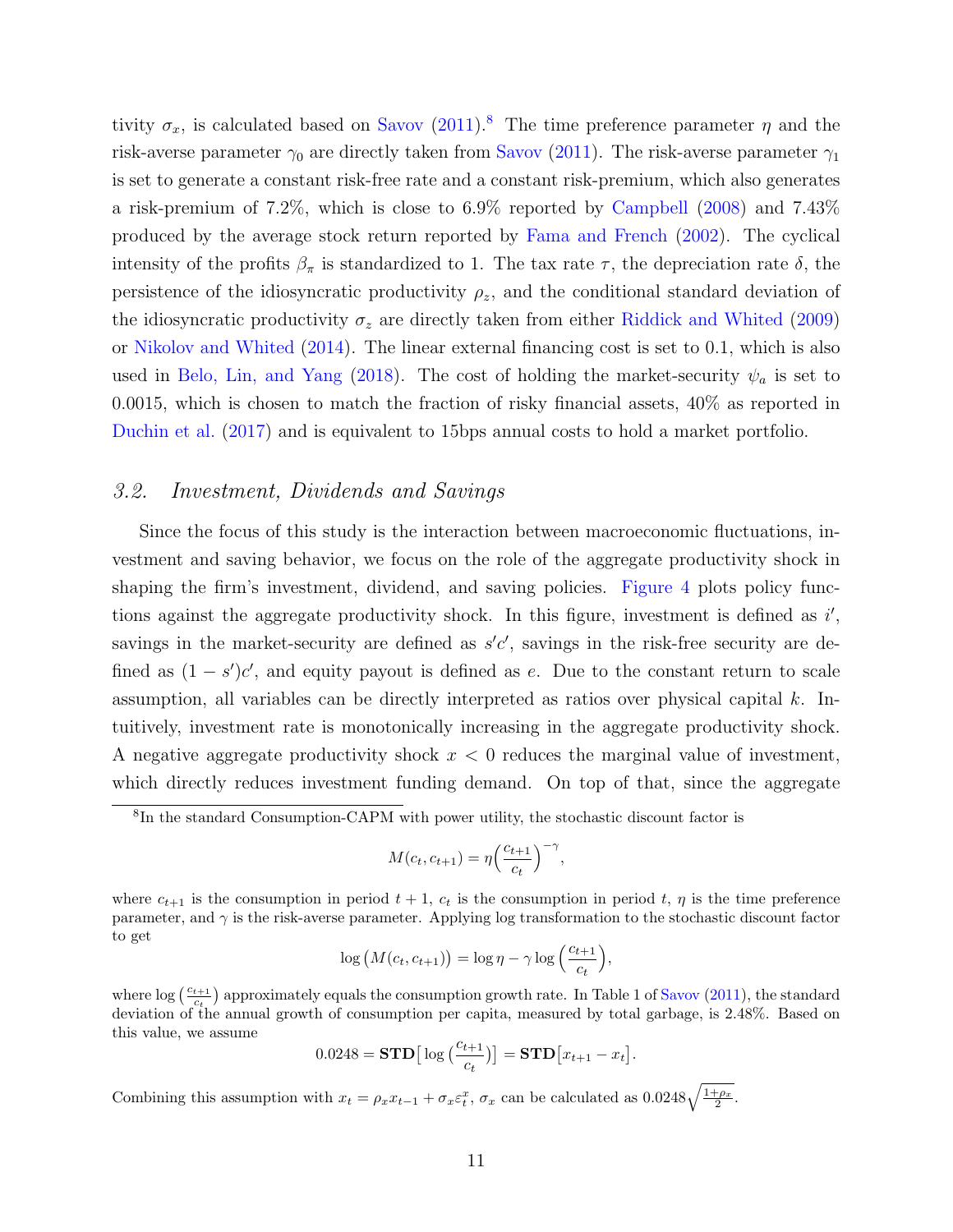productivity shock is persistent  $(\rho_x > 0)$ , a negative aggregate productivity shock today also implies low investment opportunities in the near future, which translates to low saving demand. Shrinkage in the investment funding demand and saving demand unlocks financing constraints, so negative aggregate productivity shocks increase equity payout. Unlocking financing constraints also implies low opportunity cost of internal funding, and now the firm can switch from savings in the market-security to savings in the risk-free security to avoid the costs of holding the market-security. When a positive aggregate productivity shock hits the firm  $x > 0$ , the marginal value of investment is pushed up and the shadow price of financing constraints  $\mu^*$  increases. So the firm is always constrained  $(e \leq 0)$  when  $x > 0$ . Again, since the aggregate productivity shock is persistent, high shadow price of financing constraints today implies high shadow price of financing constraints in the near future, which increases the value of the market-security since the market-security serves the role of expanding investment and alleviating financing constraints when the aggregate productivity shock is high. So the firm increases savings in the market-security and reduces savings in the risk-free security when the aggregate productivity shock is high. However, as the aggregate productivity shock keeps increasing, investment becomes very valuable today, and due to the fact that the aggregate productivity shock is mean-reverting, the opportunity cost of savings keeps increasing with the aggregate productivity shock since a dollar in savings reduces a dollar in investment. When the aggregate productivity shock exceeds some threshold, the substitute effect is activated and leads to a decrease in savings.

To further understand how investment and dividend policies are linked with saving behavior, we simulate an artificial panel data to analyze the relationship between investment, dividend and financial asset holdings. Since we can only observe the fair value of financial assets at the end of each period in the real data, to make the simulation analysis more relevant as guidance for empirical design, we also investigate the relationship between investment, equity payout, and the fair value of financial assets in the simulated data. We simulate the model for 3,000 firms over 100 years, keep the last 50 years, and estimate the following regressions

$$
i_{jt} = \theta_1^i \r{r} isky \; assets_{jt-1} + \theta_2^i \s{a} \t{f} e \; assets_{jt-1} + \theta_3^i \t{g}_{jt-1} + \mu_j + \mu_t + \varepsilon_{jt}
$$
  
\n
$$
e_{jt} = \theta_1^e \r{r} isky \; assets_{jt-1} + \theta_2^e \s{a} \t{f} e \; assets_{jt-1} + \theta_3^e \t{g}_{jt-1} + \mu_j + \mu_t + \varepsilon_{jt},
$$
\n(13)

where j indexes firms and t indexes time;  $i_{jt}$  is the investment rate;  $e_{jt}$  is the equity payout rate; risky assets<sub>jt</sub> is defined as  $sc[1 + r<sub>M</sub>(x<sup>-</sup>, x)]$  (the fair value of investment in the marketsecurity); safe assets<sub>jt</sub> is defined as  $(1-s)c[1+r<sub>f</sub>(x<sup>-</sup>)]$  (the fair value of investment in the risk-free security);  $q_{jt}$  is defined as  $v - c \left[1 + (1 - \tau)((1 - s)r_f(x^{-}) + s r_M(x^{-}, x))\right]$  (the fair value of total assets minus the after-tax fair value of financial assets, which is the fair value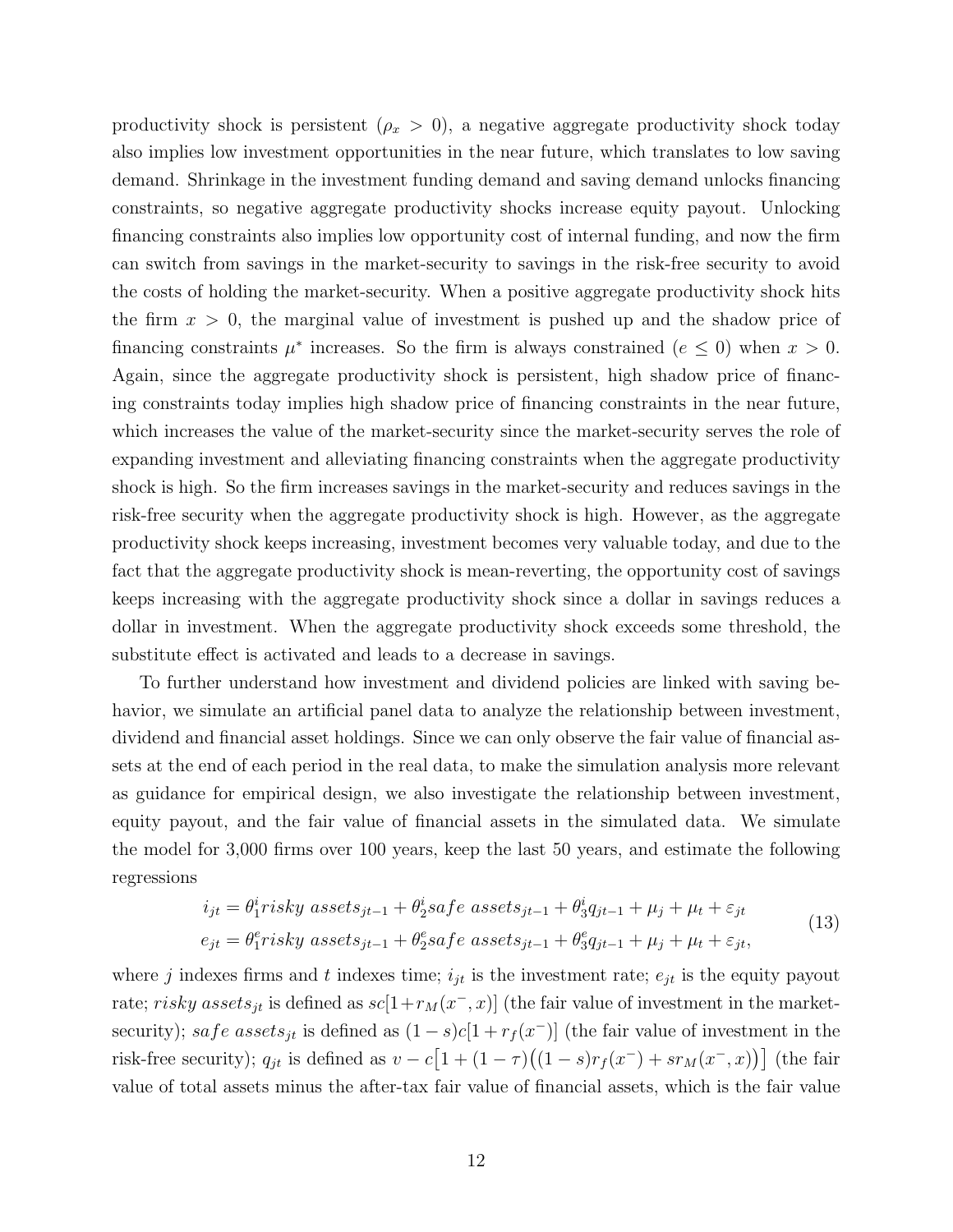of physical capital);  $\mu_j$  represents firm fixed effects; and  $\mu_t$  represents year fixed effects. Due to the constant return to scale assumption, all variables can be interpreted as ratios over physical capital k, and Tobin's  $q$  can be interpreted as the marginal value of investment. The estimation results are presented in [Table 2.](#page-42-0) The estimated coefficient on  $q$  is positive in the investment model and negative in the equity payout model, which indicates good investment opportunities drive up investment and deplete dividends. The estimated coefficient on risky assets is positive in both the investment model and the equity payout model. Based on the estimation results from the simulated data, we develop the following two hypotheses that will be tested in the empirical analysis:

Hypothesis I: The fair value of risky financial assets is positively correlated with investment rate  $(\theta_1^i > 0)$ , controlling for the value of safe financial assets and the marginal value of investment.

Hypothesis II: The fair value of risky financial assets is positively correlated with equity payout rate  $(\theta_1^e > 0)$ , controlling for the value of safe financial assets and the marginal value of investment.

The positive correlation between investment rate and the fair value of risky financial assets is intuitively straightforward. Since external financing is costly, the marginal cost of investment is lower through internal funding than through external financing. Therefore, fixing the marginal value of investment, more internal funding translates to lower marginal cost of investment and higher investment rate. This mechanism implies the coefficient on measures of internal funding is positive, controlling for the marginal value of investment. Since risky financial assets are part of internal funding, the coefficient on the fair value of risky financial assets should be positive, controlling for the marginal value of investment. The positive correlation between equity payout rate and the fair value of risky financial assets seems counter-intuitive at first glance, since the policy functions imply that optimal equity payout policy is counter-cyclical. However, in the model equity payout is the residual of internal funding, investment and saving decisions, and the counter-cyclical equity payout policy mechanically mirrors pro-cyclical investment funding demand driven by pro-cyclical investment opportunities. So after controlling for investment funding demand, the fair value of risky financial assets, which is part of internal funding, is also positively correlated with equity payout rate.

#### <span id="page-13-0"></span>3.3. Firm Heterogeneity and Saving Behavior

Matching investment funding demand with internal funding to avoid external financing costs is the key mechanism behind the model. Since the cyclical intensity of investment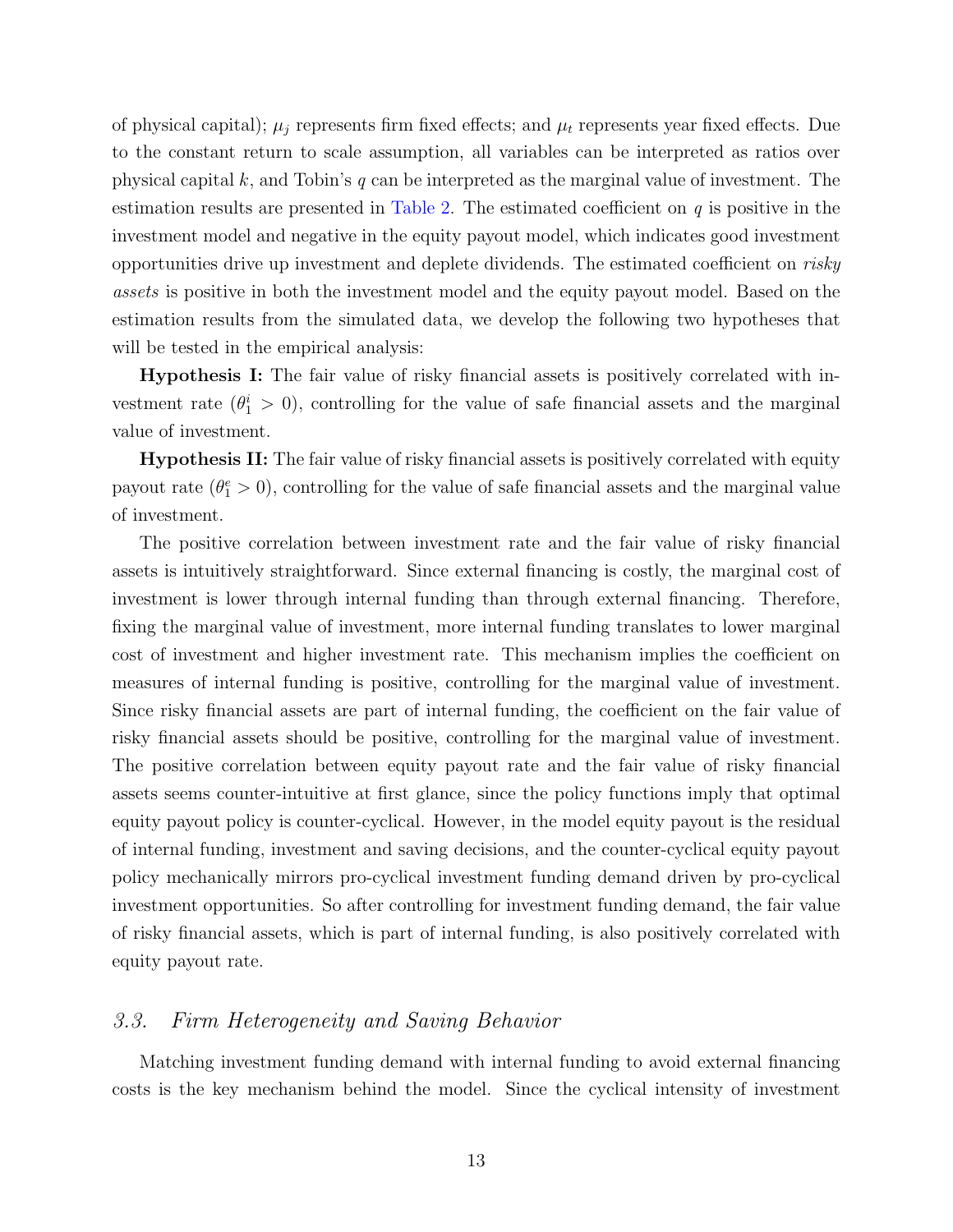funding demand and external financing costs are the two key economic forces determining saving behavior in the model, we conduct comparative statics along  $\beta_{\pi}$  (the cyclical intensity of the profits) and  $\xi$  (external financing costs) to explore how saving behavior is related to firm attributes. Notice that  $\beta_{\pi}$  itself is not enough to describe the incentive to invest in the market-security for the firm. Since  $\beta_{\pi}$  increases the sensitivity of investment opportunities and profits to the aggregate productivity shock at the same time,  $\beta_{\pi}$  may not measure the incentive to hold the market-security properly. The same applies to  $\xi$ , even though high external financing costs intuitively increase the value of holding the market-security to alleviate financing constraints in the good states, external financing costs also affect q and the cyclical intensity of optimal investment policy at the same time.

In order to capture the incentive to hold the market-security properly, we follow the intuition sketched in [Figure 5](#page-39-0) to construct measures. In [Figure 5](#page-39-0) the blue lines are profits generated by capital as functions of the aggregate productivity shock and the red lines are investment funding demand as functions of the aggregate productivity shock. Sub-figure A shows a firm with weak incentive to hold the market-security. This firm has weak incentive to hold the market-security since the firm's "funding gap", defined as the difference between investment funding demand and profits, is not very sensitive to the aggregate productivity shock. Sub-figure B shows a firm with strong incentive to hold the market-security. Intuitively, this firm has strong incentive to hold the market-security since the firm faces large shortage of funding for investment, representing strong desire for liquidity, in the good states, but has extra liquidity, representing weak desire for liquidity, in the bad states. Therefore, this firm has strong incentive to transfer liquidity from the bad states to the good states to alleviate financing constraints in the good states, and the market-security makes it possible to transfer liquidity from the bad states to the good states.

Based on the above intuition, the sensitivity of the funding gap to the aggregate state may be a good candidate measure of the incentive to hold the market-security. In order to construct this measure empirically, we first need to know the investment funding demand. We use  $\frac{1}{\psi_i}(q_{jt-1}-1)$  as the measure of investment funding demand in period  $t-1$ . This measure is derived from the model as follows. In the absence of external financing costs, the firm never saves and the optimal investment rate is approximated by  $\frac{1}{\psi_i}(q_{jt-1} - 1)$ .<sup>[9](#page-14-0)</sup> Since external

$$
i_t^* = \frac{1}{\psi_i} \left( \mathbf{E} \left[ M(x_{t-1}, x_t) v(x_{t-1}, x_t, z_t, s_t, c_t) | x_{t-1}, z_{t-1} \right] - 1 \right),\,
$$

<span id="page-14-0"></span><sup>9</sup>Based on the Bellman equation of the firm's problem, without external financing costs, the optimal saving is always 0, and the optimality condition of investment in period  $t - 1$  is given by

where  $\mathbf{E}[M(x_{t-1},x_t)v(x_{t-1},x_t,z_t,s_t,c_t)|x_{t-1},z_{t-1}]$  is the ex-dividend market-to-book ratio at the end of period  $t - 1$ , which is also the marginal value of investment at the end of period  $t - 1$ , and we use Tobin's q at the end of period  $t - 1$  as a proxy. See [Hayashi](#page-33-9) [\(1982\)](#page-33-9) for a detailed discussion.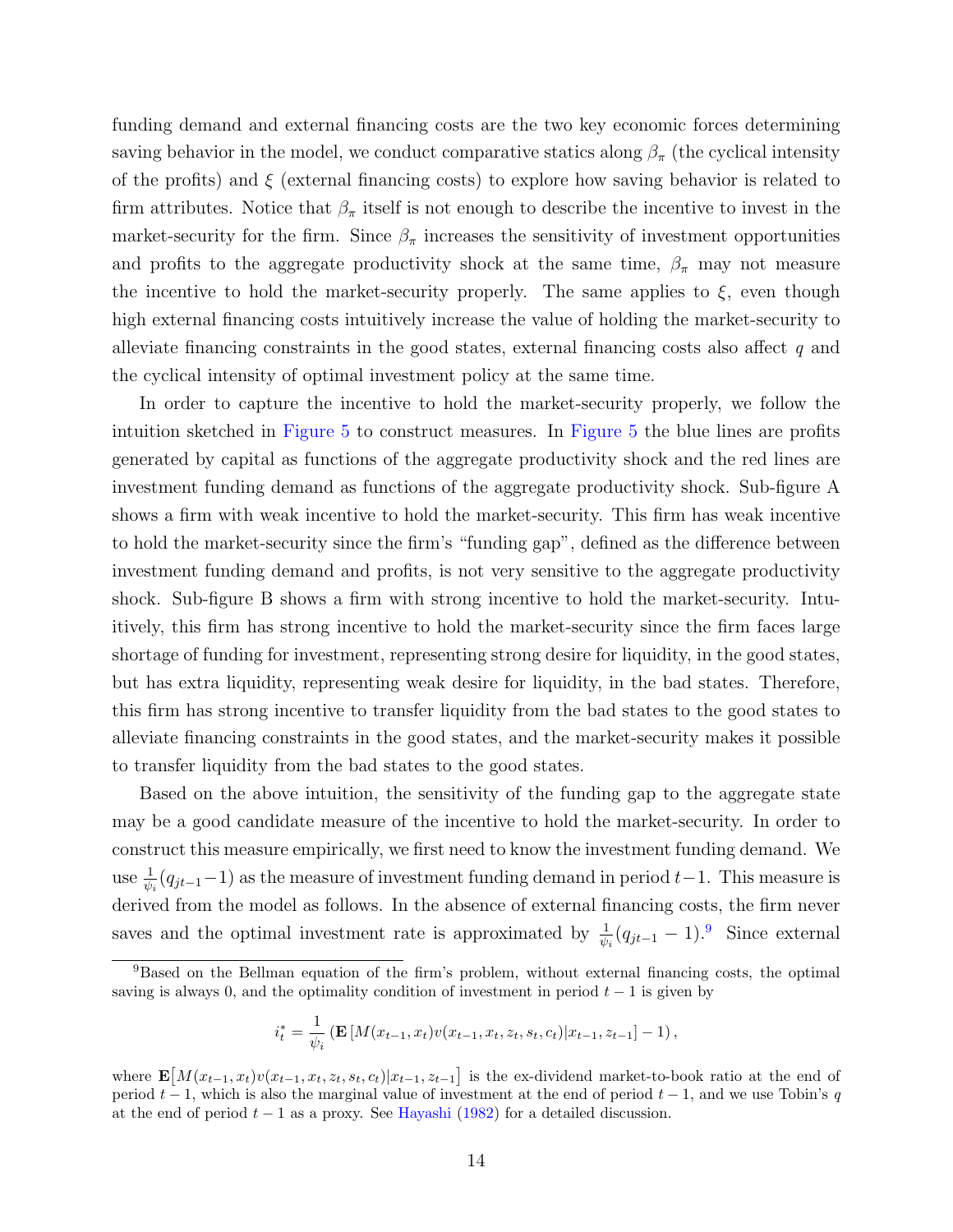financing costs also affect Tobin's  $q, \frac{1}{4b}$  $\frac{1}{\psi_i}(q_{jt-1}-1)$  measures the optimal investment rate conditional on the firm receiving an unexpected one period exemption (with probability 0, otherwise optimal investment policy will also be affected) of financing frictions, but expecting the financing frictions to be in place for all the future periods. Therefore, it is a measure of counter-factual optimal investment rate, which fits the definition of investment funding demand as the target investment rate the firm wants to achieve without altering the cyclical intensity of optimal investment policy. With a measure of investment funding demand, the funding gap is defined as the difference between investment funding demand and profits generated by capital as

$$
funding\ gap_{jt} = \frac{1}{\psi_i}(q_{jt-1} - 1) - (1 - \tau)\pi_{jt-1},
$$

which reflects the desirability for liquidity as illustrated in [Figure 5.](#page-39-0) Then we estimate the following regression equation

$$
funding\ gap_{jt} = \beta_j^F r_{Mt-1} + \mu_j + \varepsilon_{jt},\tag{14}
$$

where  $r_{Mt-1}$  is the return on the market-security from period  $t-2$  to period  $t-1$  and  $\mu_j$ represents firm fixed effects, and we use  $\hat{\beta}_j^F$ , which we call "funding gap beta", as an empirical measure of the incentive to hold the market-security.  $funding\ gap_{jt}$  captures the shortage of liquidity at period  $t - 1$ , which the firm can purchase the market-security or the risk-free security in period  $t-2$  to alleviate, and  $\beta_j^F$  measures the sensitivity of the funding gap on the ex-post market return. Intuitively, if the funding gap is very sensitive to the ex-post market return, which means the ex-post funding gap is highly correlated with the ex-post market return, the firm has strong incentive to purchase the market-security ex-ante.

We conduct comparative statics experiments for the parameter  $\beta_{\pi} \in [1.0, 1.1]$  and  $\xi \in$ [0.1, 0.2] following the above procedures. [Figure 6](#page-40-0) plots the results, including construction of funding gap beta  $\hat{\beta}_j^F$  as functions of  $\beta_\pi$  and  $\xi$ , the average fair value of investment in the market-security as functions of  $\beta_{\pi}$  and  $\xi$ , and the average fair value of investment in the market-security as functions of  $\hat{\beta}_j^F(\beta_\pi)$  and  $\hat{\beta}_j^F(\xi)$  respectively.

Regarding  $\beta_{\pi}$ , the cyclical intensity of the profits, we can see that the funding gap beta  $\hat{\beta}_{j}^{F}$  exhibits decreasing pattern in  $\beta_{\pi}$ , indicating that the cyclical intensity of the funding gap is negatively correlated with the cyclical intensity of the profits. On the other hand, the fair value of investment in the market-security exhibits decreasing pattern in  $\beta_{\pi}$ . And consistent with the intuition behind the measure construction, the fair value of investment in the market-security exhibits increasing pattern in  $\hat{\beta}_j^F$ .

As for  $\xi$ , external financing costs, the results are qualitatively similar to the results for  $\beta_{\pi}$ . The funding gap beta  $\hat{\beta}_{j}^{F}$  exhibits decreasing pattern in  $\xi$ , and the fair value of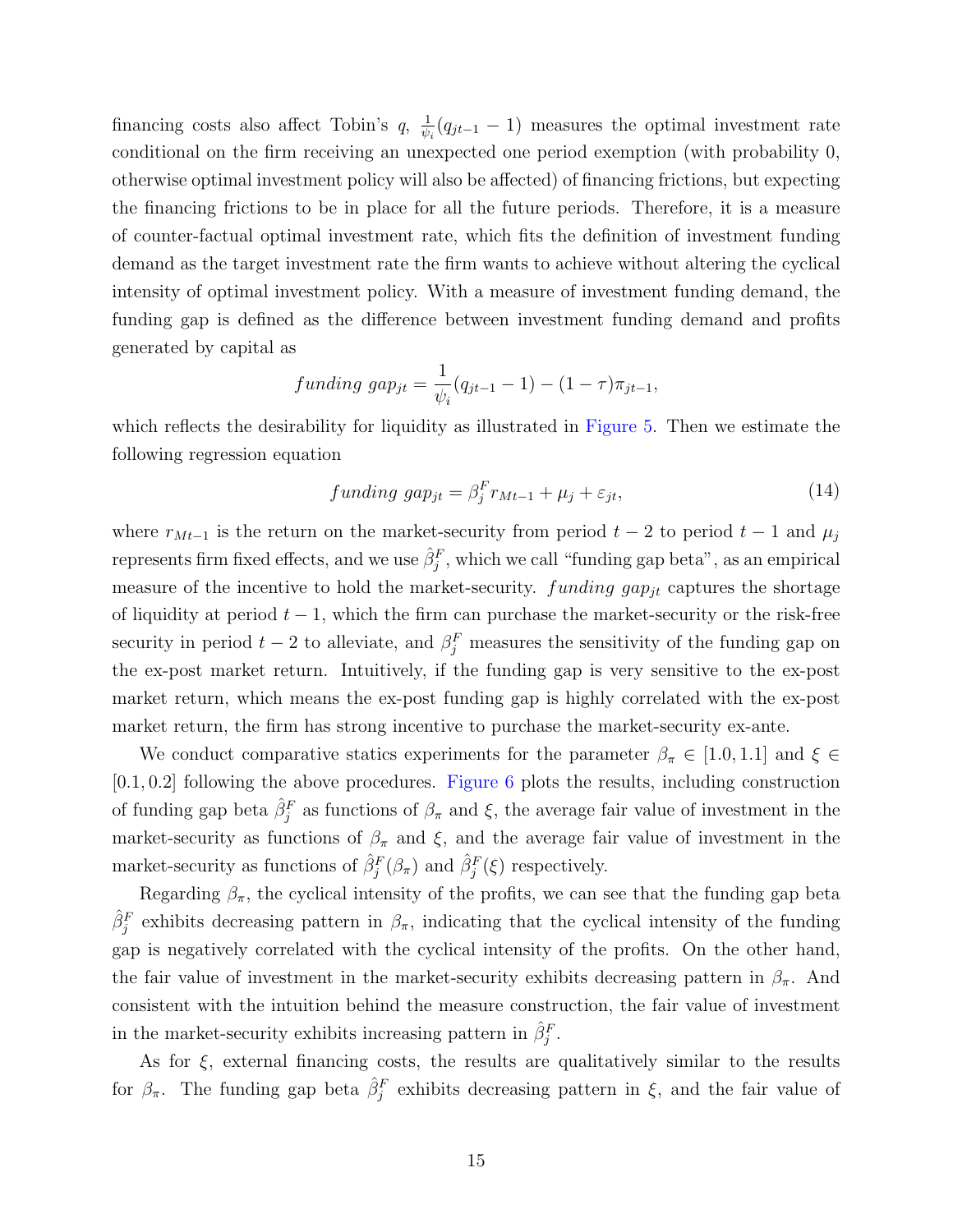investment in the market-security exhibits decreasing pattern in  $\xi$  and increasing pattern in  $\hat{\beta}_j^F$ . Even though the fair value of investment in the market-security exhibits increasing pattern in  $\hat{\beta}_j^F$ , the relationship shows larger variance than the relationship generated by varying  $\beta_{\pi}$ . The reason is that both the funding gap beta and external financing costs are important determinants of saving behavior. Variation in  $\beta_{\pi}$  mainly influences saving behavior through the funding gap beta channel, so the relationship is more evident. Different from  $\beta_{\pi}$ , external financing costs play a more complicated role. On one hand, the funding gap beta exhibits decreasing pattern in  $\xi$ , indicating that external financing costs reduce the cyclical intensity of the funding gap, and equivalently reduce the incentive to invest in the market-security through the funding gap beta channel. However, fixing the funding gap beta, high external financing costs intuitively should increase the incentive to invest in the market-security since more external financing costs can be saved in case of good investment opportunities. So external financing costs can effectively influence the incentive to invest in the market-security through two channels with opposite effects, which makes the net effects ambiguous and renders the relationship between the fair value of investment in the marketsecurity and  $\hat{\beta}_j^F$  more noisy. Based on the numerical experiments and the above arguments, we develop the following two hypotheses:

**Hypothesis III:** Firms with high funding gap beta (large  $\beta_j^F$ ) hold more risky financial assets, controlling for external financing costs.

**Hypothesis IV:** Firms with high external financing costs (large  $\xi$ ) hold more risky financial assets, controlling for funding gap beta.

### <span id="page-16-0"></span>4. Data

This section describes the sample selection process, risky financial assets classification, and detailed construction of the funding gap beta.

#### 4.1. Sample Selection

The data used in this study mainly comes from Compustat annual data from 1980 to 2018. Following the literature, we drop firms in regulated utility industry (SIC 4900-4999) and firms in financial industry (SIC 6000-6999), and observations with missing or negative total assets (Compustat item  $AT$ ) or property, plant and equipment (Compustat item  $PPEGT$ ). We then merge this sample with the fair value of risky financial assets data scraped from the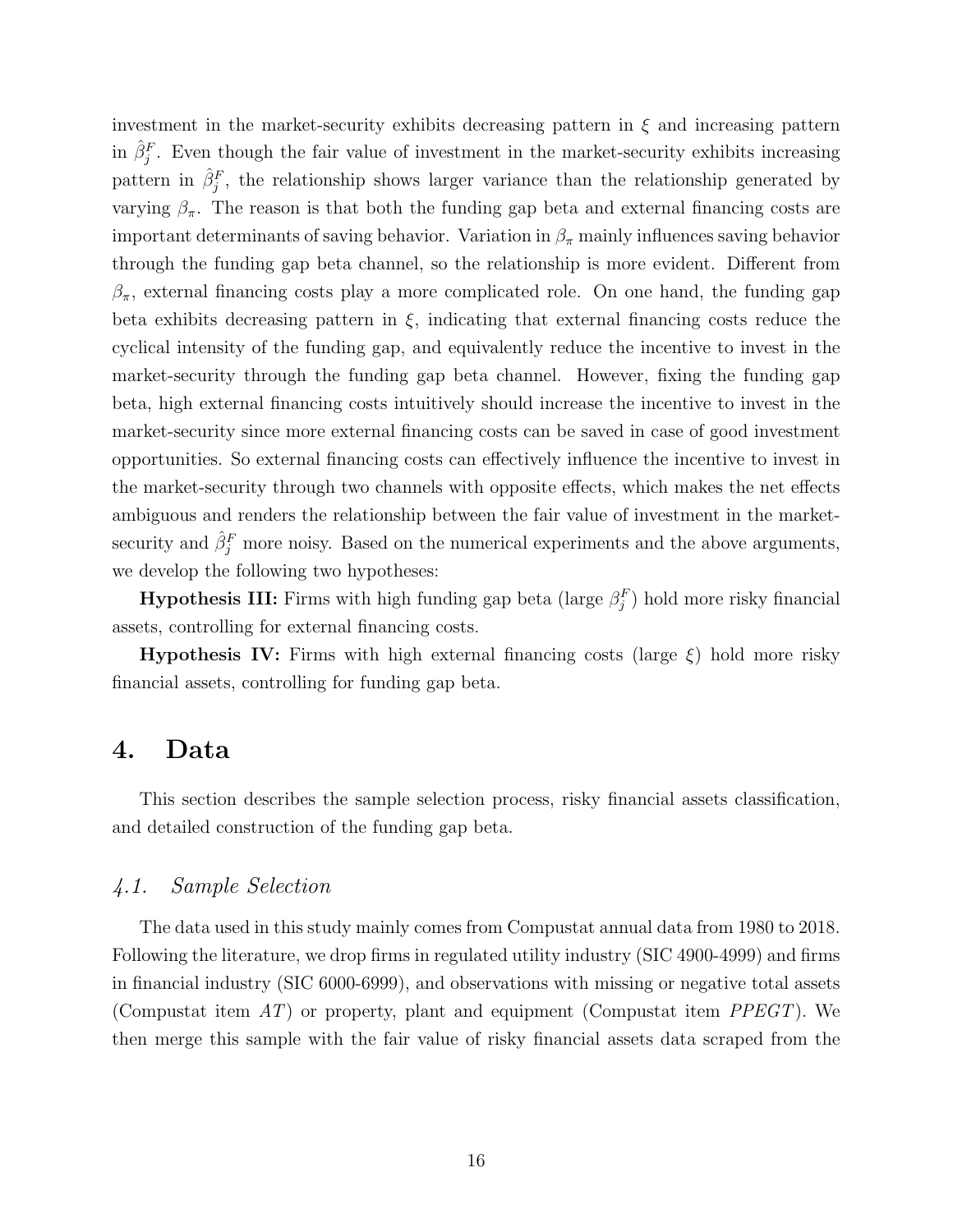SEC [10](#page-17-0)-K filings by CIK and fiscal year.<sup>10</sup> Then this data is merged with macroeconomic time-series data including producer price index from Bureau of Labor Statistics<sup>[11](#page-17-1)</sup> and real GDP of chained 2009 dollars from Bureau of Economic Analysis.<sup>[12](#page-17-2)</sup> The detailed definitions of main variables are presented in [Table A.1](#page-41-0) in [Appendix C.](#page-54-0) In [Table A.1,](#page-41-0) aggregate variables are defined following [Covas and Den Haan](#page-31-1) [\(2011\)](#page-31-1) except aggregate external financing and aggregate net external financing. Tobin's  $q$  and investment measures are defined following [Fazzari, Hubbard, and Petersen](#page-32-8) [\(1988\)](#page-32-8), [Erickson and Whited](#page-32-9) [\(2012\)](#page-32-9) and many others, which is found to perform best by [Erickson and Whited](#page-32-10) [\(2006\)](#page-32-10). Other firm level financial variables are defined following [Bates et al.](#page-30-2) [\(2009\)](#page-30-2) and [Duchin et al.](#page-32-0) [\(2017\)](#page-32-0). Finally we drop observations with more risky financial assets than total assets, which are almost surely caused by algorithm errors, and observations with  $PPECT$  less than 5 millions. Then for each fiscal year, we winsorize all variables in ratios at 1st and 99th percentiles, and we also winsorize estimated funding gap beta  $\hat{\beta}_j^F$  at 1st and 99th percentiles. Estimation of funding gap beta and construction of financing constraint indices are discussed in [section 4.3.](#page-18-0) In the key variable definitions, risky financial assets is scale by lagged PPEGT when used as the dependent variable (corresponding to the control variable in the Bellman equation), and is scaled by current period *PPEGT* when used as the right hand side variable in regressions (corresponding to the state variable in the Bellman equation). These definitions are more closely related to the theoretical model, and the results do not hinge on these definitions.

[Table 3](#page-43-0) presents summary statistics of key variables used in this study. The mean of risky financial assets is 35.3% of capital. For comparison, the mean of safe assets (Compustat item  $CH$ ) is 97.0\% of capital.

### 4.2. Risky Financial Assets Classification

The classification of risky financial assets is different from [Duchin et al.](#page-32-0) [\(2017\)](#page-32-0). In [Duchin et al.](#page-32-0) [\(2017\)](#page-32-0), safe assets comprise money-like securities labeled as M4 (and L) by the Federal Reserve: cash, cash equivalents, time deposits, bank deposits, money market funds, commercial paper, and U.S. Treasury securities. But this cash equivalents defined by the Federal Reserve is not the cash equivalents on the firms' accounts, as noticed by [Duchin](#page-32-0) [et al.](#page-32-0) [\(2017\)](#page-32-0):

Contrary to the common view, firms may hold risky or illiquid assets in the balance sheet accounts "cash and cash equivalents" and "short-term investments."

<span id="page-17-0"></span> $10A$  detailed description of the algorithm used to scrape the fair value of risky financial assets, and an out of sample accuracy test of the algorithm are presented in [Appendix D.](#page-56-0)

<span id="page-17-1"></span><sup>11</sup>[https://beta.bls.gov/dataViewer/view/timeseries/WPU03THRU15.](https://beta.bls.gov/dataViewer/view/timeseries/WPU03THRU15)

<span id="page-17-2"></span> $12$ [https://www.bea.gov/national/xls/gdplev.xls.](https://www.bea.gov/national/xls/gdplev.xls)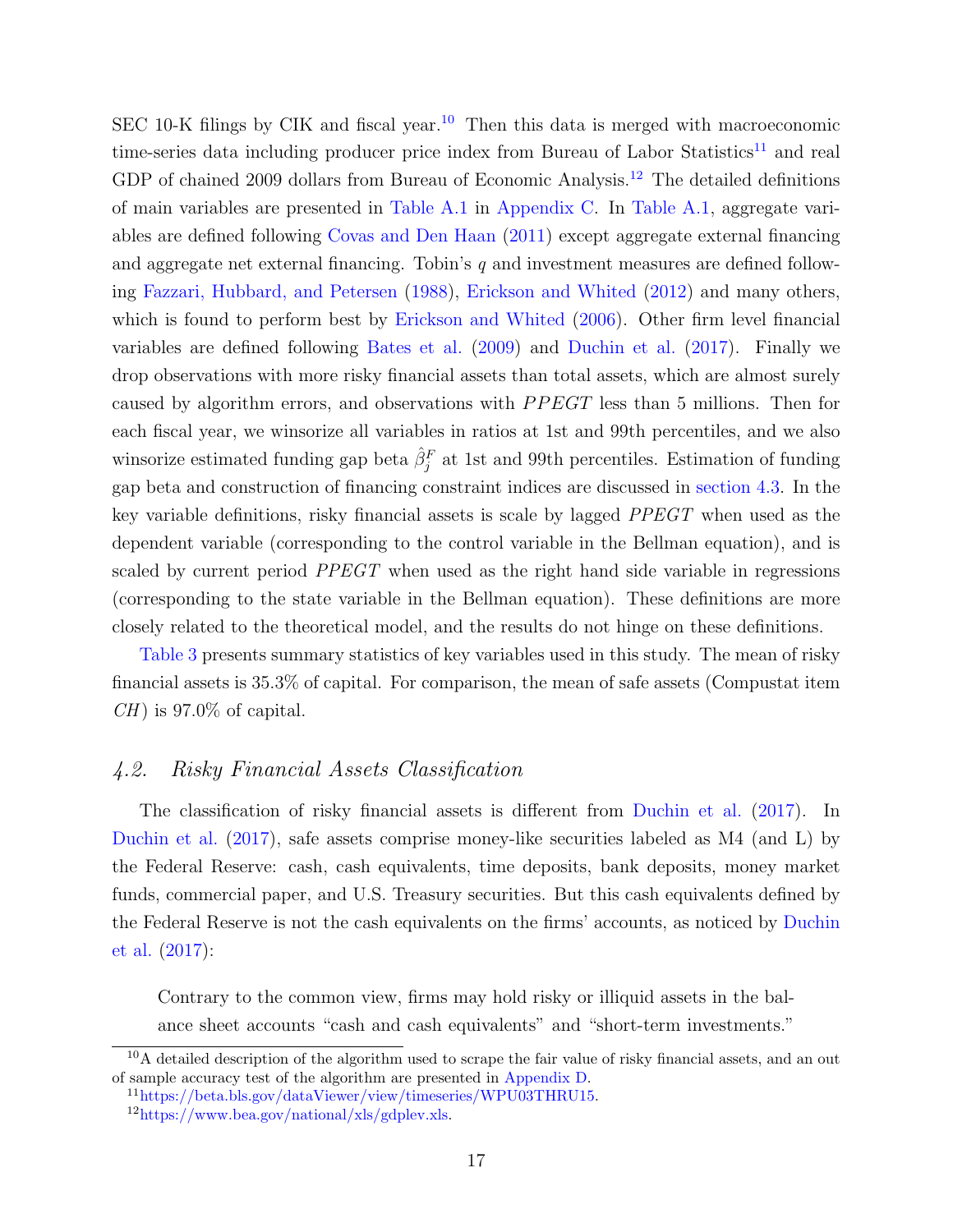Therefore, the traditional measure of corporate cash holding may be overstated by including non-money-like financial assets.

Since the data used in [Duchin et al.](#page-32-0) [\(2017\)](#page-32-0) is manually collected, securities can be accurately classified as safe securities and risky securities based on the Federal Reserve's classification, and omitted items or other kind of complicated reporting structures can be detected man-ually.<sup>[13](#page-18-1)</sup> These rules are hard to be implemented in the algorithm, and detecting all the anomalies implies that all the anomalies without systematic patterns need to be collected before programmed into the algorithm, which means all the filings need to be read manually. Therefore, we follow an easier to implement approach to determine whether a security is risky or not. When the reporting table is incomplete, the omitted items are more likely to be safe assets.<sup>[14](#page-18-2)</sup> So we only scrape the fair value of risky financial assets from the disclosing tables by detecting risky securities. On the other hand, the names of safe securities are more standardized than the names of risky securities, which makes them easier to detect than risky securities, so we classify a security as risky if it is not safe. This classification rule requires a set of safe securities, and we go through the definitions of Compustat item CH and IVST to construct the set of safe securities. Following the spirit of [Duchin et al.](#page-32-0)  $(2017)$ , we classify all securities in Compustat item CH as safe, which include cash, bank receivables, bank drafts, bank acceptances, deposits, checks, letters of credit, and money orders. For securities in IVST, we classify commercial papers, treasuries, and money market funds as safe. After construction of the set of safe securities, we classify all securities not belong to the set of safe securities as risky. Besides, we also exclude any financial assets related to restricted cash, pension plan assets, any liabilities, assets held for compensation, and hedging activities.

### <span id="page-18-0"></span>4.3. Funding Gap Beta and Financing Constraint Indices

Funding gap beta  $\beta_j^F$  and external financing costs  $\xi$  are the two key economic forces determining the saving behavior based on the model predictions. Since both of these variables

<span id="page-18-1"></span><sup>&</sup>lt;sup>13</sup>Some firms do not disclose all of their financial asset holdings in the disclosing table. See Appendices of [Duchin et al.](#page-32-0) [\(2017\)](#page-32-0) for an example, they find that Intel (INTC) does not report the actual cash in the table disclosing fair value information of financial assets. They detect this omitted item by comparing total value reported in the table and cash and cash equivalents accounts reported on the balance sheet. Some firms report the fair value of their financial assets in text instead of tables.

<span id="page-18-2"></span><sup>&</sup>lt;sup>14</sup>As noted by [Duchin et al.](#page-32-0) [\(2017\)](#page-32-0), "SFAS No. 157 and the related SFAS No. 115 stipulate that firms must report the aggregate fair value, gross unrealized gains or losses, and amortized cost basis for at least the following major security types: equity securities, U.S. government and agency debt securities, U.S. municipal debt securities, foreign government debt securities, corporate debt securities, mortgage-backed securities, and other debt securities." This disclosing requirement means that safe assets like cash are less likely to be subject to the disclosure requirement.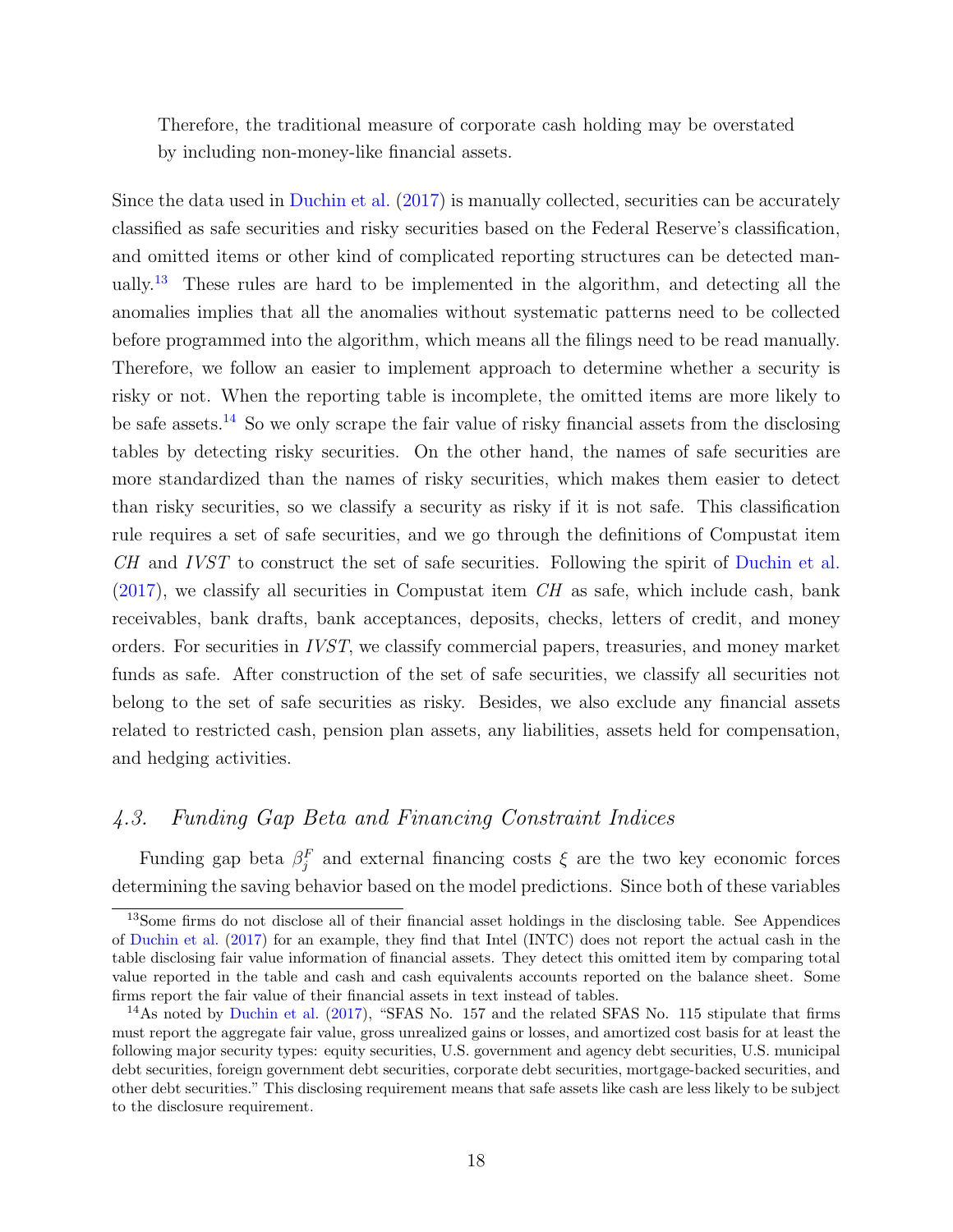are not directly observable, we use Compustat quarterly data to estimate the funding gap beta  $\beta_j^F$  and construct five widely used financing constraint indices (non-dividend payer, unrated, [Kaplan and Zingales](#page-33-2) [\(1997\)](#page-33-2) index, [Whited and Wu](#page-34-2) [\(2006\)](#page-34-2) index, and [Hadlock and](#page-33-1) [Pierce](#page-33-1) [\(2010\)](#page-33-1) index) as proxies for external financing costs  $\xi$ .

To estimate funding gap beta, we first need to construct measures of funding gap. We start from Compustat quarterly data and restrict the sample to 20 years from 1999 to 2018. We drop firms in regulated utility industry (SIC 4900-4999) and firms in financial industry (SIC 6000-6999), and observations with missing or negative total assets (Compustat item  $ATQ$ ) or property, plant and equipment (Compustat item  $PPEGTQ$ ). We only keep firms with at least 20 quarters of data for either investment rate, R&D expenditure rate or total expenditure rate. Then we construct following 6 measures of funding gap:

<span id="page-19-1"></span>theoretical gap 
$$
i_{jt} = \hat{\alpha}_j^i + \hat{\delta}_j^i q_{jt-1} - profits_{jt-1}
$$
  
\ntheoretical gap  $rd_{jt} = \hat{\alpha}_j^{rd} + \hat{\delta}_j^{rd} q_{jt-1} - profits_{jt-1}$   
\ntheoretical gap  $tex_{jt} = \hat{\alpha}_j^{tex} + \hat{\delta}_j^{tex} q_{jt-1} - profits_{jt-1}$   
\nrealized gap  $i_{jt} = i_{jt} - profits_{jt-1}$   
\nrealized gap  $rd_{jt} = rd_{jt} - profits_{jt-1}$   
\nrealized gap  $tex_{jt} = text_{jt} - profits_{jt-1}$ ,  
\nrealized gap  $tex_{jt} = text_{jt} - profits_{jt-1}$ ,

where j indexes firms and t indexes fiscal quarter;  $q_{jt}$  is Tobin's q at the end of fiscal quarter t;  $profits_{it}$  is defined as operating income before depreciation (Compustat item  $OIBDP$ ) over physical capital at the end of fiscal quarter t;  $i_{jt}$ ,  $rd_{jt}$  and  $tex_{jt}$  are investment rate, R&D expenditure rate and total expenditure rate respectively. Total expenditure rate is defined as investment rate plus R&D expenditure rate. Coefficients  $(\hat{\alpha}_j^i, \hat{\delta}_j^i)$ ,  $(\hat{\alpha}_j^{rd}, \hat{\delta}_j^{rd})$  and  $(\hat{\alpha}_j^{tex}, \hat{\delta}_j^{tex})$ are estimated from the following  $q$ -theory investment models for each firm  $j$  individually

$$
i_{jt} = \alpha_j^i + \delta_j^i q_{jt-1} + \varepsilon_{jt}
$$
  
\n
$$
r d_{jt} = \alpha_j^{rd} + \delta_j^{rd} q_{jt-1} + \varepsilon_{jt}
$$
  
\n
$$
t e x_{jt} = \alpha_j^{tex} + \delta_j^{tex} q_{jt-1} + \varepsilon_{jt}.
$$
\n(16)

where all the investment measures and Tobin's  $q$  are winsorized at 1st and 99th percentiles for each fiscal year. After construction of funding gap measures, we winsorize all the funding gap measures at 1st and 99th percentiles for each fiscal year.

The theoretical constructions of the funding gap exactly follow [section 3.3](#page-13-0) and use a  $q$ -theory investment model to predict unobserved counter-factual optimal investment rate.<sup>[15](#page-19-0)</sup>

$$
i_t^* = \frac{1}{\psi_i} \left( \mathbf{E} \big[ M(x_{t-1}, x_t) v(x_{t-1}, x_t, z_t, s_t, c_t) | x_{t-1}, z_{t-1} \big] - 1 \right),
$$

<span id="page-19-0"></span><sup>&</sup>lt;sup>15</sup>Based on the Bellman equation of the firm's problem, without external financing costs, the optimal saving is always 0, and the optimality condition of investment in period  $t - 1$  is given by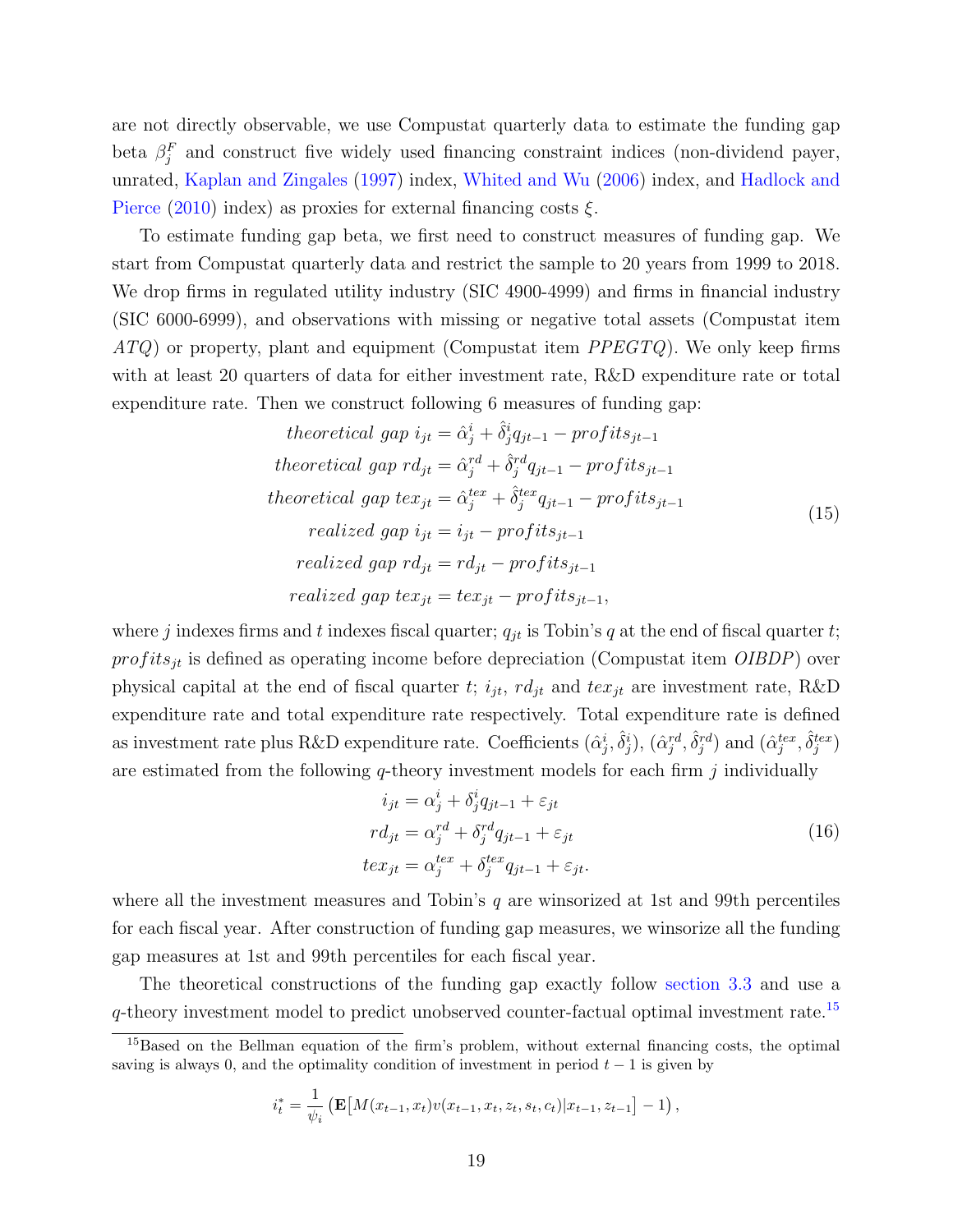The theoretical constructions of the funding gap have the appealing advantage of capturing the unobservable target investment rate the firms try to achieve through available saving technologies, but due to the poor empirical performance of the q-theory and the measurement error problems rooted in using average  $q$  as a proxy for marginal  $q$ , the observed investment rate may be a better empirical measure of the unobservable counter-factual optimal investment rate than the investment rate predicted by the  $q$ -theory, so we also construct funding gap measures using observed investment rate directly.

After construction of funding gap measures, the data is merged with U.S. aggregate bond market index data from Bloomberg by calendar year-month for each firm to estimate funding gap beta. We use bond market index returns to estimate funding gap beta instead of equity market returns as most of the risky financial assets on firms' balance sheets are bond securities. If hedging investment funding demand is the key motivation behind the investment in those risky financial assets, then funding gap beta estimated from bond market returns is a better measure than funding gap beta estimated from equity market returns as the incentive to invest in those risky financial assets (mainly bond securities). We estimate the funding gap beta  $\beta_j^F$  using the following time-series regressions for each firm j

$$
funding\ gap_{jt} = \beta_j^F r_{Mt-1} + \varepsilon_{jt} \tag{17}
$$

where the funding gap can be each of the funding gap measures defined in [equation \(15\),](#page-19-1) and  $r_{Mt-1}$  is the U.S. bond market return from fiscal quarter  $t-2$  to  $t-1$ .

We follow [Farre-Mensa and Ljungqvist](#page-32-2) [\(2016\)](#page-32-2) and use Compustat annual data to construct financing constraint indices. Detailed construction of financing constraint indices are presented in [Appendix E.](#page-61-0) A firm is classified as non-dividend payer if the firm does not pay any cash dividend between 1999 and 2018. A firm is classified as unrated if the firm does not have Standard and Poor's credit rating for long term issuer credit rating (Compustat item  $SPLTICRM$ ). When we use either KZ index, WW index, or HP index as the financing constraint index, following convention firms are sorted into terciles based on their index values in the previous year. Firms in the top tercile are coded as financially constrained and firms in the bottom tercile are coded as financially unconstrained.

$$
i_{jt} = \alpha + \delta q_{jt-1} + \varepsilon_{jt},
$$

where  $\mathbf{E}[M(x_{t-1},x_t)v(x_{t-1},x_t,z_t,s_t,c_t)|x_{t-1},z_{t-1}]$  is the ex-dividend market-to-book ratio at the end of period  $t - 1$ , which is also the marginal value of investment and a sufficient statistic for optimal investment decision. The empirical counterpart of this optimality condition is

where  $q_{jt-1}$  is Tobin's q at the end of period  $t-1$ . Based on the arguments in [section 3.3,](#page-13-0) different from observed investment rate  $i_{it}$ , which is the observed optimal investment rate with financing constraints, estimated  $\hat{i}_{jt}$  is the counter-factual target investment rate conditional on the firm receiving one-period exemption of financing frictions, therefore the optimal investment rate without altering the cyclical intensity of optimal investment policy.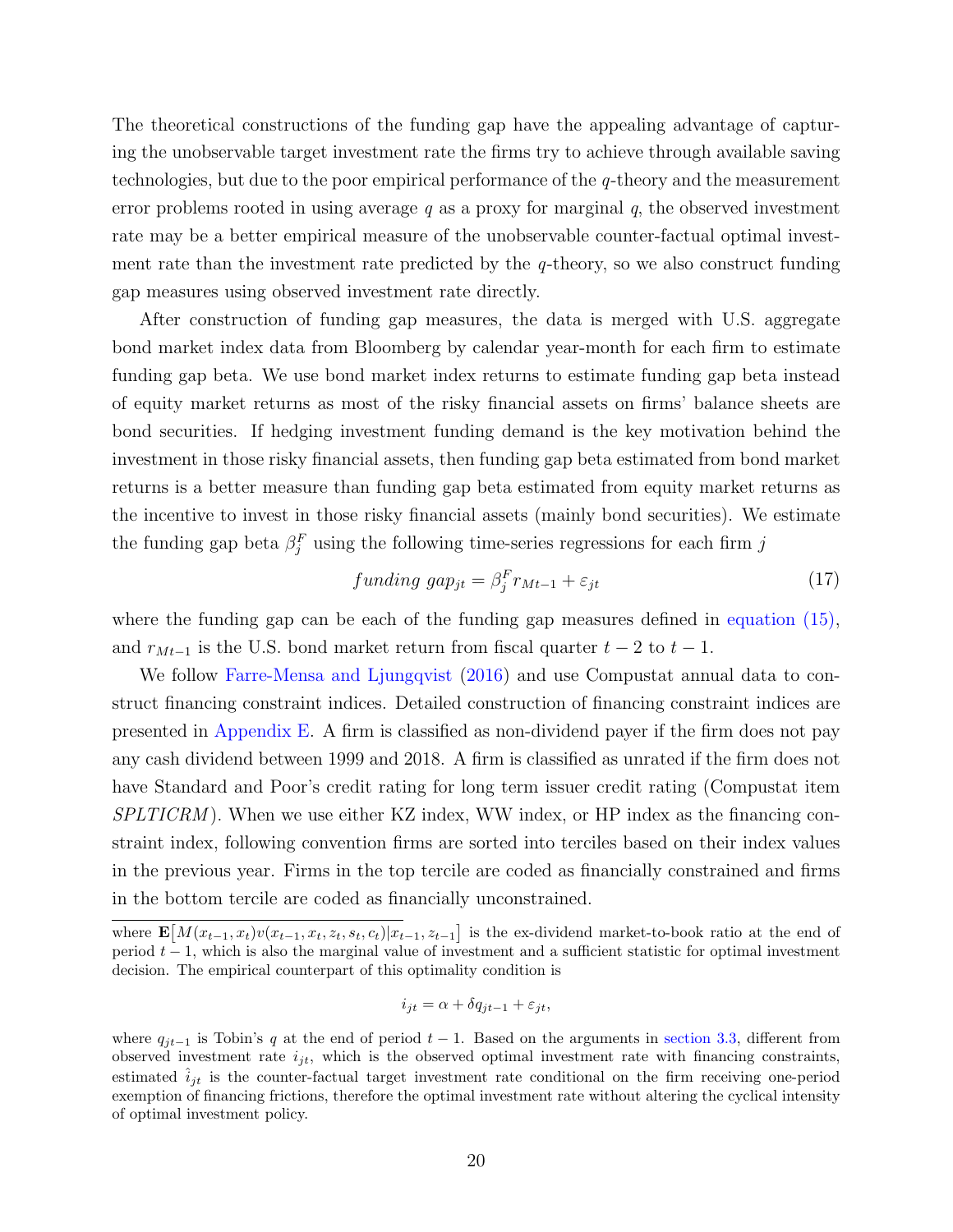### <span id="page-21-0"></span>5. Results

In this section we present empirical evidence regarding the cyclical pattern of aggregate investment and financing activities, the relationship between the value of risky financial assets and investment/dividends policies, and the relationship between firm heterogeneity and saving behavior.

### 5.1. Cyclical Behavior of Investment and Financing

In this section, we document the cyclical behavior of aggregate investment and financing activities following [Covas and Den Haan](#page-31-1) [\(2011\)](#page-31-1). [Hodrick and Prescott](#page-33-10) [\(1997\)](#page-33-10) filter is used to compute the cyclical component of all the aggregate series.

[Figure 1](#page-35-0) shows the cyclical behavior of aggregate investment, and [Figure 2](#page-36-0) shows the cyclical behavior of aggregate financing activities. [Table 4](#page-44-0) presents correlations between aggregate investment and financing activities and real GDP and lagged real GDP. Consistent with the model predictions, all the correlations between investment measures (aggregate investment, R&D expenditure and total expenditure) and real GDP series are positive and significant at the 5% level, suggesting investment opportunities and investment funding demand exhibit systematically pro-cyclical patterns. The correlations between debt financing measures (aggregate debt issuance and net debt issuance) and real GDP series are all positive and statistically significant at the 5% level. The correlations between equity financing measures (aggregate sales of equity and change in book equity) and real GDP series are all positive but less evident, with the only correlation between sales of equity and real GDP significant at the 5% level. The correlations between aggregate financing activities and real GDP series are both qualitatively and quantitatively similar to those in [Covas and Den Haan](#page-31-1) [\(2011\)](#page-31-1) and [Begenau and Salomao](#page-30-0) [\(2018\)](#page-30-0), and these positive correlations are consistent with the model mechanism that investment opportunities drive up investment funding demand and push firms to tap external financing. Since we do not differentiate debt financing and equity financing in the model, neither debt financing nor equity financing fits well the external financing in the model, and we construct two other measures of external financing more inline with the spirit of the model. One measure is aggregate external financing, defined as sales of equity plus debt issuance, and the other measure is aggregate net external financing, defined as change in book equity plus net debt issuance. From [Table 4](#page-44-0) we can see that these external financing measures also exhibit pro-cyclical patterns.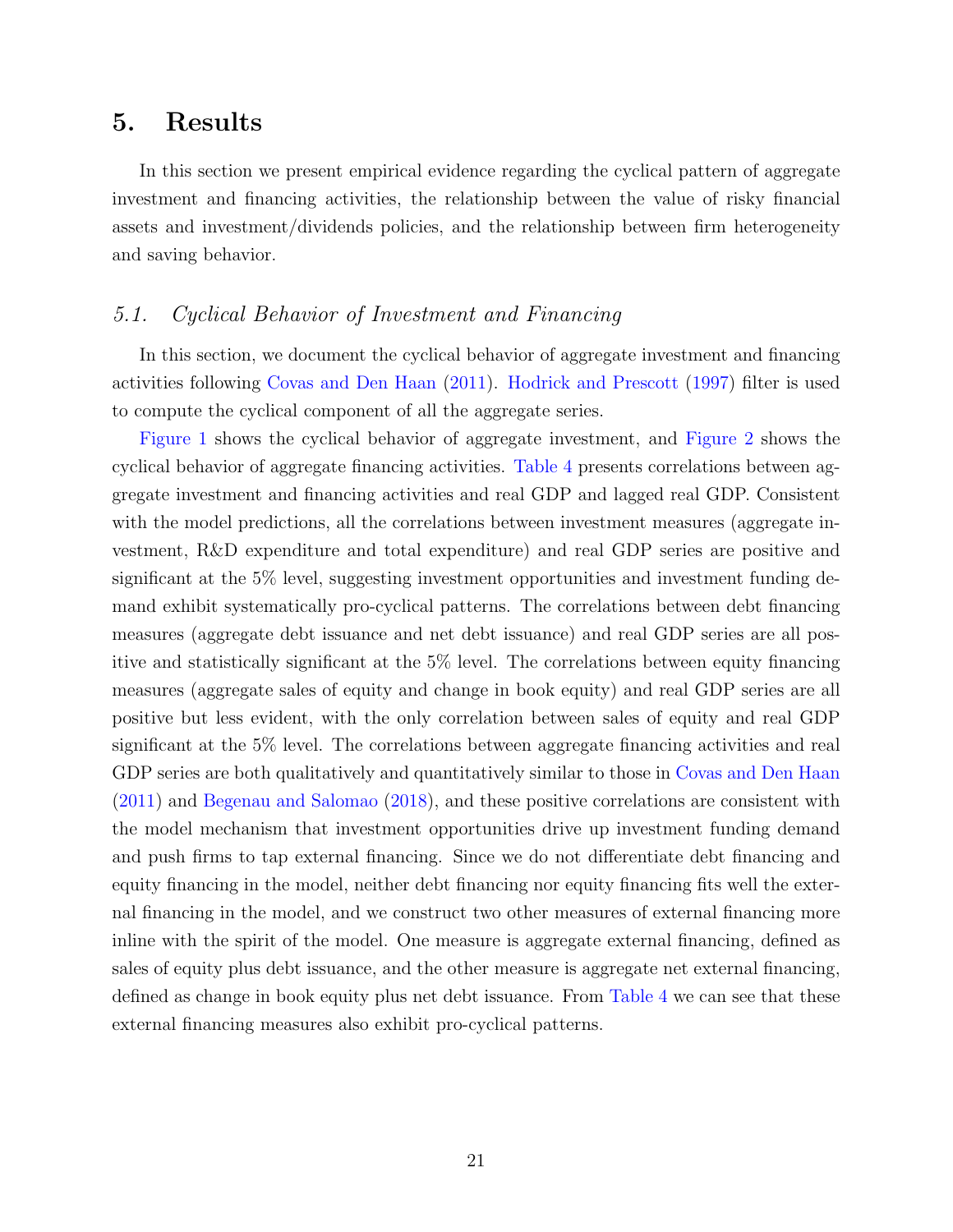#### 5.2. Investment, Dividends and Savings

To test the hypothesis regarding investment, dividend and the fair value of risky financial assets, we specify the regression equation as follows

<span id="page-22-0"></span>
$$
y_{jt} = \theta_1 risky \; assets_{jt-1} + \theta_2 safe \; assets_{jt-1} + \theta_3 q_{jt-1} + \mu_j + \mu_t + \varepsilon_{jt}, \tag{18}
$$

where j indexes firms and t indexes fiscal year; the dependent variable  $y_{jt}$  can be either investment rate  $i_{jt}$ , R&D expenditure rate  $rd_{jt}$ , dividend rate  $div_{jt}$ , or total expenditure rate  $textrm{ }text_{it}$ ; risky assets<sub>it</sub> is defined as the fair value of risky financial assets over property, plant and equipment at the end of fiscal year t; safe assets<sub>it</sub> is defined as cash over property, plant and equipment at the end of fiscal year t;  $q_{jt}$  is Tobin's q at the end of fiscal year t;  $\mu_j$ represents firm fixed effects; and  $\mu_t$  represents year fixed effects.

[Table 5](#page-45-0) presents the OLS estimation results of [equation \(18\).](#page-22-0) First of all, the estimated coefficient on q is positive when either the investment rate,  $R\&D$  expenditure rate or total expenditure rate is used as the dependent variable, and the coefficient on  $q$  is negative when the dividend rate is used as the dependent variable. These values indicate that investment opportunities drive up investment funding demand and deplete dividend, as suggested by the model. The variable of interest is lagged risky assets. Based on the model predictions, when external financing is costly, internal funding is positively correlated with both the investment rate and the dividend rate once the marginal value of investment is fixed. Since risky financial assets are part of internal funding, coefficient on lagged risky assets should be positive when either the investment rate or the dividend rate is used as the dependent variable. The same arguments apply to *lagged safe assets*. Consistent with **Hypothesis I**, the estimated coefficient on lagged risky assets is positive and statistically significant at the 5% level when either the investment rate, R&D expenditure rate or total expenditure rate is used as the dependent variable. The estimated coefficient on lagged safe assets is also positive and statistically significant at the 5% level when either the investment rate, R&D expenditure rate or total expenditure rate is used as the dependent variable, which is also consistent with the model predictions. These values imply that a one percent increase in the fair value of risky financial assets as percentage of capital is associated with 0.0081% increase in the investment, 0.0861% increase in the R&D expenditure, and 0.0951% increase in the total expenditure. Consistent with **Hypothesis II**, the estimated coefficient on *lagged risky* assets is positive and statistically significant at the 10% level and the estimated coefficient on lagged safe assets is also positive and statistically significant at the 5% level when dividend rate is used as the dependent variable. The results indicate that a one percent increase in the fair value of risky financial assets is associated with 0.0621% increase in dividend rate.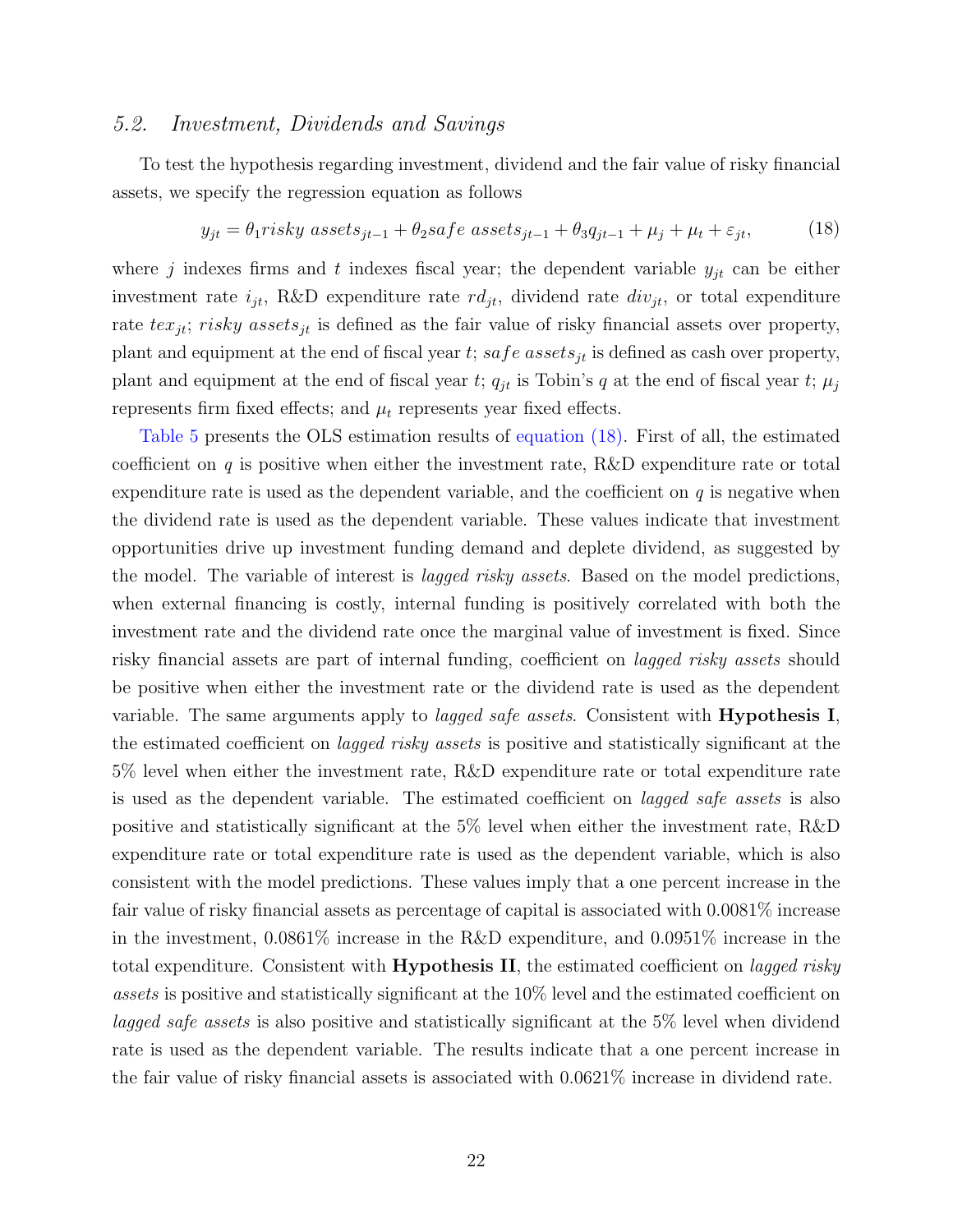#### 5.3. Firm Heterogeneity and Saving Behavior

We use pooled cross section regressions to test the hypotheses regarding firm heterogeneity and saving behavior. We specify the regression equation as

<span id="page-23-0"></span>
$$
risky\ assets_{jt} = \gamma^{\beta} \hat{\beta}_j^F + \gamma^{FC} FC_{jt-1} + \mu_{sic, t} + \varepsilon_{jt}
$$
\n(19)

where j indexes firms and t indexes fiscal year; the dependent variable risky assets<sub>jt</sub> is the fair value of risky financial assets over property, plant and equipment at the end of fiscal year t;  $\hat{\beta}_j^F$  is funding gap beta estimated from time-series regressions for each firm j;  $FC_{jt}$  is a dummy variable for financing constraint; and  $\mu_{sic,t}$  represents industry-year fixed effects. A firm is classified as financially constrained if the firm does not pay any dividend between 1999 and 2018 and unconstrained otherwise when dividend is used to construct the financing constraint dummy. A firm is classified as financially constrained if the firm does not have credit rating for long term debt issuance from Standard and Poor's and unconstrained otherwise when credit rating is used to construct the financing constraint dummy. When either KZ index, WW index, or HP index is used to construct the financing constraint dummy, firms are sorted into terciles based on financing constraint index used. Firms in the top tercile are classified as financially constrained and firms in the bottom tercile are classified as financially unconstrained based on the corresponding index value. The coefficient  $\gamma^{FC}$ captures the difference of risky financial asset holdings between financially constrained and financially unconstrained firms.

The variables of interest are funding gap beta  $\hat{\beta}_j^F$  and financing constraint dummy  $FC_{jt-1}$ . These two variables are designed to capture the major economic forces determining saving behavior based on the model predictions. Funding gap beta captures the sensitivity of investment funding demand in excess of profits to returns of risky financial assets. Ceteris paribus, firms with high funding gap beta should have strong incentive to transfer liquidity from states with low aggregate investment opportunities to states with high aggregate investment opportunities by investing in risky financial assets. On the other hand, fixing funding gap beta, firms with high external financing costs should have strong incentive to invest in risky financial assets since more external financing costs can be saved by investing in risky financial assets to exploit good investment opportunities. Based on the model predictions, both  $\gamma^{\beta}$  and  $\gamma^{FC}$  should be positive.

[Table 6](#page-46-0) presents the estimation results of pooled cross section regressions of risky financial assets on various measures of funding gap beta and financing constraints, using dividend payer as the financing constraint index. Specifically, six measures of funding gap beta are used to estimate [equation \(19\),](#page-23-0) investment measure stands for the investment measure (either one of investment rate  $i_{jt}$ , R&D expenditure rate  $rd_{jt}$ , or total expenditure rate  $tex_{jt}$ ) used to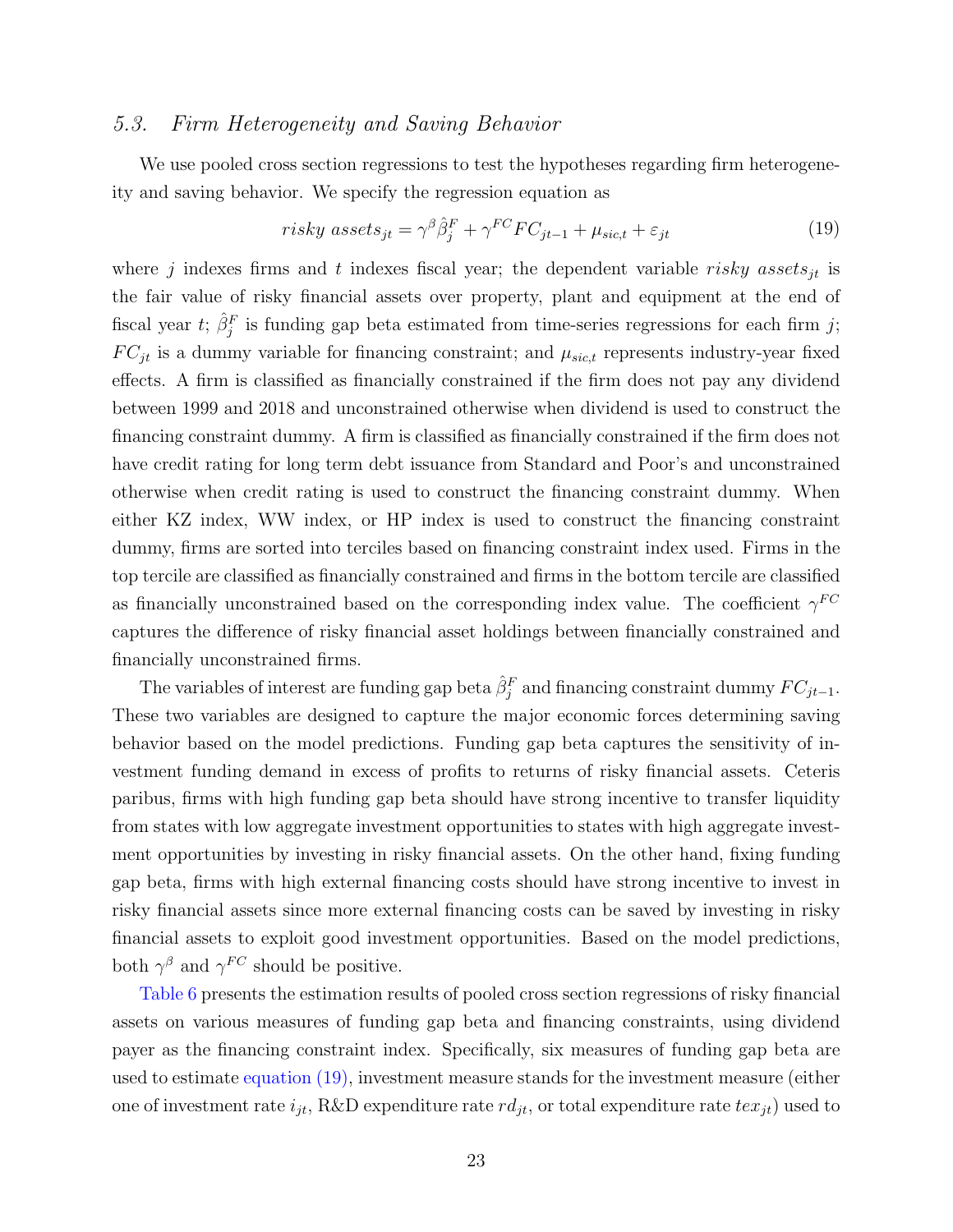construct the funding gap measure and estimate the funding gap beta in the first stage timeseries regressions, and  $q$ -theory investment measure indicates whether or not the  $q$ -theory predicted investment rate is used as the counter-factual optimal investment rate to construct funding gaps before estimating the funding gap beta. We report coefficients on funding gap beta in panel A and coefficients on financing constraint dummy in panel B, together with time-series average and standard errors of these coefficients at the end. [Table A.6](#page-46-0) to [Table A.9](#page-49-0) in [Appendix F](#page-62-0) present the estimation results using other four financing constraint indices.

[Table 6](#page-46-0) and [Table A.6](#page-46-0) to [Table A.9](#page-49-0) in [Appendix F](#page-62-0) present results showing that funding gap beta is positively correlated with the fair value of risky financial assets, which are consistent with Hypothesis III.  $\hat{\gamma}^{\beta}$ 's are all positive, statistically significant at the 5% level, and quantitatively similar across various measures of funding gap beta and financing constraint index we used. The value of  $\hat{\gamma}^{\beta}$  varies between 0.03 and 0.06. This implies a one unit increase in funding gap beta is positively associated with a 3% to 6% (as percentage of capital book value) increase in risky financial asset holdings. This is economically meaningful considering the median of safe asset holdings (Compustat item  $CH$ ) is about 28.8% of capital book value.

We find mixed evidence regarding **Hypotheis IV**. Fixing funding gap beta, [Table 6](#page-46-0) and [Table A.6](#page-46-0) to [Table A.9](#page-49-0) in [Appendix F](#page-62-0) show that financing constraint dummy is positively correlated with risky financial asset holdings when either dividend, credit rating, or the HP index is used as the financing constraint index, and the value of  $\hat{\gamma}^{FC}$  varies between 0.07 and 0.4, which implies financially constrained firms hold 7% to 30% (as percentage of capital book value) more risky financial assets than their unconstrained counterparts with same capital. These estimation results are consistent with the view that firms facing greater financing frictions hold more cash.<sup>[16](#page-24-0)</sup> But the financing constraint dummy is negatively correlated with risky financial asset holdings when the WW index or the KZ index is used as the financing constraint index, and the value of  $\hat{\gamma}^{FC}$  varies between -0.43 to -0.12, which implies financially unconstrained firms hold 12% to 43% (as percentage of capital book value) more risky financial assets than their constrained counterparts with same capital. The evidence regarding the relationship between financing constraint indices and risky financial asset holdings should be interpreted more cautiously, as pointed out by [Farre-Mensa and](#page-32-2) [Ljungqvist](#page-32-2) [\(2016\)](#page-32-2) that the five widely used financing constraint indices can not identify firms that behave as if they were in fact constrained.

<span id="page-24-0"></span><sup>&</sup>lt;sup>16</sup>[Almeida, Campello, and Weisbach](#page-30-7) [\(2004\)](#page-30-7) argue that firms facing greater financing frictions save a larger portion of their cash flow as cash reserves. [Denis and Sibilkov](#page-31-9) [\(2009\)](#page-31-9); [Faulkender and Wang](#page-32-11) [\(2006\)](#page-32-11); [Pinkowitz](#page-34-8) [and Williamson](#page-34-8) [\(2002\)](#page-34-8) argue that cash holdings are more valuable for financially constrained firms.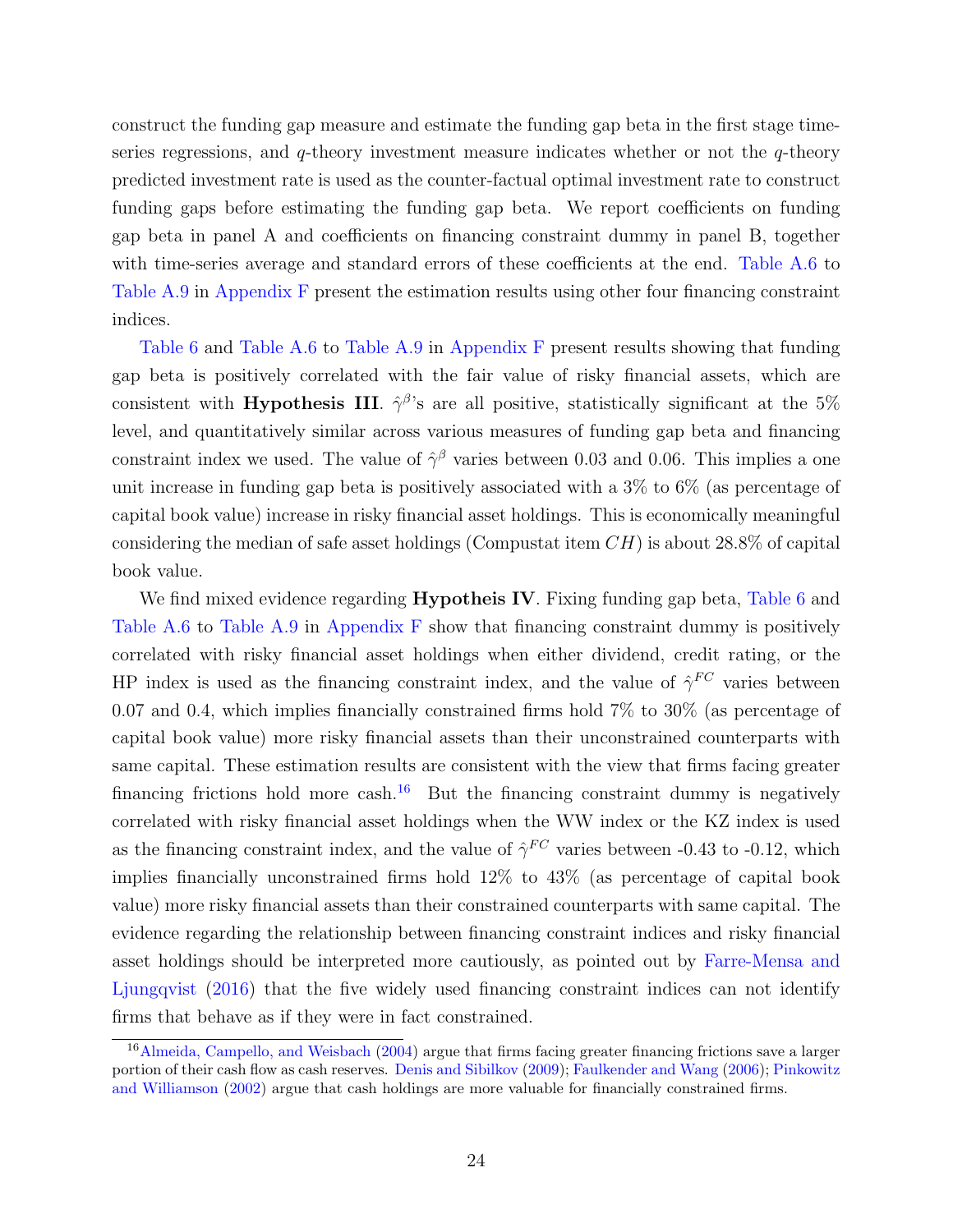#### 5.4. Robustness Checks

#### 5.4.1. Control Variables

The model parsimoniously demonstrates the motivation and trade-off determining corporate investment in risky financial assets, and the empirical analysis is based on variables mapped from the model. In order to alleviate the concern that the empirical results may be driven by other omitted variables not modeled explicitly, in this section we repeat the empirical analysis with control variables defined following [Bates et al.](#page-30-2) [\(2009\)](#page-30-2) and [Duchin](#page-32-0) [et al.](#page-32-0) [\(2017\)](#page-32-0).

[Table 7](#page-47-0) presents the estimation results of [equation \(18\)](#page-22-0) by including control variables. The results are both qualitatively and quantitatively similar to the results in [Table 5.](#page-45-0) The estimated coefficients on *lagged risky assets* are all positive and statistically significant at the 5% level. A one percent increase in the fair value of risky financial assets is positively associated with 0.0120% increase in investment rate, 0.0942% increase in R&D expenditure rate, 0.1074% increase in total expenditure rate, and 0.0715% increase in dividend rate.

[Table 8](#page-48-0) presents the estimation results of [equation \(19\)](#page-23-0) by including control variables. The results are both qualitatively and quantitatively similar to the results in [Table 6.](#page-46-0) The estimated coefficient on funding gap beta varies between 0.03 to 0.05, which implies that a one unit increase in funding gap beta is positively associated with 3% to 5% increase in risky financial assets.

#### 5.4.2. [Peters and Taylor](#page-34-9) [\(2017\)](#page-34-9)'s Total q

[Peters and Taylor](#page-34-9) [\(2017\)](#page-34-9) construct a new measure of Tobin's q and conduct a series of tests to show their measure is superior than the traditional measure of Tobin's q. Following [Peters and Taylor](#page-34-9) [\(2017\)](#page-34-9) and [Andrei, Mann, and Moyen](#page-30-8) [\(2019\)](#page-30-8), in this section we repeat the analysis using their Total q as robustness checks. We do not use their total q in the main analysis for three reasons: (1) Since [Peters and Taylor](#page-34-9) [\(2017\)](#page-34-9) do not provide quarterly data for intangible capital, we have to construct quarterly intangible capital stock based on their annual data and Compustat quarterly data in order to estimate funding gap beta using their total q measure;<sup>[17](#page-25-0)</sup> (2) [Peters and Taylor](#page-34-9) [\(2017\)](#page-34-9)'s total q do exhibit superior performance than the standard  $q$  in the investment regressions, but their total  $q$  measure does not perform better than the standard q in the R&D investment and total investment regressions in our

<span id="page-25-0"></span><sup>&</sup>lt;sup>17</sup>We follow Appendix B in [Peters and Taylor](#page-34-9) [\(2017\)](#page-34-9) to construct quarterly intangible capital stock. Specifically, we first replace Compustat item XSGAY, XRDY and RDIPY with 0 if missing, and construct  $SGAY$  as  $XSGAY$  minus  $XRDY$  minus  $RDIPY$ . We then replace  $SGAY$  with  $XRDY$  if  $XRDY$  exceeds XSGAY but is less than COGSY, and replace SGAY with 0 if XSGAY is 0. Intangible capital stock  $k_{yq}^{int}$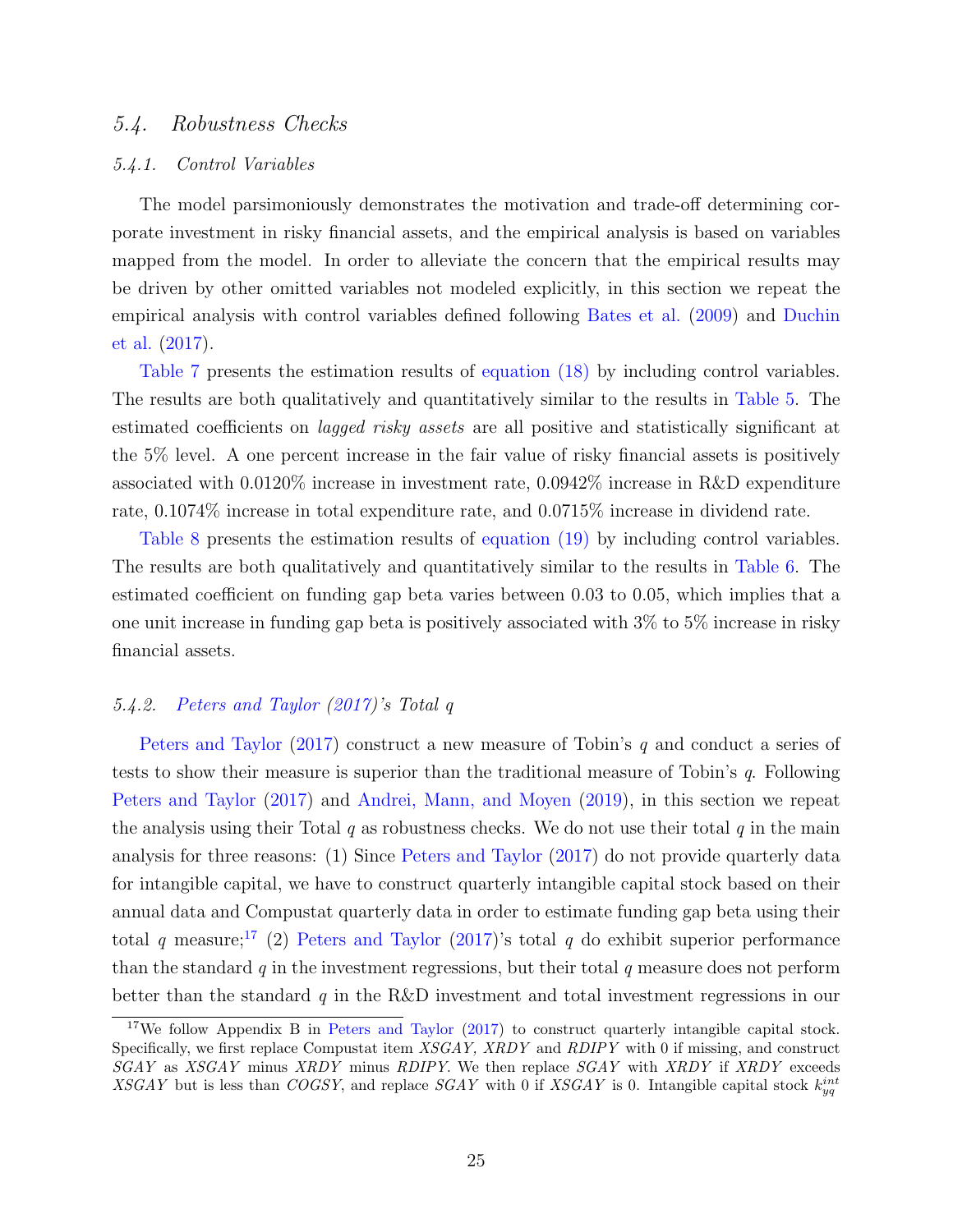sample; (3) [Peters and Taylor](#page-34-9) [\(2017\)](#page-34-9)'s data is available until 2017, and their 2017 data is limited, so we also have to exclude one year's observations using their total  $q$  measure.

[Table 9](#page-49-0) presents the estimation results of [equation \(18\)](#page-22-0) by including control variables and using [Peters and Taylor](#page-34-9)  $(2017)$ 's total q. The results are qualitatively similar to the results in [Table 7.](#page-47-0) The estimated coefficients on lagged risky assets are all positive and statistically significant at the 5% level. A one percent increase in the fair value of risky financial assets is positively associated with 0.0121% increase in investment rate, 0.0334% increase in R&D expenditure rate, 0.0562% increase in total expenditure rate, and 0.0494% increase in dividend rate.

[Table 10](#page-50-0) presents the estimation results of [equation \(19\)](#page-23-0) by including control variables and using [Peters and Taylor](#page-34-9)  $(2017)$ 's total q. The results are qualitatively similar to the results in [Table 8.](#page-48-0) The estimated coefficient on funding gap beta varies between 0.01 to 0.03, which implies that a one unit increase in funding gap beta is positively associated with 1% to 3% increase in risky financial assets.

### 5.5. Endogeneity Concerns

#### 5.5.1. Measurement Errors

In investment regressions, it is well known that measurement error in  $q$  can cause downward bias in estimation of coefficient on  $q$  and upward bias in estimation of coefficient on cash flow measures due to positive correlation between cash flow measures and  $q$ , as shown in [Erickson and Whited](#page-32-12) [\(2000\)](#page-32-12). On the other hand, since the data of firms' risky financial asset holdings is not completely accurate either, risky financial asset measure also contains measurement errors. Therefore OLS estimations can be biased and unreliable. In this section we conduct analysis taking into account measurement errors in both  $q$  and risky financial asset holdings. As both [Almeida, Campello, and Galvao Jr](#page-30-9) [\(2010\)](#page-30-9) and [Erickson and Whited](#page-32-9) [\(2012\)](#page-32-9) report good performance of instrumental variable method in dealing with measurement errors in their simulation analysis, we choose instrumental variable regressions following

$$
k_{yq}^{int} = \begin{cases} K_{y}^{int}, & if \ q = 4 \\ (1 - q\frac{\delta^{know}}{4})K_{y-1}^{know} + XRDY_{yq} + (1 - q\frac{\delta^{org}}{4})K_{y-1}^{org} + 0.3SGAY_{yq}, & if \ q \neq 4 \end{cases}
$$

in fiscal year-quarter  $yq$  is constructed as follows

where  $K_y^{int}$ ,  $K_y^{know}$  and  $K_y^{org}$  are annual intangible capital stock, knowledge capital stock and organization capital stock from [Peters and Taylor](#page-34-9) [\(2017\)](#page-34-9);  $\delta^{know} = 0.15$  is the annual depreciation rate of knowledge capital stock; and  $\delta^{org} = 0.2$  is the annual depreciation rate of organization capital stock. [Peters and Taylor](#page-34-9) [\(2017\)](#page-34-9) also use more heterogeneous depreciation rate of knowledge capital for different industries, we use 15% for all industries for simplicity.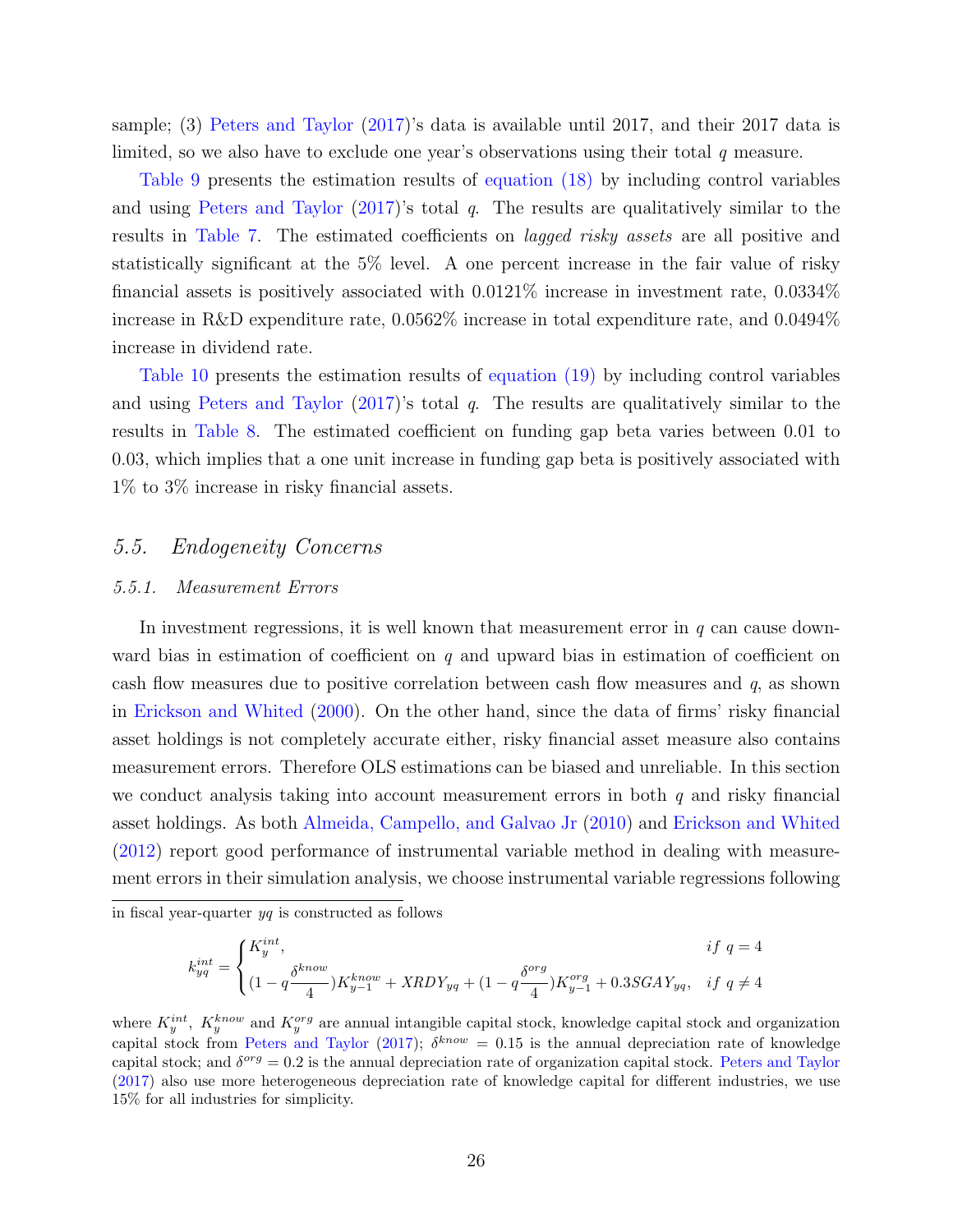[Almeida et al.](#page-30-9) [\(2010\)](#page-30-9), also [Griliches and Hausman](#page-33-11) [\(1986\)](#page-33-11) and [Biorn](#page-31-10) [\(2000\)](#page-31-10) to deal with the measurement errors in regressors. We estimate the following equation

<span id="page-27-0"></span>
$$
y_{jt} = \theta_1 risky\;assets_{jt-1}^* + \theta_2 safe\;assets_{jt-1} + \theta_3 q_{jt-1}^* + \mu_j + \mu_t + \varepsilon_{jt},\tag{20}
$$

with

$$
risky\ assets_{jt-1} = risky\ assets_{jt-1}^* + \varepsilon_{jt-1}^{rf}
$$

$$
q_{jt-1} = q_{jt-1}^* + \varepsilon_{jt-1}^q,
$$

where risky assets<sub>j<sup>†-1</sup></sub> and  $q_{jt-1}^*$  are true values of risky financial asset holdings and q. We take difference of [equation \(20\)](#page-27-0) and use three-period lagged variables  $risky\_assets_{jt-3}$  and  $q_{jt-3}$  as instrumental variables for  $\Delta risky\_assets_{jt-1}$  and  $\Delta q_{jt-1}.$ 

[Table 11](#page-51-0) presents the estimation results of [equation \(20\).](#page-27-0) Kleibergen-Kaap first-stage  $F$ is reported as suggested by [Andrews, Stock, and Sun](#page-30-10) [\(2019\)](#page-30-10). Although the bias caused by measurement errors is complicated to gauge with two mismeasured regressors, but we can see that the absolute values of coefficients on *lagged Tobin's*  $q$  in [Table 11](#page-51-0) are all greater than their respective counterparts in [Table 5,](#page-45-0) suggesting the measurement error indeed biases estimation of coefficients on  $q$  toward zero. Also consistent with the literature, the t-values of coefficients on cash holding measures drastically decrease when investment, R&D expenditure or total expenditure is used as the dependent variable, except the coefficient on lagged safe assets when investment rate is used as the dependent variable. Finally, lagged safe assets is also positively associated with dividend rate.

Although measurement errors can cause major concerns in the investment analysis, it is less of a concern in the saving behavior analysis. In the analysis of saving behavior, risky financial asset holdings is used as the dependent variable. With classical measurement error assumptions, measurement error in risky financial assets will increase standard errors and reduce t-values of estimated coefficients. Also with classical measurement error assumptions, measurement errors in funding gap beta will attenuate estimated coefficients on funding gap beta and associated t-values toward zero.

#### 5.5.2. Corporate Governance, Risk-Seeking and Overconfidence

Although measurement errors are not major concerns in saving behavior analysis, there are several omitted variables of particular interest that can cause biased estimation of the relationship between funding gap beta and risky financial asset holdings. As noted by [Duchin](#page-32-0) [et al.](#page-32-0) [\(2017\)](#page-32-0), poor corporate governance, stock compensation and option compensations are all positively associated with risky financial asset holdings. Both poor corporate governance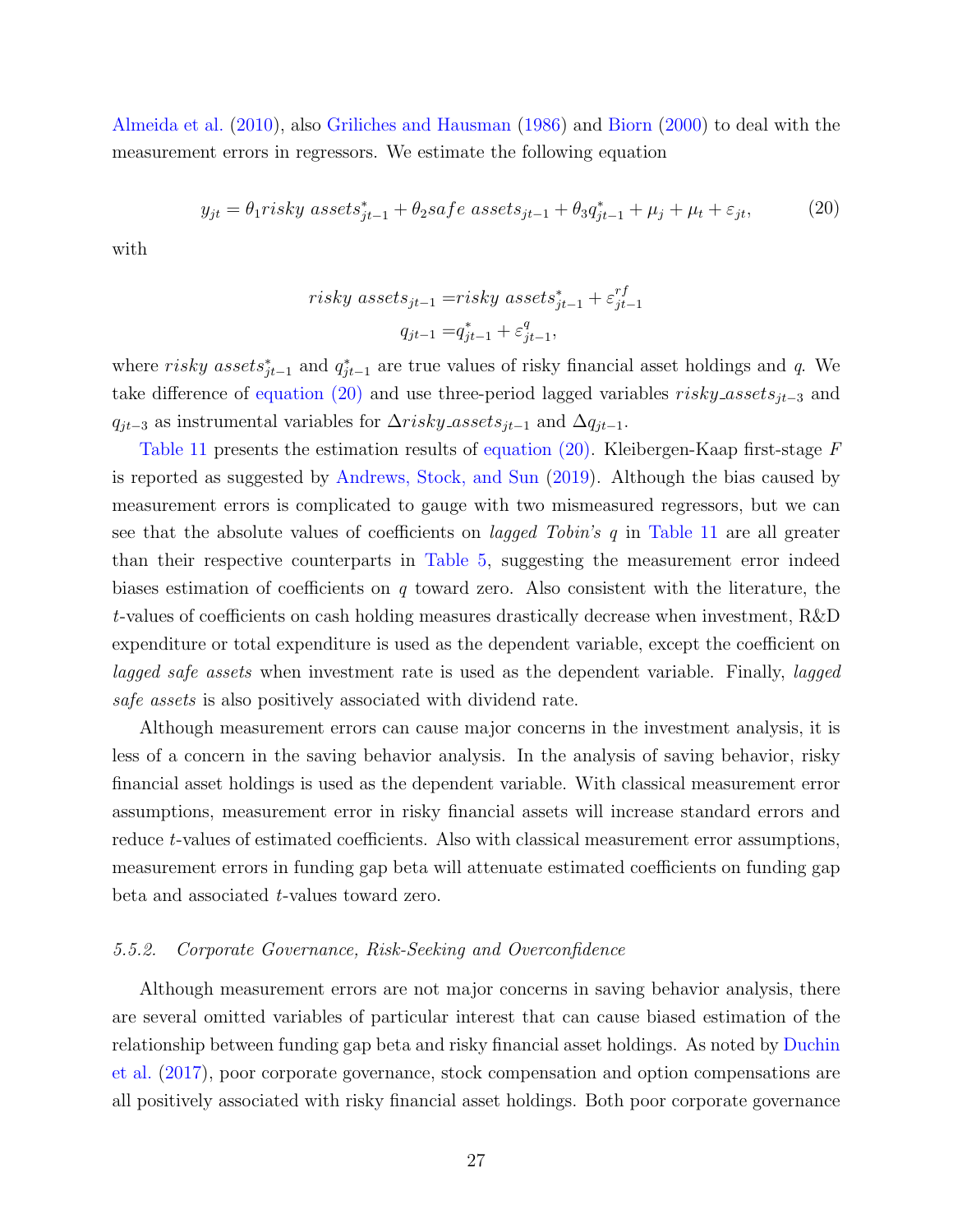and high stock/option compensation can stimulate risk-seeking behavior of CEOs to exploit convex incentives, which can lead CEOs to pursue high beta investment strategy and high beta saving strategy simultaneously and potentially cause upward bias in the estimation of coefficient of interest. In order to alleviate these concerns, we add blockholder ownership, stock compensation, and option compensation as control variables for corporate governance and CEO risk-seeking incentives. Since the data used to construct the corporate governance E-index used by [Dittmar and Mahrt-Smith](#page-32-13) [\(2007\)](#page-32-13) and [Bebchuk, Cohen, and Ferrell](#page-30-11) [\(2008\)](#page-30-11) are only available until 2002 and the sample period starts from 2009 in this study, we choose blockholder ownership as the control variable for corporate governance, which is also used in [Duchin et al.](#page-32-0) [\(2017\)](#page-32-0).

Apart from corporate governance and CEO risk-seeking incentives, extrapolated beliefs can also cause CEOs to purse high beta investment strategy and high beta saving strategy, which leads upward bias in the estimation of coefficient of interest. However, there is no commonly used measure for extrapolated beliefs, as most of the literature on extrapolated beliefs use data to gauge the underlying bias by mapping extrapolated belief bias into observed variables through structural models instead of directly construction of extrapolated belief measures.<sup>[18](#page-28-0)</sup> So we do not include direct controls for CEO extrapolated beliefs. However, CEO overconfidence may cause consequences similar to extrapolated beliefs if CEOs are risk-averse. When CEOs are risk-averse but over estimate the precision of signals due to overconfidence, overconfident CEOs will overreact to signals compared with rational CEOs, therefore overconfidence may also cause upward bias in the estimation of coefficient of interest. [Duchin et al.](#page-32-0) [\(2017\)](#page-32-0) also find that CEO overconfidence is positively associated with risky financial asset holdings. Although they interpret the results as evidence of overconfident CEOs overestimate their ability in generating positive abnormal returns, the results can also be interpreted as CEOs overreact to noisy signals induced by overconfidence. Therefore, we include control variables for CEO overconfidence. We construct holder 67 as a control variable for CEO overconfidence following [Campbell, Gallmeyer, Johnson, Rutherford, and](#page-31-11) [Stanley](#page-31-11) [\(2011\)](#page-31-11) and [Hirshleifer, Low, and Teoh](#page-33-12) [\(2012\)](#page-33-12), who construct the measure following [Malmendier and Tate](#page-33-13) [\(2005,](#page-33-13) [2008\)](#page-33-14) and [Malmendier, Tate, and Yan](#page-34-10) [\(2011\)](#page-34-10). Besides, we also include gender as a control variable for CEO overconfidence.

[Table 12](#page-52-0) presents estimation results of [equation \(19\)](#page-23-0) by including controls for corporate governance, risk-seeking incentives and CEO overconfidence. The results in [Table 12](#page-52-0) are qualitatively similar to the results in [Table 8.](#page-48-0) The estimated coefficient on funding gap beta varies from 0.08 to 0.10, which means a one unit increase in funding gap beta is positively

<span id="page-28-0"></span><sup>18</sup>E.g. [Alti and Tetlock](#page-30-12) [\(2014\)](#page-30-12); [Bordalo, Gennaioli, and Shleifer](#page-31-12) [\(2018b\)](#page-31-12); [Barberis, Greenwood, Jin, and](#page-30-13) [Shleifer](#page-30-13) [\(2015\)](#page-30-13); [Bordalo, Gennaioli, Ma, and Shleifer](#page-31-13) [\(2018a\)](#page-31-13).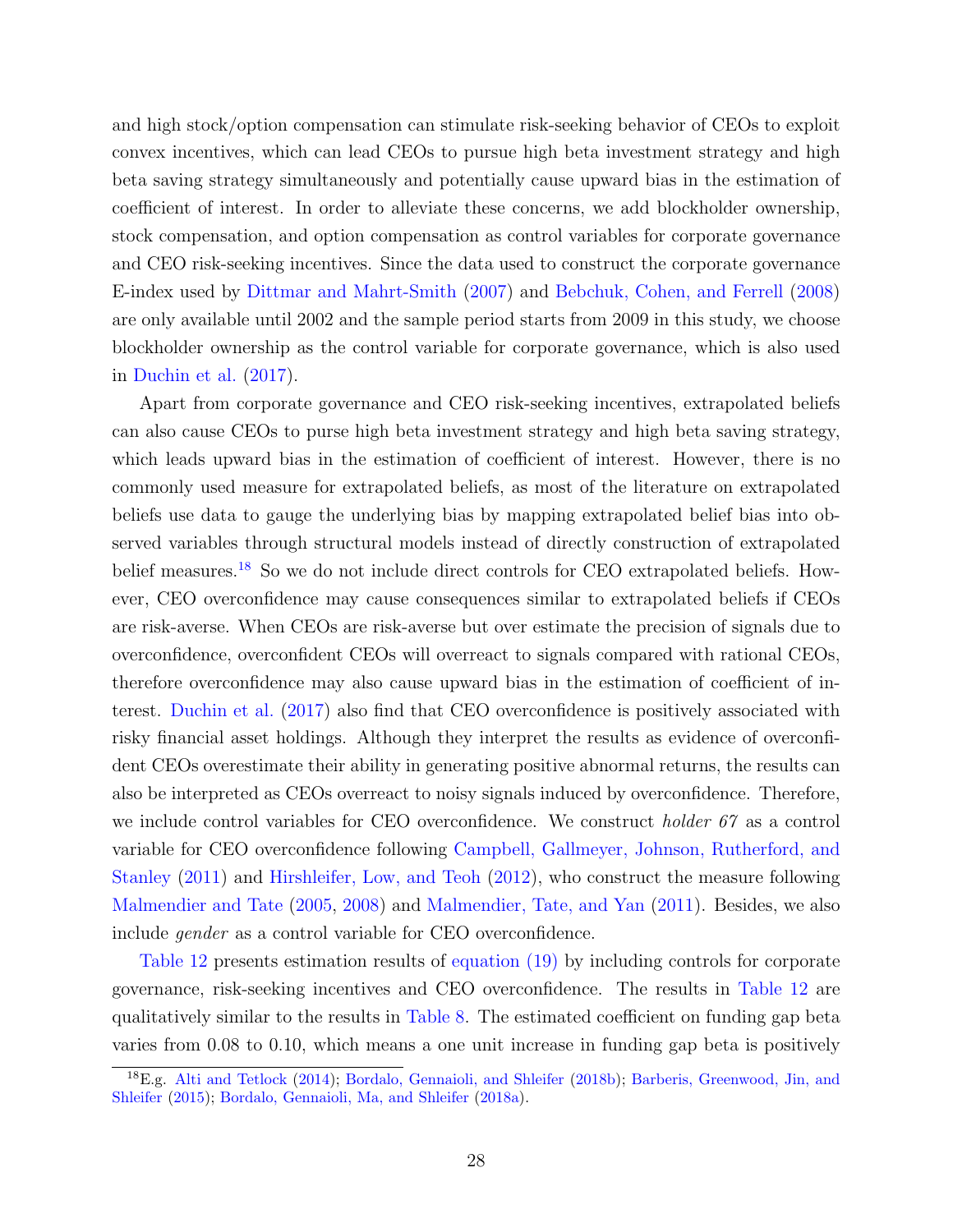associated with 8% to 10% increase in risky financial asset holdings.

## <span id="page-29-0"></span>6. Conclusion

As documented by [Duchin et al.](#page-32-0) [\(2017\)](#page-32-0), corporate saving compositions are more complicated than traditionally assumed. Since industrial firms are heavily invested in risky financial assets, it is important to understand the motivation behind those investments. Based on a dynamic investment-saving model, we show that corporate investment in risky financial assets can arise as equilibrium results of financing frictions and macroeconomic fluctuations.

Using a machine-learning algorithm, we conduct empirical tests of hypotheses developed from the model based on a comprehensive dataset regarding corporate risky financial asset holdings. We find that the value of risky financial assets is positively correlated with investment rate. More interestingly, we find that the cyclical intensity of investment funding demand in excess of profits is indeed positively correlated with risky financial asset holdings, as predicted by the model. On top of that, we find mixed evidence regarding external financing costs and risky financial asset holdings. As noted by [Farre-Mensa and Ljungqvist](#page-32-2) [\(2016\)](#page-32-2), it should be noted that the empirical evidence regarding external financing costs should be interpreted with more caution due to the fact that these indices can not identify firms behaving as if they were financially constrained.

Admittedly, the empirical evidence in this study does not fully exclude reverse causality or some other potential explanations (e.g., managerial extrapolated beliefs) and establish the causal link between risky financial asset holdings and the cyclical intensity of investment funding demand/external financing costs, which is relevant in order to identify the motivation and causal link behind this shadow fund industry, but also challenging due to the unobservable nature of both variables, and we leave it for future research.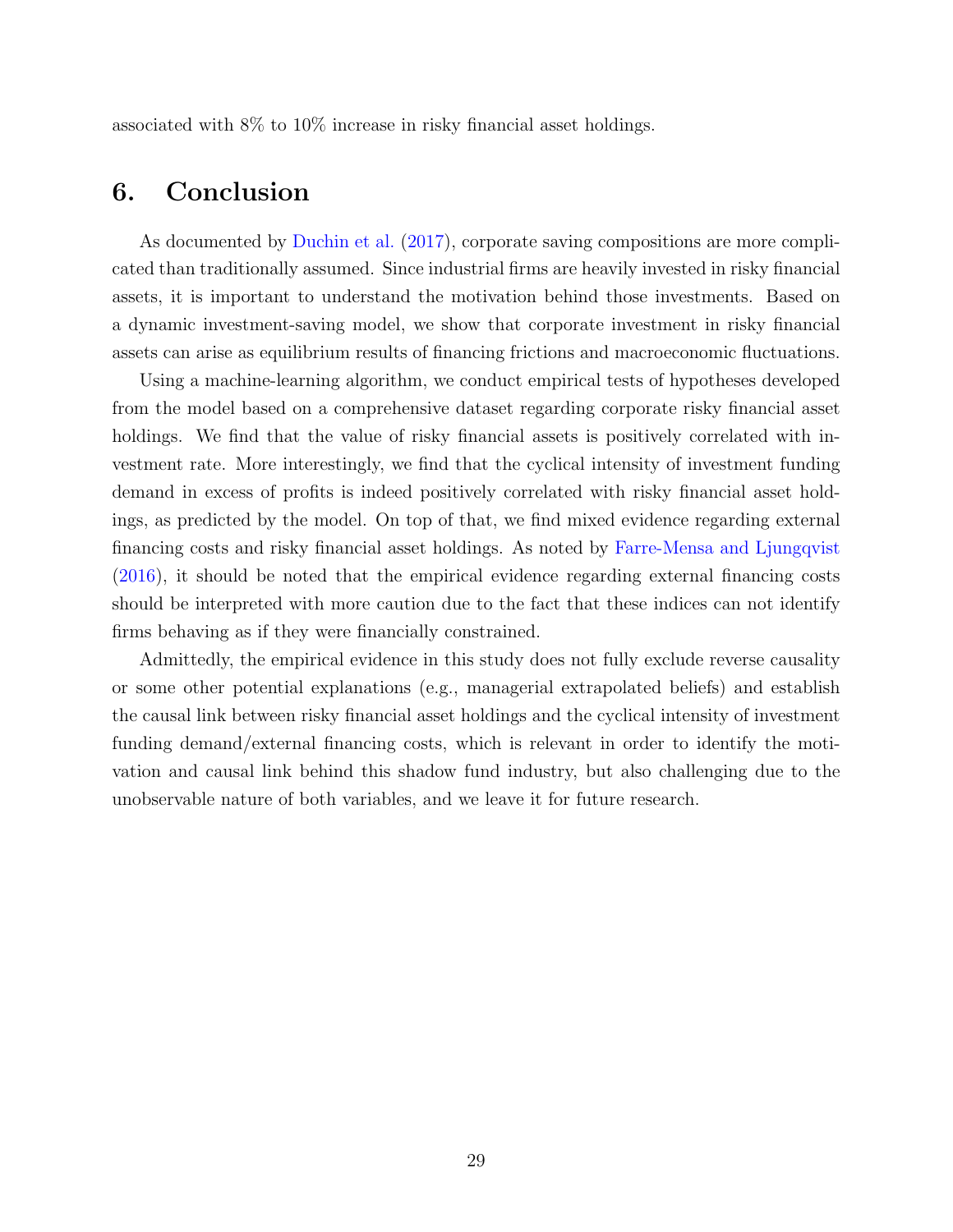## References

- <span id="page-30-1"></span>Acharya, V., Almeida, H., Ippolito, F., Perez, A., 2014. Credit lines as monitored liquidity insurance: Theory and evidence. Journal of Financial Economics 112, 287–319.
- <span id="page-30-9"></span>Almeida, H., Campello, M., Galvao Jr, A. F., 2010. Measurement errors in investment equations. The Review of Financial Studies 23, 3279–3328.
- <span id="page-30-7"></span>Almeida, H., Campello, M., Weisbach, M. S., 2004. The cash flow sensitivity of cash. The Journal of Finance 59, 1777–1804.
- <span id="page-30-12"></span>Alti, A., Tetlock, P. C., 2014. Biased beliefs, asset prices, and investment: A structural approach. The Journal of Finance 69, 325–361.
- <span id="page-30-8"></span>Andrei, D., Mann, W., Moyen, N., 2019. Why did the q theory of investment start working? Journal of Financial Economics 133, 251–272.
- <span id="page-30-10"></span>Andrews, I., Stock, J. H., Sun, L., 2019. Weak instruments in instrumental variables regression: Theory and practice. Annual Review of Economics 11, 727–753.
- <span id="page-30-4"></span>Azar, J. A., Kagy, J.-F., Schmalz, M. C., 2016. Can changes in the cost of carry explain the dynamics of corporate "cash" holdings? The Review of Financial Studies 29, 2194–2240.
- <span id="page-30-13"></span>Barberis, N., Greenwood, R., Jin, L., Shleifer, A., 2015. X-capm: An extrapolative capital asset pricing model. Journal of Financial Economics 115, 1–24.
- <span id="page-30-2"></span>Bates, T. W., Kahle, K. M., Stulz, R. M., 2009. Why do us firms hold so much more cash than they used to? The Journal of Finance 64, 1985–2021.
- <span id="page-30-5"></span>Bazdresch, S., Kahn, R. J., Whited, T. M., 2017. Estimating and testing dynamic corporate finance models. The Review of Financial Studies 31, 322–361.
- <span id="page-30-11"></span>Bebchuk, L., Cohen, A., Ferrell, A., 2008. What matters in corporate governance? The Review of Financial Studies 22, 783–827.
- <span id="page-30-3"></span>Begenau, J., Palazzo, B., 2020. Firm selection and corporate cash holdings. Journal of Financial Economics .
- <span id="page-30-0"></span>Begenau, J., Salomao, J., 2018. Firm financing over the business cycle. The Review of Financial Studies 32, 1235–1274.
- <span id="page-30-6"></span>Belo, F., Lin, X., Yang, F., 2018. External equity financing shocks, financial flows, and asset prices. The Review of Financial Studies 32, 3500–3543.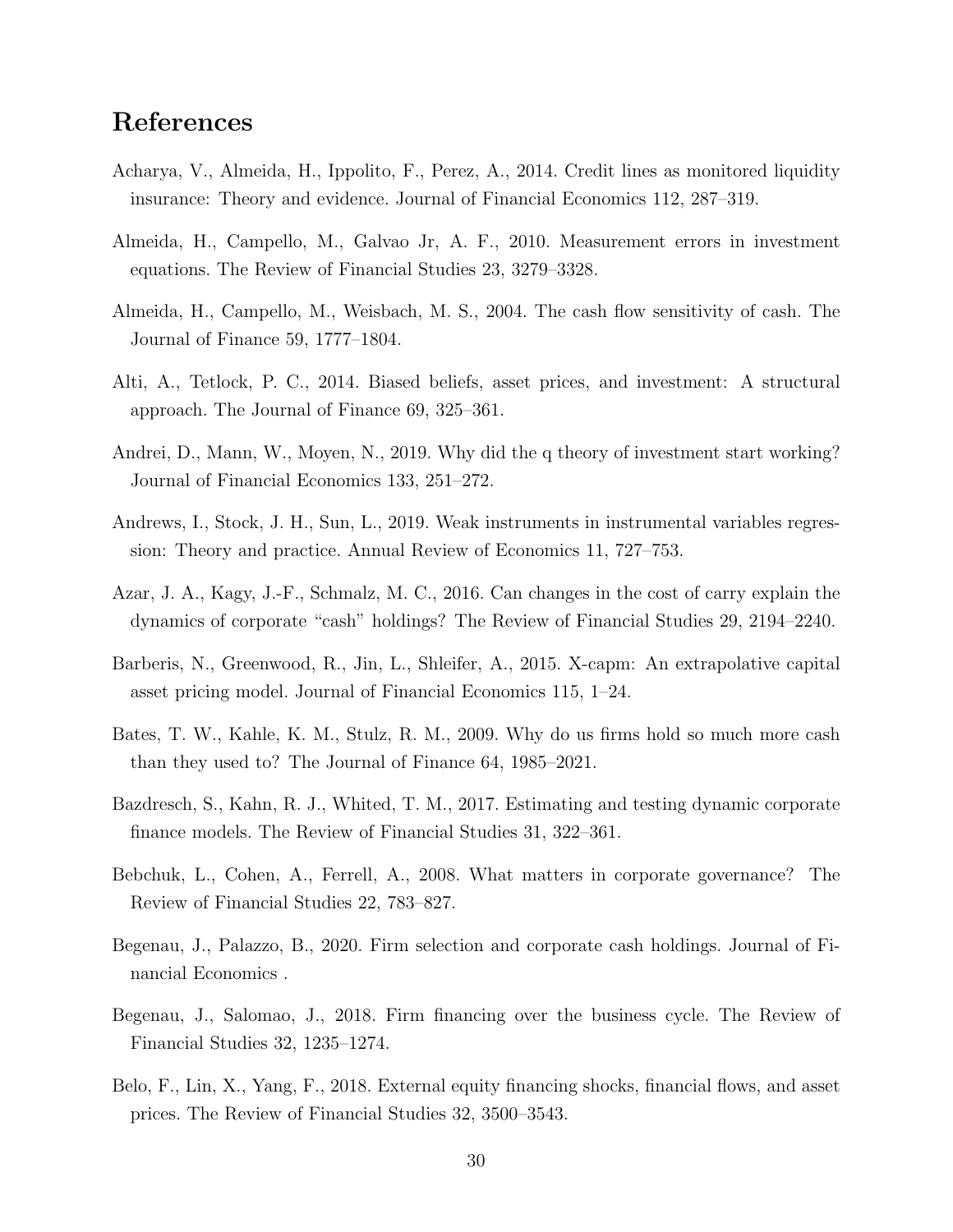- <span id="page-31-10"></span>Biorn, E., 2000. Panel data with measurement errors: instrumental variables and gmm procedures combining levels and differences. Econometric Reviews 19, 391–424.
- <span id="page-31-13"></span>Bordalo, P., Gennaioli, N., Ma, Y., Shleifer, A., 2018a. Over-reaction in macroeconomic expectations. Tech. rep., National Bureau of Economic Research.
- <span id="page-31-12"></span>Bordalo, P., Gennaioli, N., Shleifer, A., 2018b. Diagnostic expectations and credit cycles. The Journal of Finance 73, 199–227.
- <span id="page-31-2"></span>Brown, C., 2014. Marketable securities: Storage or investment? Available at SSRN 1446683 .
- <span id="page-31-8"></span>Campbell, J. Y., 2008. Estimating the equity premium. Canadian Journal of Economics/Revue canadienne d'économique 41,  $1-21$ .
- <span id="page-31-11"></span>Campbell, T. C., Gallmeyer, M., Johnson, S. A., Rutherford, J., Stanley, B. W., 2011. Ceo optimism and forced turnover. Journal of Financial Economics 101, 695–712.
- <span id="page-31-3"></span>Cardella, L., Fairhurst, D., Klasa, S., 2015. What determines the composition of a firm's total cash reserves? Texas Tech University unpublished working paper .
- <span id="page-31-5"></span>Clementi, G. L., Palazzo, B., 2019. Investment and the cross-section of equity returns. The Journal of Finance 74, 281–321.
- <span id="page-31-7"></span>Cochrane, J. H., 2009. Asset Pricing: Revised Edition. Princeton university press.
- <span id="page-31-6"></span>Cooper, R. W., Haltiwanger, J. C., 2006. On the nature of capital adjustment costs. The Review of Economic Studies 73, 611–633.
- <span id="page-31-1"></span>Covas, F., Den Haan, W. J., 2011. The cyclical behavior of debt and equity finance. American Economic Review 101, 877–99.
- <span id="page-31-4"></span>Darmouni, O., Mota, L., 2020. The financial assets of non-financial firms. Available at SSRN 3543802 .
- <span id="page-31-0"></span>De Simone, L., Piotroski, J. D., Tomy, R. E., 2018. Repatriation taxes and foreign cash holdings: The impact of anticipated tax reform. The Review of Financial Studies 32, 3105–3143.
- <span id="page-31-9"></span>Denis, D. J., Sibilkov, V., 2009. Financial constraints, investment, and the value of cash holdings. The Review of Financial Studies 23, 247–269.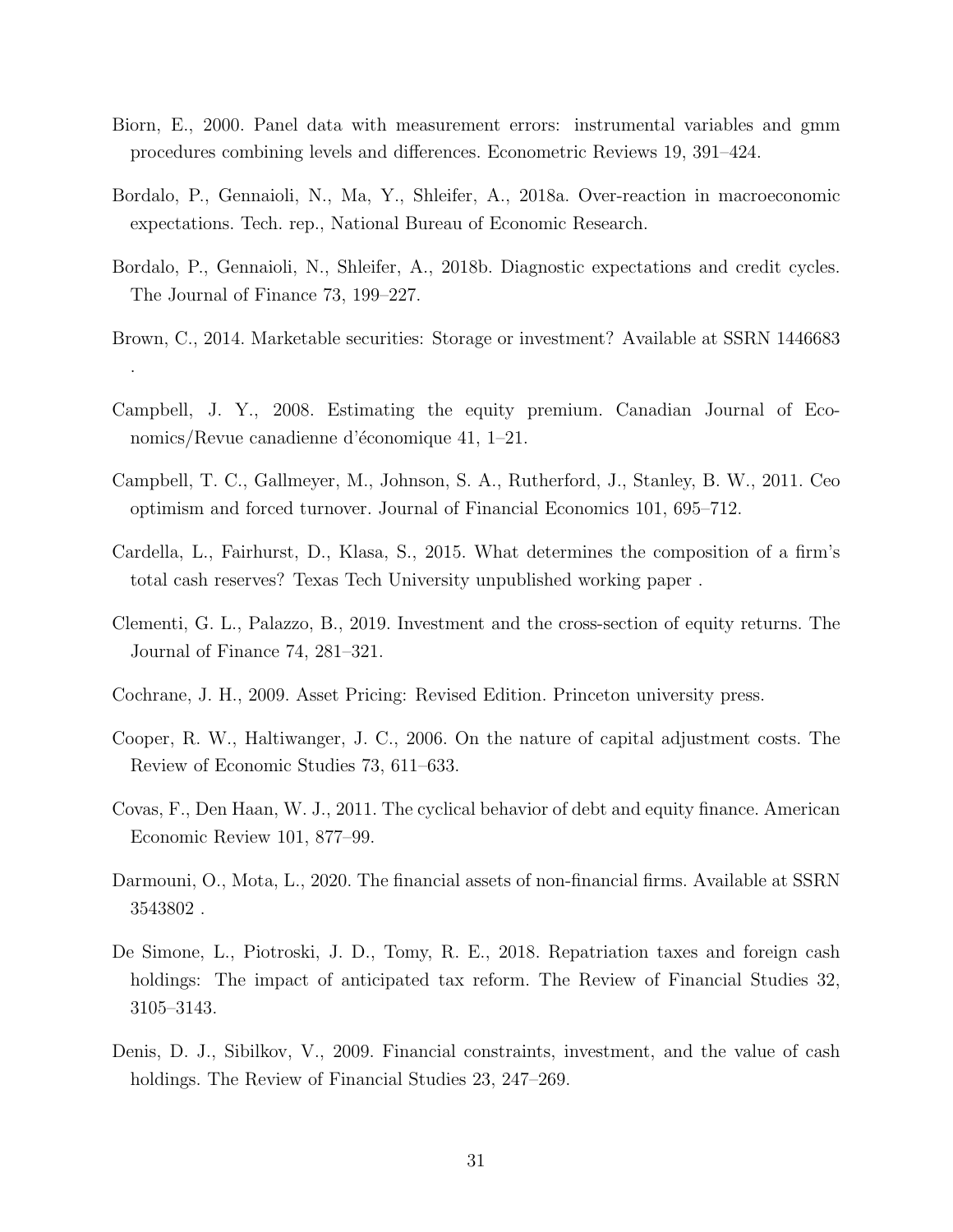- <span id="page-32-13"></span>Dittmar, A., Mahrt-Smith, J., 2007. Corporate governance and the value of cash holdings. Journal of Financial Economics 83, 599–634.
- <span id="page-32-0"></span>Duchin, R., Gilbert, T., Harford, J., Hrdlicka, C., 2017. Precautionary savings with risky assets: When cash is not cash. The Journal of Finance 72, 793–852.
- <span id="page-32-6"></span>Eisfeldt, A. L., Muir, T., 2016. Aggregate external financing and savings waves. Journal of Monetary Economics 84, 116–133.
- <span id="page-32-12"></span>Erickson, T., Whited, T. M., 2000. Measurement error and the relationship between investment and q. Journal of Political Economy 108, 1027–1057.
- <span id="page-32-10"></span>Erickson, T., Whited, T. M., 2006. On the accuracy of different measures of q. Financial Management 35, 5–33.
- <span id="page-32-9"></span>Erickson, T., Whited, T. M., 2012. Treating measurement error in tobin's q. The Review of Financial Studies 25, 1286–1329.
- <span id="page-32-3"></span>Falato, A., Kadyrzhanova, D., Sim, J., Steri, R., 2020. Rising intangible capital, shrinking debt capacity, and the us corporate savings glut. The Journal of Finance (Forthcoming) .
- <span id="page-32-7"></span>Fama, E. F., French, K. R., 2002. The equity premium. The Journal of Finance 57, 637–659.
- <span id="page-32-1"></span>Fama, E. F., French, K. R., 2010. Luck versus skill in the cross-section of mutual fund returns. The Journal of Finance 65, 1915–1947.
- <span id="page-32-2"></span>Farre-Mensa, J., Ljungqvist, A., 2016. Do measures of financial constraints measure financial constraints? The Review of Financial Studies 29, 271–308.
- <span id="page-32-5"></span>Faulkender, M., 2005. Hedging or market timing? selecting the interest rate exposure of corporate debt. The Journal of Finance 60, 931–962.
- <span id="page-32-11"></span>Faulkender, M., Wang, R., 2006. Corporate financial policy and the value of cash. The Journal of Finance 61, 1957–1990.
- <span id="page-32-4"></span>Faulkender, M. W., Hankins, K. W., Petersen, M. A., 2019. Understanding the rise in corporate cash: Precautionary savings or foreign taxes. The Review of Financial Studies 32, 3299–3334.
- <span id="page-32-8"></span>Fazzari, S., Hubbard, R. G., Petersen, B., 1988. Investment and finance reconsidered. Brookings Papers on Economic Activity 1, 141–206.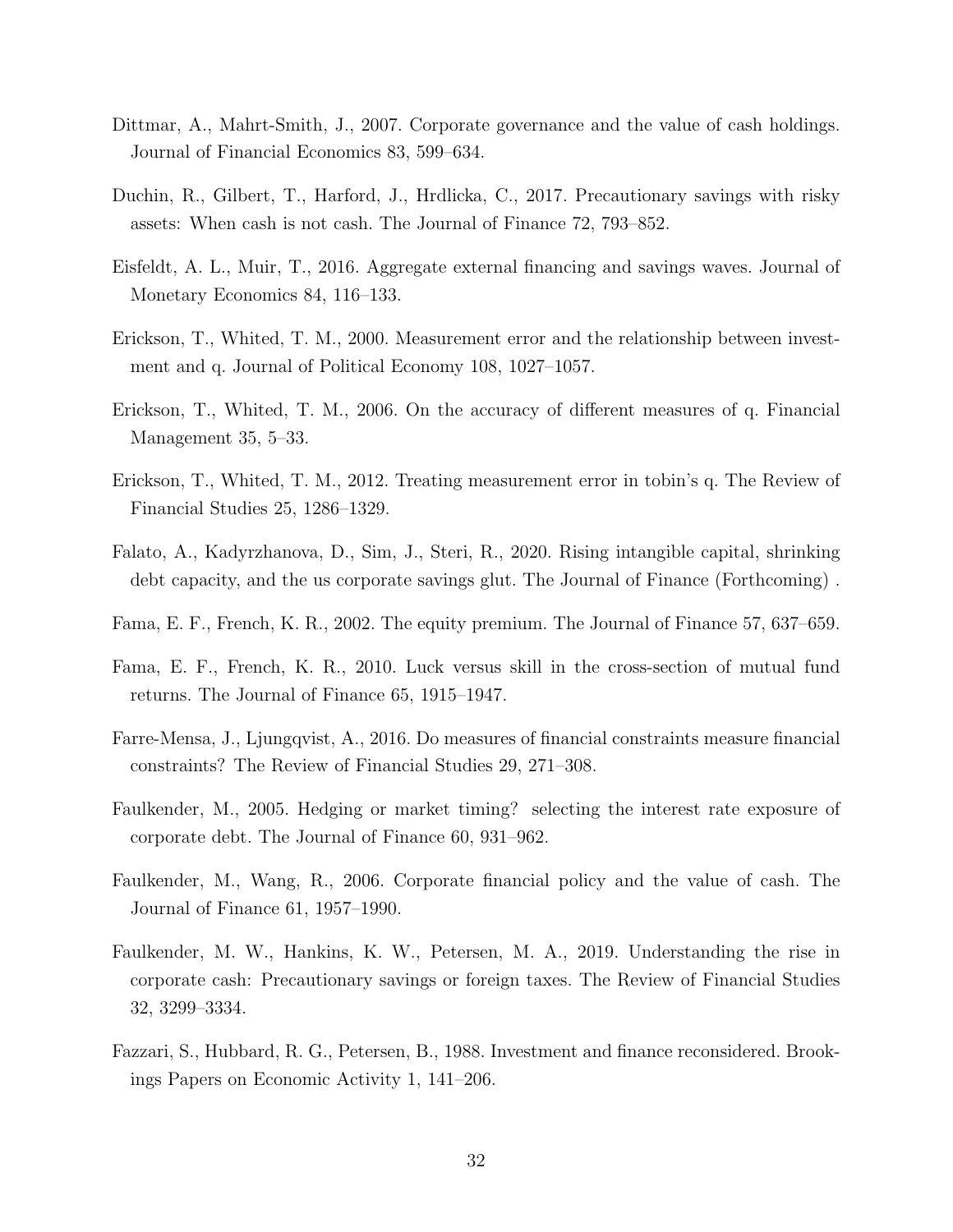- <span id="page-33-0"></span>Foley, C. F., Hartzell, J. C., Titman, S., Twite, G., 2007. Why do firms hold so much cash? a tax-based explanation. Journal of Financial Economics 86, 579–607.
- <span id="page-33-4"></span>Froot, K. A., Scharfstein, D. S., Stein, J. C., 1993. Risk management: Coordinating corporate investment and financing policies. The Journal of Finance 48, 1629–1658.
- <span id="page-33-5"></span>Gomes, J., Jermann, U., Schmid, L., 2016. Sticky leverage. American Economic Review 106, 3800–3828.
- <span id="page-33-6"></span>Gomes, J. F., Schmid, L., 2010. Levered returns. The Journal of Finance 65, 467–494.
- <span id="page-33-11"></span>Griliches, Z., Hausman, J. A., 1986. Errors in variables in panel data. Journal of Econometrics 31, 93–118.
- <span id="page-33-1"></span>Hadlock, C. J., Pierce, J. R., 2010. New evidence on measuring financial constraints: Moving beyond the kz index. The Review of Financial Studies 23, 1909–1940.
- <span id="page-33-9"></span>Hayashi, F., 1982. Tobin's marginal q and average q: A neoclassical interpretation. Econometrica: Journal of the Econometric Society pp. 213–224.
- <span id="page-33-12"></span>Hirshleifer, D., Low, A., Teoh, S. H., 2012. Are overconfident ceos better innovators? The Journal of Finance 67, 1457–1498.
- <span id="page-33-10"></span>Hodrick, R. J., Prescott, E. C., 1997. Postwar us business cycles: an empirical investigation. Journal of Money, Credit, and Banking pp. 1–16.
- <span id="page-33-2"></span>Kaplan, S. N., Zingales, L., 1997. Do investment-cash flow sensitivities provide useful measures of financing constraints? The Quarterly Journal of Economics 112, 169–215.
- <span id="page-33-8"></span>Kydland, F. E., Prescott, E. C., 1982. Time to build and aggregate fluctuations. Econometrica: Journal of the Econometric Society pp. 1345–1370.
- <span id="page-33-3"></span>Liu, Y., Mauer, D. C., 2011. Corporate cash holdings and ceo compensation incentives. Journal of Financial Economics 102, 183–198.
- <span id="page-33-7"></span>Livdan, D., Sapriza, H., Zhang, L., 2009. Financially constrained stock returns. The Journal of Finance 64, 1827–1862.
- <span id="page-33-13"></span>Malmendier, U., Tate, G., 2005. Ceo overconfidence and corporate investment. The Journal of Finance 60, 2661–2700.
- <span id="page-33-14"></span>Malmendier, U., Tate, G., 2008. Who makes acquisitions? ceo overconfidence and the market's reaction. Journal of Financial Economics 89, 20–43.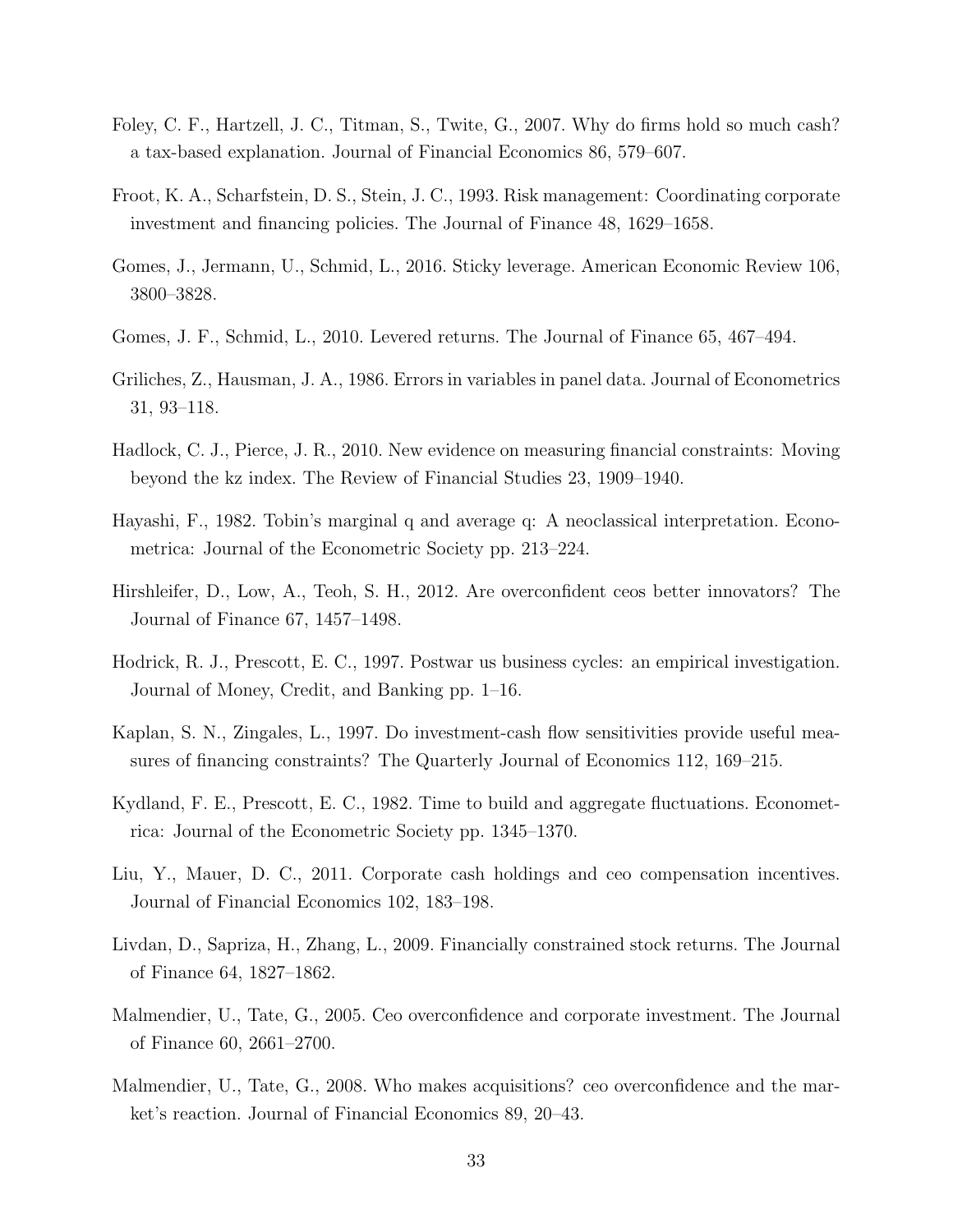- <span id="page-34-10"></span>Malmendier, U., Tate, G., Yan, J., 2011. Overconfidence and early-life experiences: the effect of managerial traits on corporate financial policies. The Journal of Finance 66, 1687–1733.
- <span id="page-34-3"></span>Nikolov, B., Schmid, L., Steri, R., 2019. Dynamic corporate liquidity. Journal of Financial Economics 132, 76–102.
- <span id="page-34-7"></span>Nikolov, B., Whited, T. M., 2014. Agency conflicts and cash: Estimates from a dynamic model. The Journal of Finance 69, 1883–1921.
- <span id="page-34-0"></span>Opler, T., Pinkowitz, L., Stulz, R., Williamson, R., 1999. The determinants and implications of corporate cash holdings. Journal of Financial Economics 52, 3–46.
- <span id="page-34-9"></span>Peters, R. H., Taylor, L. A., 2017. Intangible capital and the investment-q relation. Journal of Financial Economics 123, 251–272.
- <span id="page-34-8"></span>Pinkowitz, L., Williamson, R., 2002. What is a dollar worth? the market value of cash holdings. The Market Value of Cash Holdings (October 2002).
- <span id="page-34-1"></span>Riddick, L. A., Whited, T. M., 2009. The corporate propensity to save. The Journal of Finance 64, 1729–1766.
- <span id="page-34-12"></span>Rouwenhorst, K. G., 1992. Asset returns and business cycles. .
- <span id="page-34-6"></span>Savov, A., 2011. Asset pricing with garbage. The Journal of Finance 66, 177–201.
- <span id="page-34-4"></span>Smith, C. W., Stulz, R. M., 1985. The determinants of firms' hedging policies. Journal of Financial and Quantitative Analysis 20, 391–405.
- <span id="page-34-11"></span>Stokey, N., Lucas, R., Edward, C., 1989. with prescott. Recursive Methods in Economic Dynamics .
- <span id="page-34-2"></span>Whited, T. M., Wu, G., 2006. Financial constraints risk. The Review of Financial Studies 19, 531–559.
- <span id="page-34-5"></span>Zhang, L., 2005. The value premium. The Journal of Finance 60, 67–103.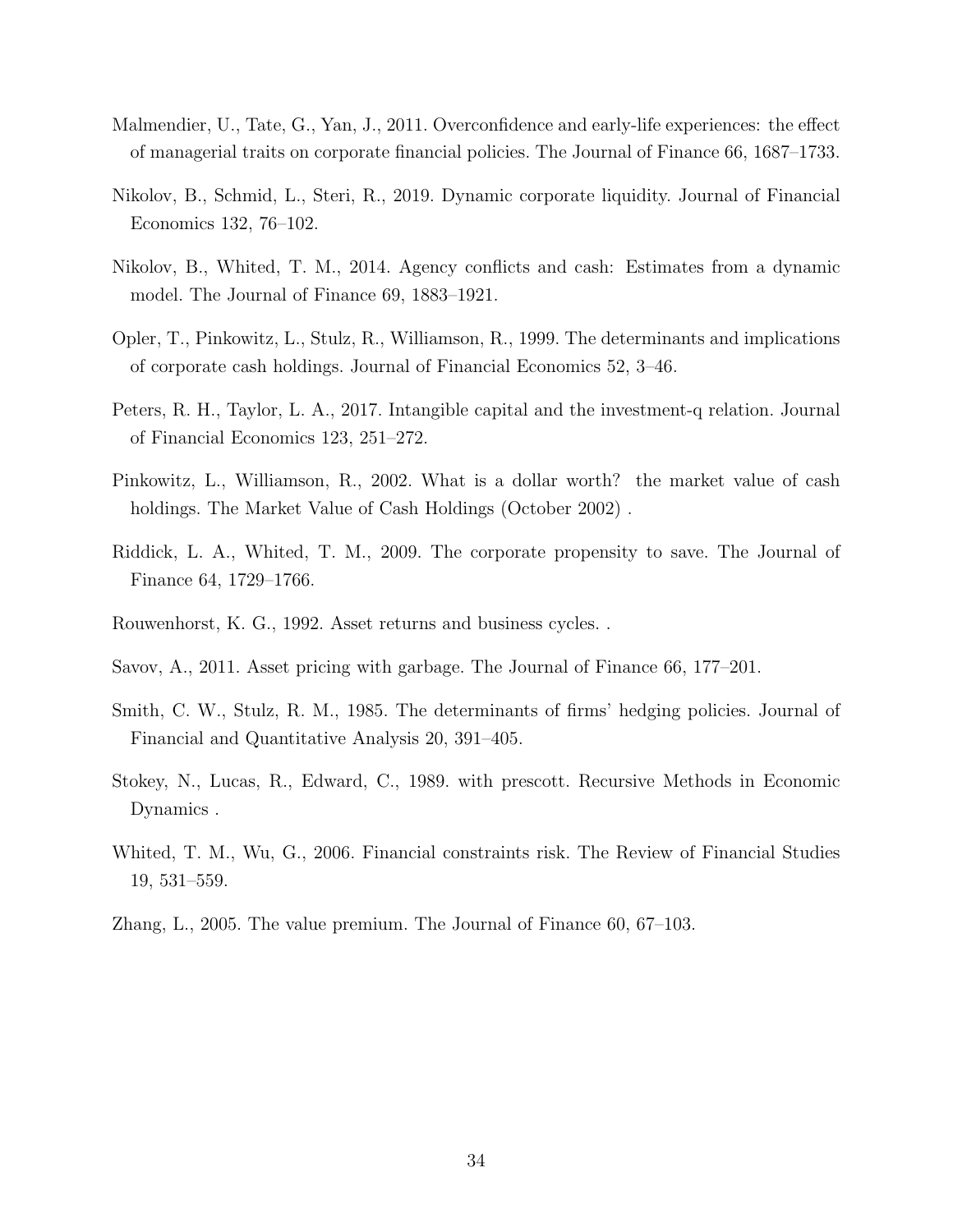# Figures

<span id="page-35-0"></span>Fig. 1: Aggregate Investment, R&D and Dividend. This figure shows cyclical behavior of aggregate investment, R&D expenditure, dividend and total expenditure (investment plus R&D expenditure), together with real GDP and lagged real GDP. Detailed definitions of all variables are presented in [Table A.1.](#page-41-0) All series are HP-filtered.

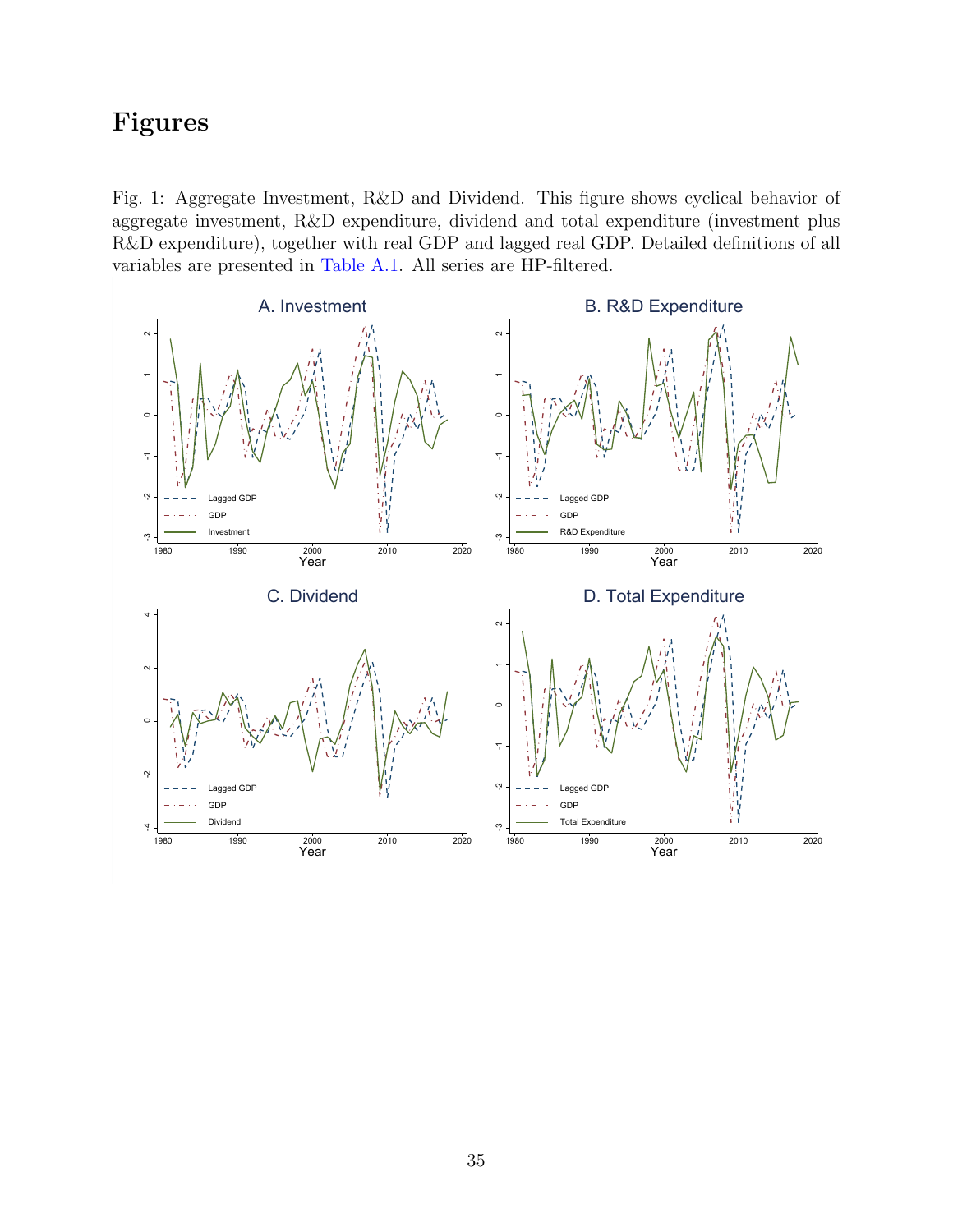<span id="page-36-0"></span>Fig. 2: Aggregate External Financing. This figure shows cyclical behavior of aggregate equity financing and debt financing, together with lagged real GDP and lagged real GDP. Detailed definitions of variables are presented in [Table A.1.](#page-41-0) All series are HP-filtered.

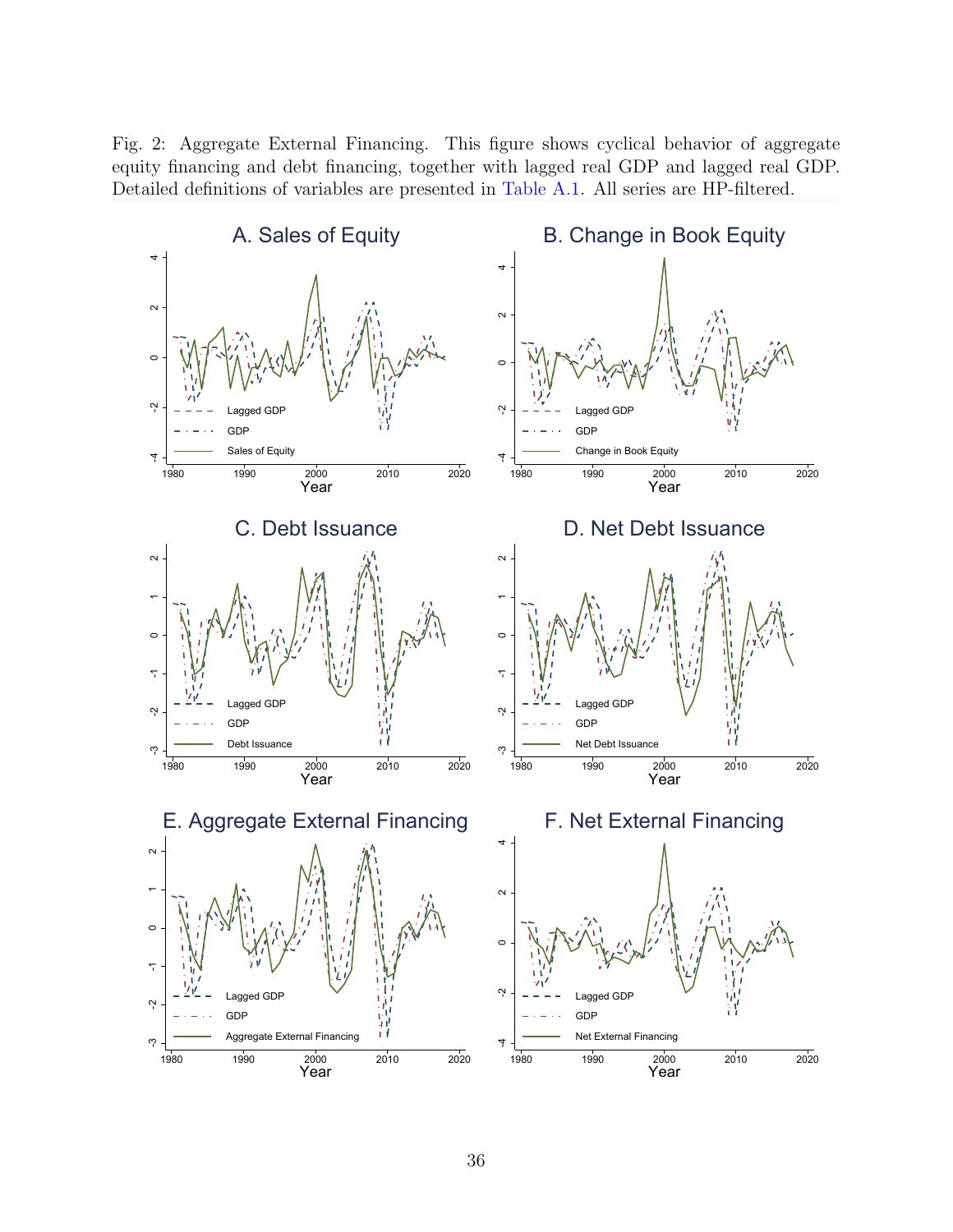<span id="page-37-0"></span>Fig. 3: Intuition Illustration. This figure shows why investment in risky financial assets can be valuable by analyzing optimal investment decisions. Marginal cost of investment jumps at the point investment exceeding internal funding. Panel A shows a situation where optimal investment is not constrained in the Low state but is constrained by external financing costs in the High state. Panel B shows a situation assuming the firm has invested in risky financial assets in the previous period. In panel B, optimal investment can be financed through internal funding in both the Low and High states.



A. Optimal Investment without Risky-Security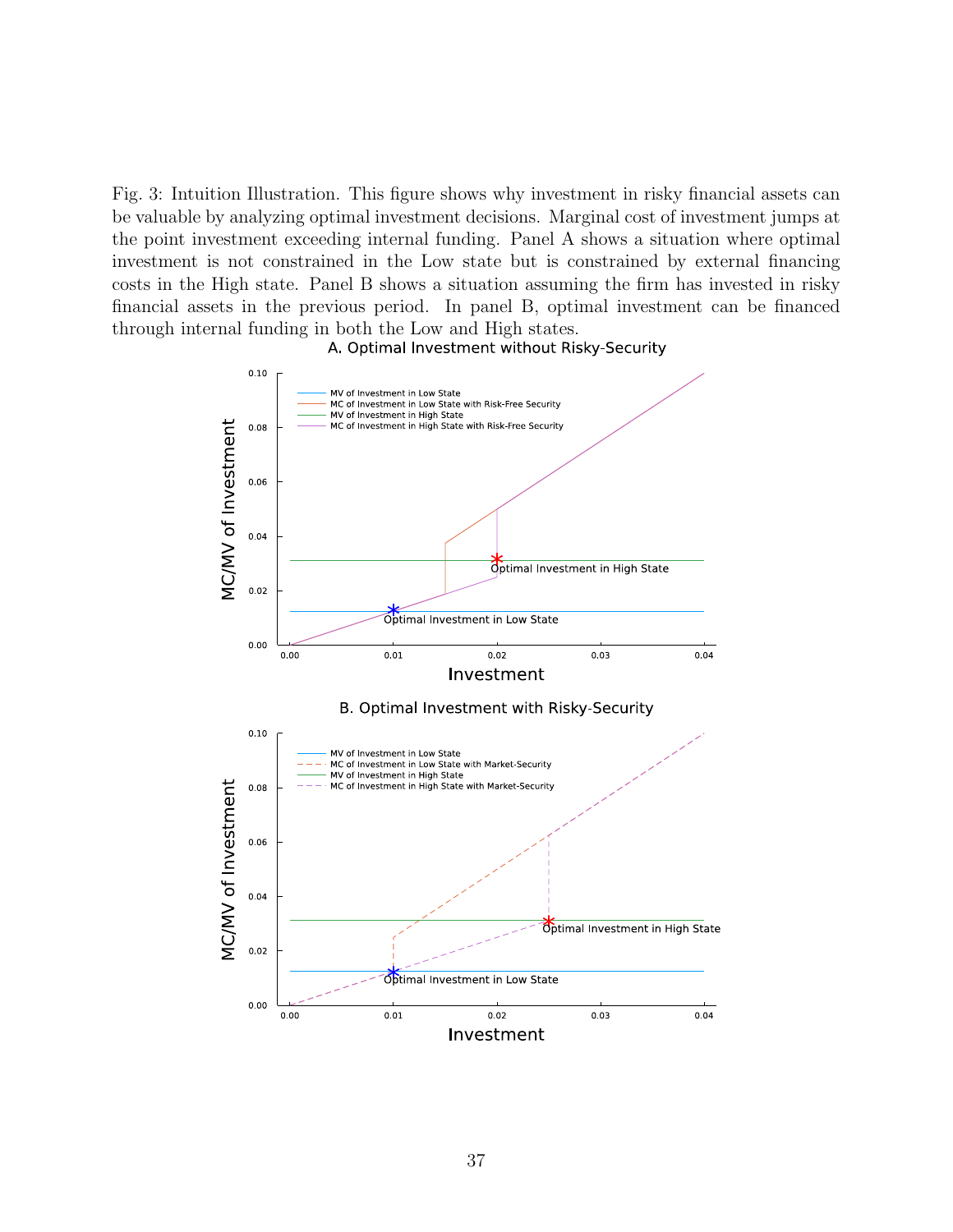<span id="page-38-0"></span>Fig. 4: Policy Functions. This figure shows the optimal response of investment, savings in the market-security, savings in the risk-free security and equity payout in response to the aggregate productivity shock  $x$ .

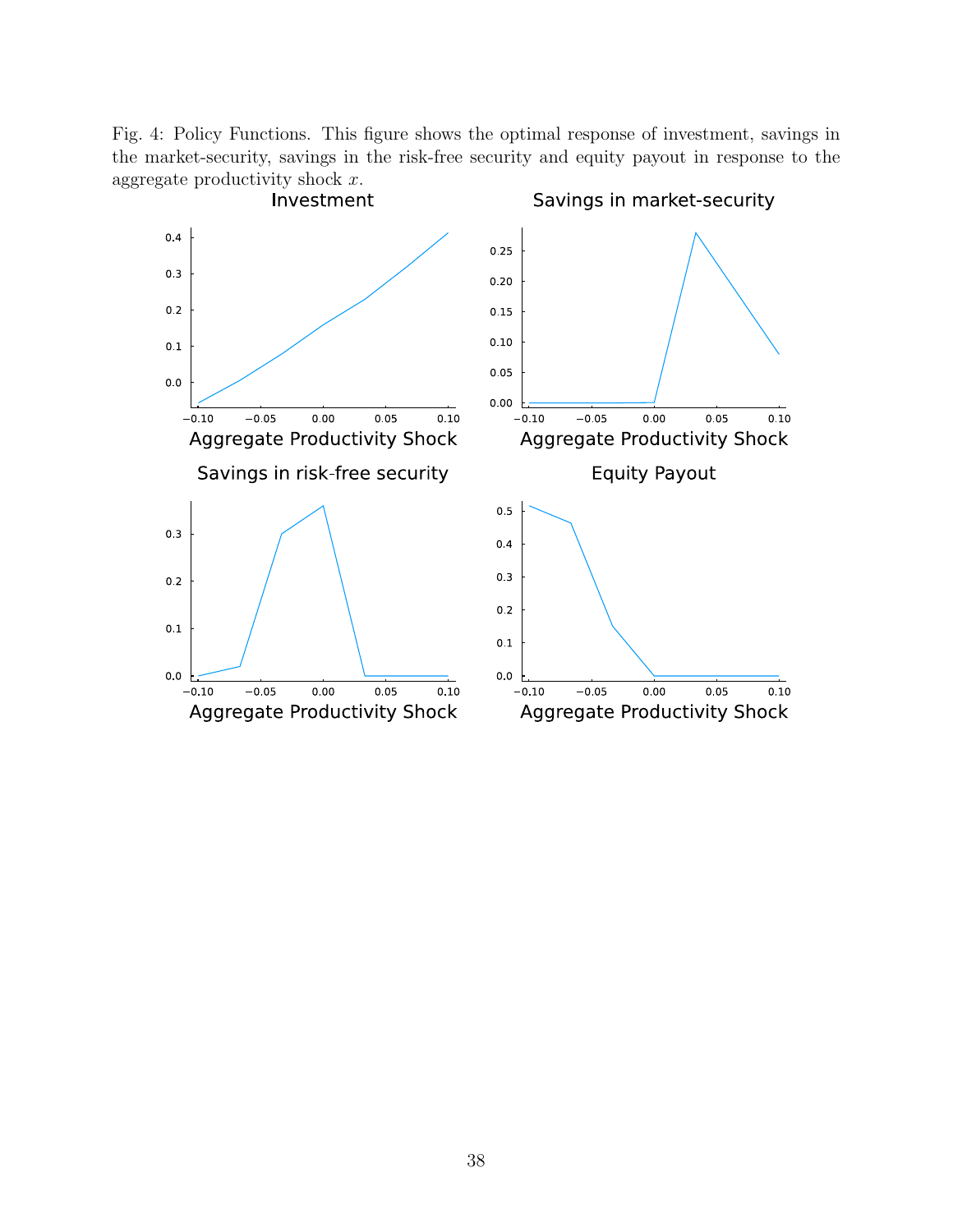<span id="page-39-0"></span>Fig. 5: Intuition Behind Measure of Incentive to Hold the Market-Security. This figure shows the intuition used to guide the construction of measure to capture the incentive to hold the market-security. Panel A shows a firm with weak incentive to hold the market-security and Panel B shows a firm with strong incentive to hold the market-security.

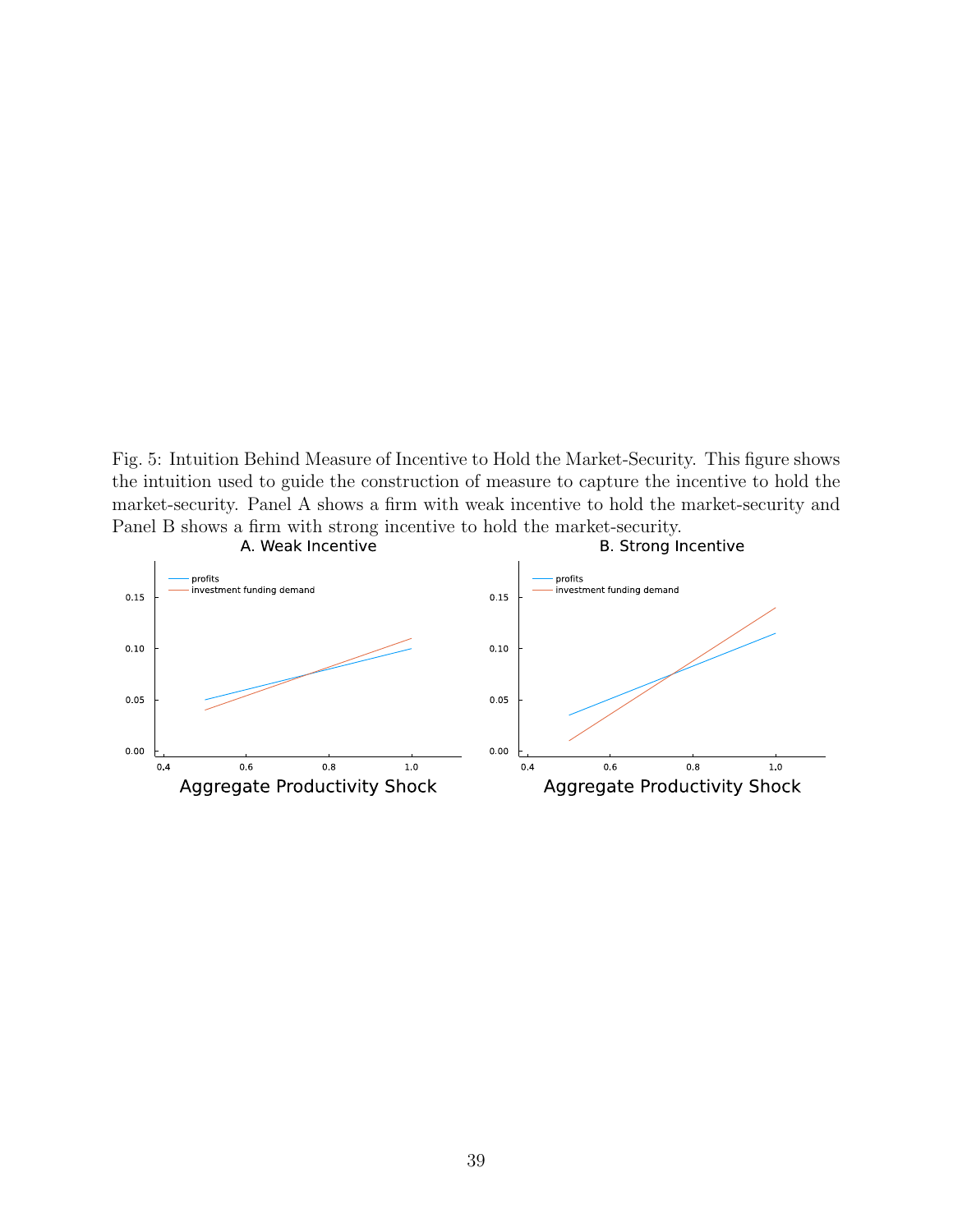<span id="page-40-0"></span>Fig. 6: Firm Heterogeneity and Saving Behavior. This figure shows the relationships between parameters of interest (cyclical intensity of profits  $\beta_{\pi}$  and external financing costs  $\xi$ ) and moments of interest (funding gap beta and the fair value of risky financial assets over capital).

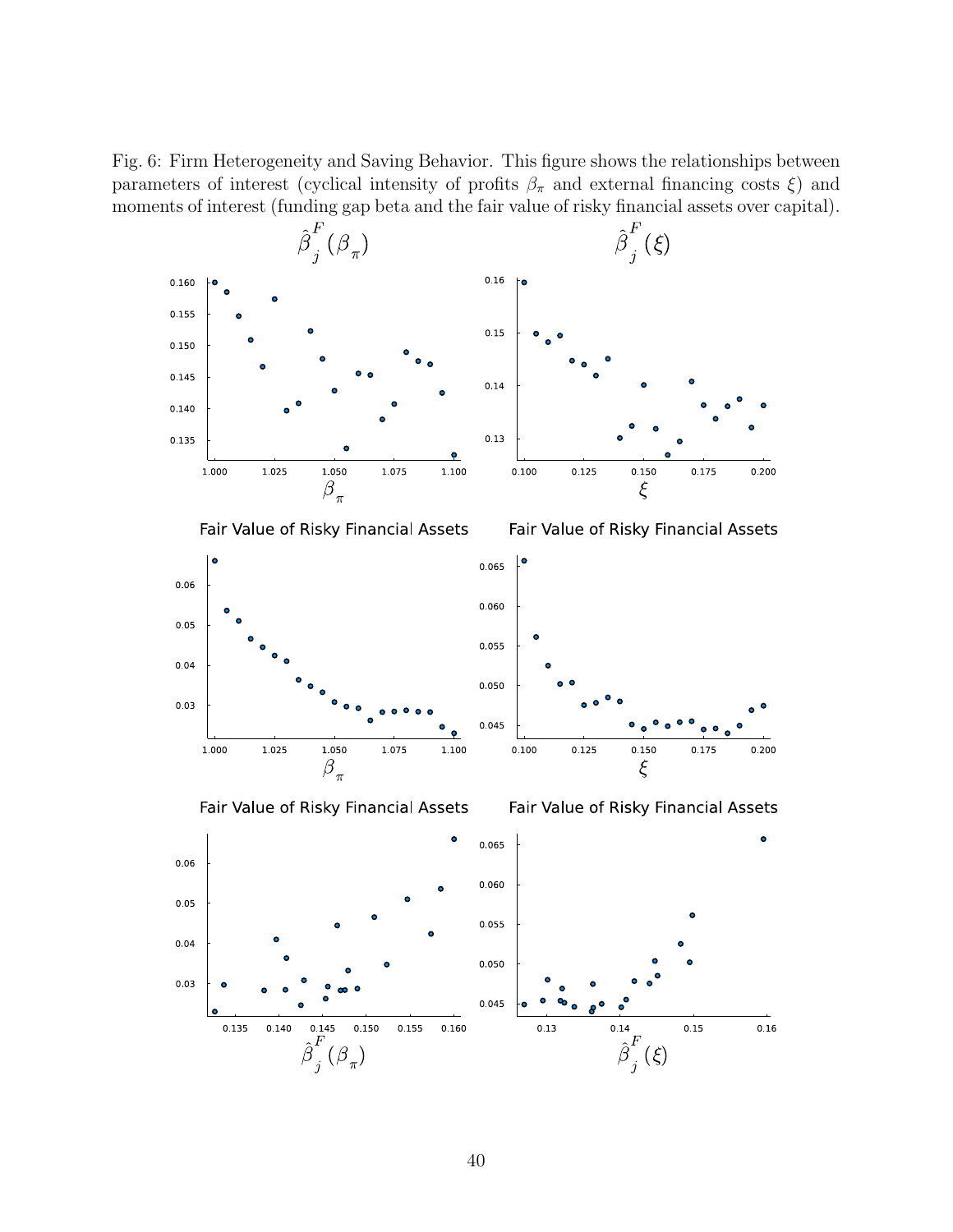# Tables

<span id="page-41-0"></span>

| Table 1: Parameter Choices |                    |                                       |                |  |  |  |
|----------------------------|--------------------|---------------------------------------|----------------|--|--|--|
| Parameter                  | Value              | Description                           | <b>Note</b>    |  |  |  |
| $\rho_x$                   | $0.95^{4}$         | Persistence of $x$                    | KP (1982)      |  |  |  |
| $\sigma_x$                 | 0.0248             | Conditional Standard Deviation of $x$ | Savov $(2011)$ |  |  |  |
| $\eta$                     | 0.95               | Time Preference                       | Savov $(2011)$ |  |  |  |
| $\gamma_0$                 | 9.0                | Risk Averse Parameter                 | Savov $(2011)$ |  |  |  |
| $\gamma_1$                 | $-\gamma_0/\rho_x$ | Risk Averse Parameter                 |                |  |  |  |
| $\beta_\pi$                | 1.0                | Cyclical Intensity of Profits         | Standardized   |  |  |  |
| $\tau$                     | 0.20               | Tax Rate                              | NW (2014)      |  |  |  |
| $\delta$                   | 0.15               | Depreciation Rate                     | RW (2009)      |  |  |  |
| $\rho_z$                   | 0.66               | Persistence of z                      | RW (2009)      |  |  |  |
| $\sigma_z$                 | 0.121              | Conditional Standard Deviation of z   | RW (2009)      |  |  |  |
|                            | 0.82               | <b>Operation Costs</b>                |                |  |  |  |
| $\psi_i$                   | 1.281              | Quadratic Capital Adjustment Costs    |                |  |  |  |
| $\psi_a$                   | 0.0015             | Costs of Holding Market-Security      |                |  |  |  |
|                            | 0.10               | Linear External Financing Costs       | (2018)<br>BLY  |  |  |  |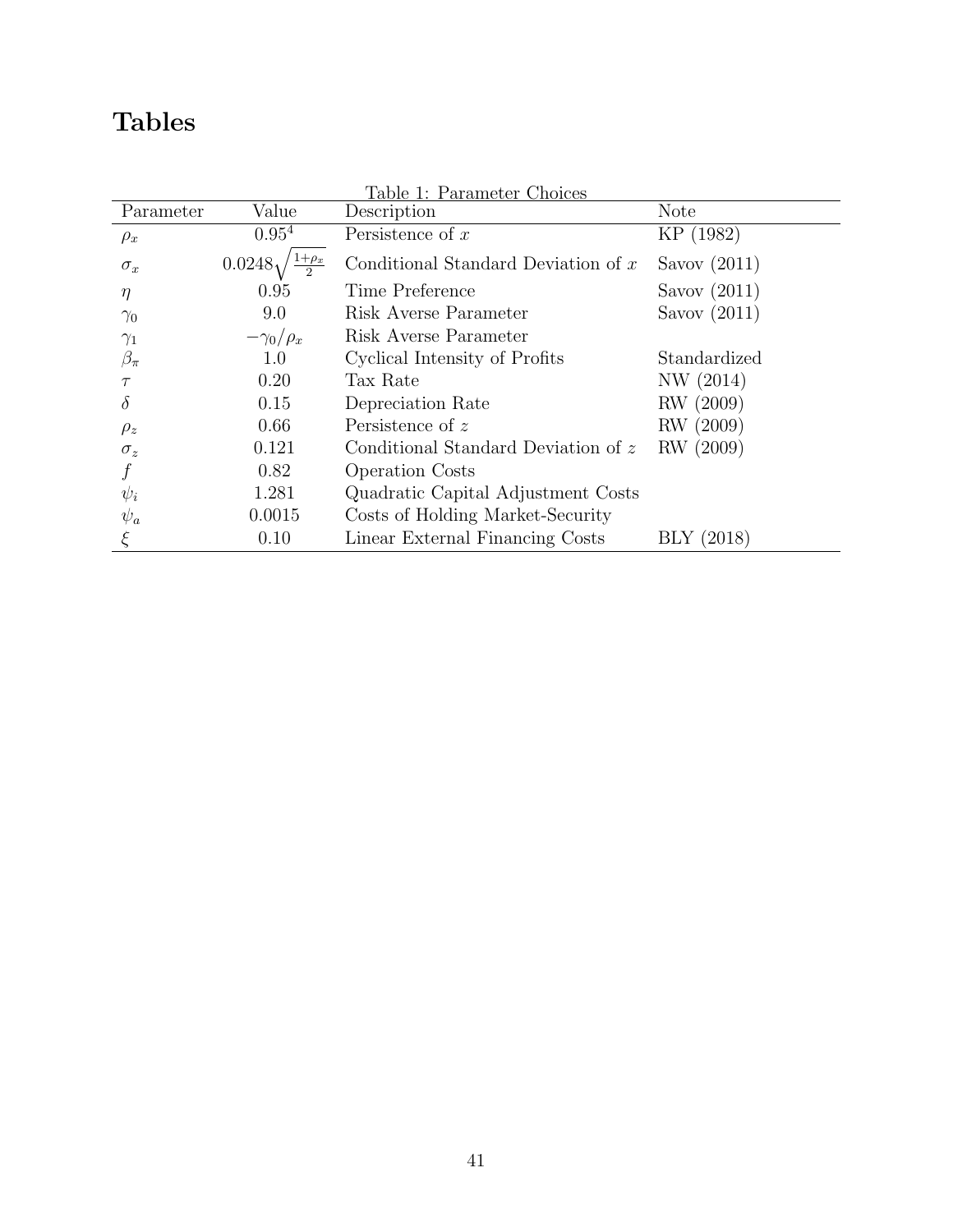<span id="page-42-0"></span>Table 2: Investment, Dividend and Savings. In this table, we develop hypotheses regarding investment, dividend and the fair value of risky financial assets using simulated data. We simulate an artificial panel with 3,000 firms over 100 years, keep the last 50 years, and estimate following regressions

$$
i_{jt} = \theta_1^i \r{r} is ky \;assets_{jt-1} + \theta_2^i \s{a} \r{f} e \;assets_{jt-1} + \theta_3^i q_{jt-1} + \mu_j + \mu_t + \varepsilon_{jt}
$$
  

$$
e_{jt} = \theta_1^e \r{r} is ky \;assets_{jt-1} + \theta_2^e \s{a} \r{f} e \;assets_{jt-1} + \theta_3^e q_{jt-1} + \mu_j + \mu_t + \varepsilon_{jt},
$$

The dependent variables are investment rate and equity payout rate respectively. *risky assets* refers to the fair value of investment in the market-security over physical capital and safe assets refers to the fair value of investment in the risk-free security over physical capital. q is defined as the fair value of the firm's total assets minus after-tax fair value of financial portfolio, then divided by physical capital. Year and firm fixed effects are included. Standard errors in parenthesis.

|           | Investment | Equity Payout |
|-----------|------------|---------------|
| LRiskyFin | $0.080***$ | $0.113***$    |
|           | (0.001)    | (0.002)       |
| LSafeFin  | $0.053***$ | $0.136***$    |
|           | (0.001)    | (0.001)       |
| Lq        | $0.410***$ | $-0.134***$   |
|           | (0.000)    | (0.001)       |
| Year FEs  | Yes        | Yes           |
| Firm FEs  | Yes        | Yes           |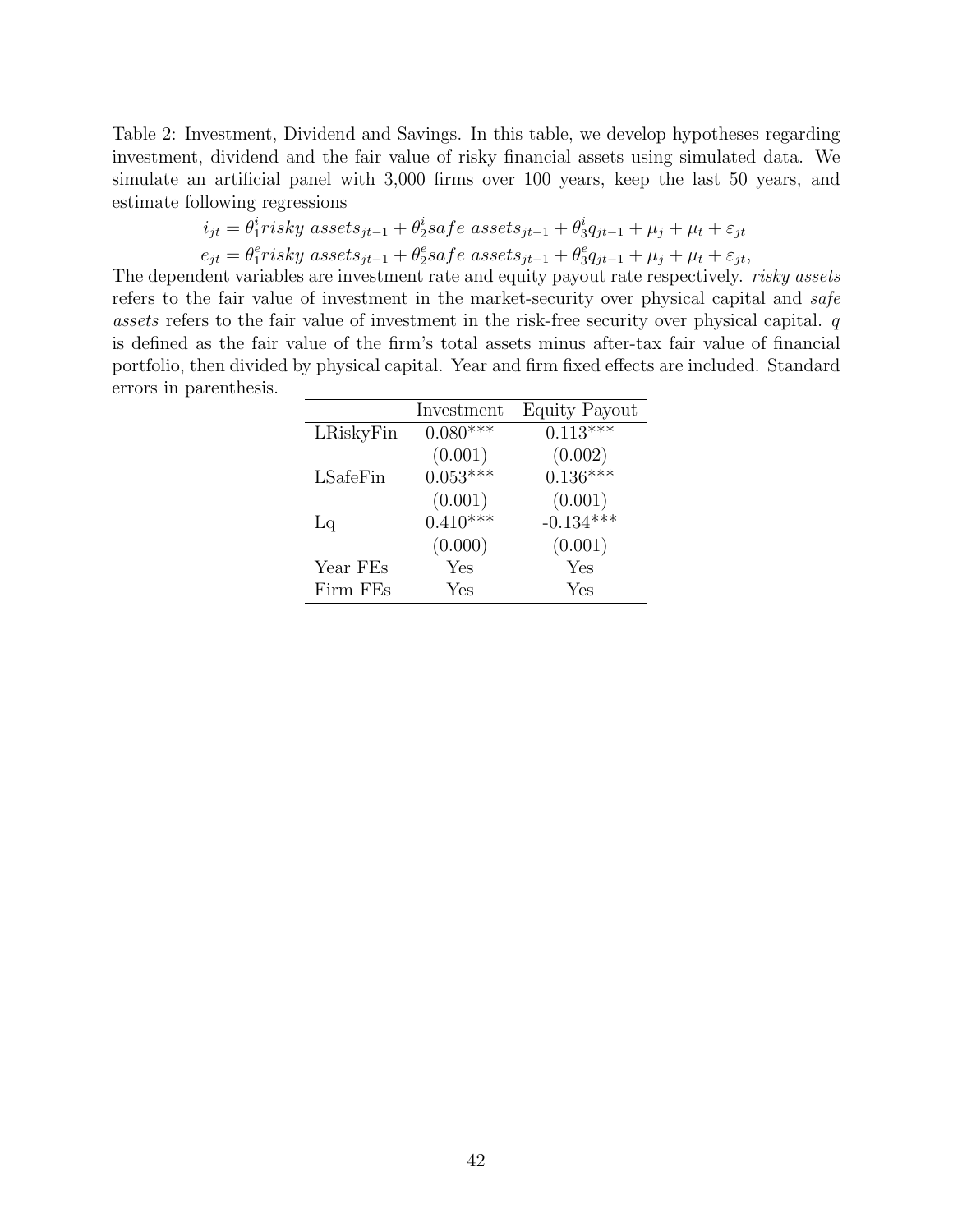| $\mathbf N$ | mean    | sd    | min            | max         |
|-------------|---------|-------|----------------|-------------|
| 18417       | .131    | .146  | .001           | 1.086       |
| 18433       | .387    | 1.001 | $\overline{0}$ | 9.309       |
| 17026       | $-.158$ | 1.367 | $-14.113$      | 2.753       |
| 18417       | .522    | 1.058 | .002           | 9.483       |
| 17212       | .438    | 1.458 | $\theta$       | 14.314      |
| 18281       | .933    | 2.022 | $\theta$       | 21.277      |
| 15913       | .391    | 1.23  | $\overline{0}$ | 11.548      |
| 18296       | .831    | 1.711 | $\overline{0}$ | 16.156      |
| 16836       | 6.714   | 14.49 | $-3.323$       | 148.471     |
| 18433       | 6.854   | 1.918 | $-.12$         | 13.59       |
| 17207       | 2.034   | 1.433 | .486           | 11.131      |
| 17004       | .022    | .214  | $-1.376$       | .453        |
| 18338       | .261    | .253  | $\overline{0}$ | 1.666       |
| 18117       | .024    | .173  | $-.81$         | .461        |
| 18200       | .058    | .082  | .001           | .717        |
| 18215       | .067    | .131  | $\overline{0}$ | .812        |
| 17517       | .037    | .105  | $-.008$        | .901        |
| 18433       | .379    | .485  | $\theta$       | $\mathbf 1$ |
|             |         |       |                |             |

<span id="page-43-0"></span>Table 3: Summary Statistics. This table reports summary statistics of key variables used in the study. Detailed definitions of these variables are presented in [Table A.1.](#page-41-0) All variables in ratios are winsorized at 1st and 99th percentiles for each fiscal year.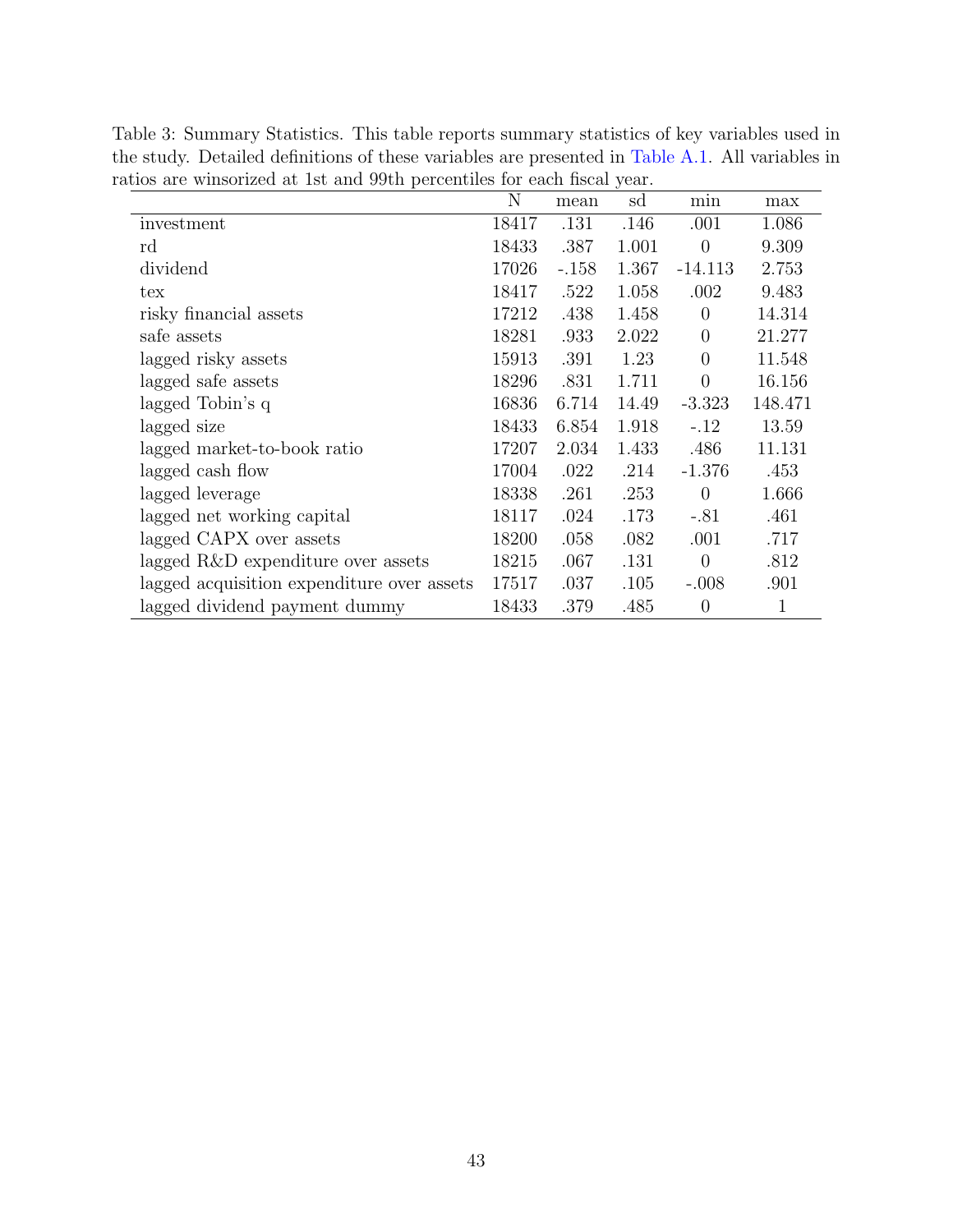<span id="page-44-0"></span>Table 4: Cyclical Behavior of Aggregate Investment and Financing. This table reports timeseries correlation between variables of interest (aggregate investment and aggregate financing activities) and real GDP using HP-filtered aggregate series. The sample period covers from 1980 to 2018.  ${}^*p < 0.1, {}^{**}p < 0.05, {}^{***}p < 0.01$ .

|                                  | $GDP_{t-1}$ | $GDP_t$   |
|----------------------------------|-------------|-----------|
| Aggregate Investment             | $0.48***$   | $0.53***$ |
| Aggregate R&D Expenditure        | $0.34**$    | $0.47***$ |
| Aggregate Dividend               | 0.26        | $0.60***$ |
| Aggregate Total Expenditure      | $0.49***$   | $0.56***$ |
| Aggregate Sales of Equity        | 0.20        | $0.39**$  |
| Aggregate Change in Book Equity  | 0.14        | 0.11      |
| Aggregate Debt Issuance          | $0.71***$   | $0.58***$ |
| Aggregate Net Debt Issuance      | $0.69***$   | $0.62***$ |
| Aggregate External Financing     | $0.65***$   | $0.61***$ |
| Aggregate Net External Financing | $0.49***$   | $0.46***$ |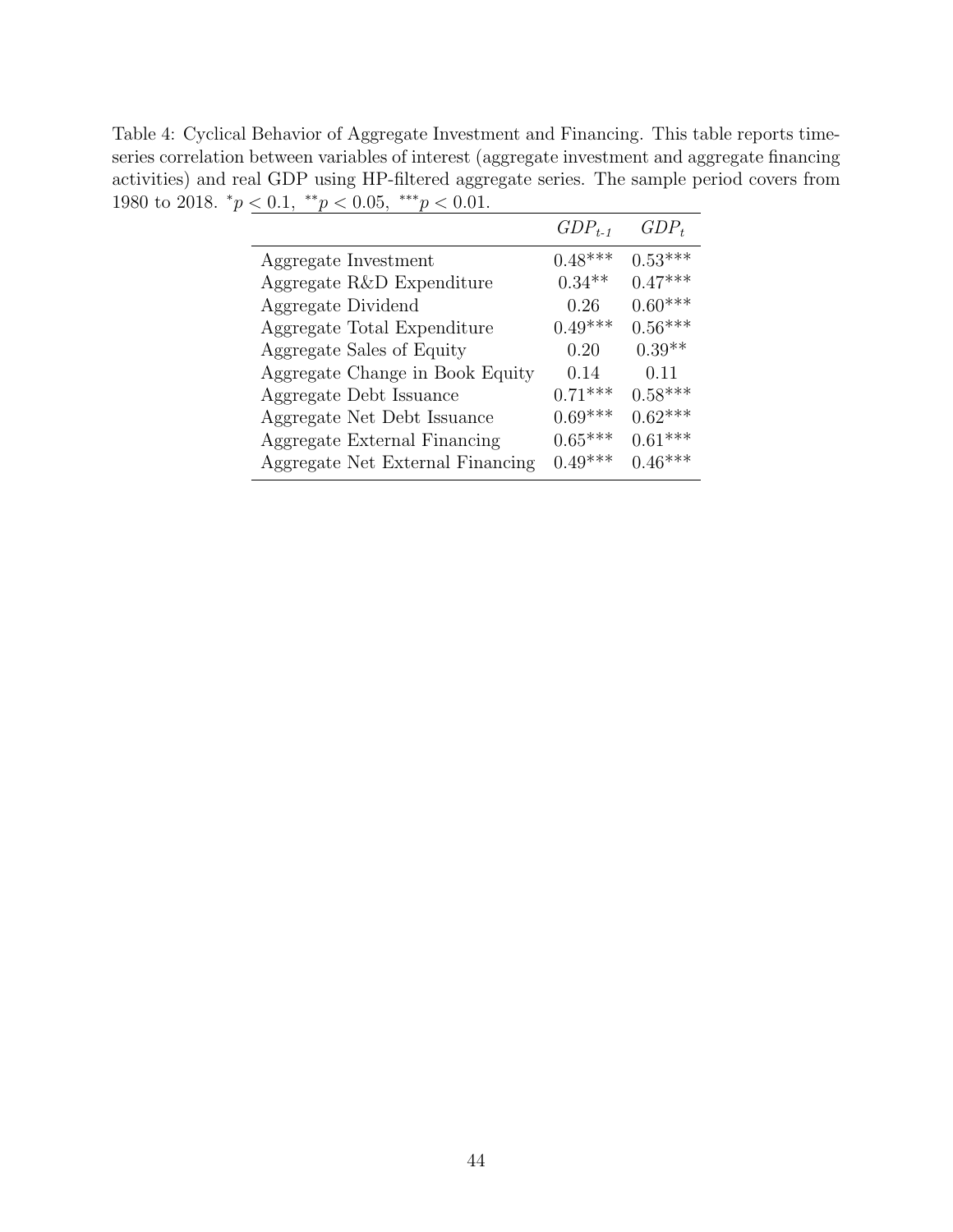<span id="page-45-0"></span>Table 5: Investment, Dividend and Savings. This table reports results for testing the relationship between investment, R&D expenditure, dividend, total expenditure, and the fair value of risky financial assets by estimating the following regression equation

 $y_{jt} = \theta_1 \text{risky}\text{ assets}_{jt-1} + \theta_2 \text{safe}\text{ assets}_{jt-1} + \theta_3 q_{jt-1} + \mu_j + \mu_t + \varepsilon_{jt},$ where the dependent variable  $y_{jt}$  can be either one of the investment rate  $i_{jt}$ , R&D expenditure rate  $rd_{it}$ , dividend rate  $div_{it}$ , or total expenditure rate  $tex_{it}$ ; risky assets refers to the fair value of risky financial assets over physical capital; safe assets refers to cash over physical capital. Detailed definitions of all variables are presented in [Table A.1.](#page-41-0) Standard errors in parenthesis are clustered at SIC level.  $\frac{*p}{<}0.1, \frac{**p}{<}0.05, \frac{***p}{<}0.01$ .

|                     | (1)         | (2)         | (3)         | (4)          |
|---------------------|-------------|-------------|-------------|--------------|
| <b>VARIABLES</b>    | investment  | rd          | tex         | dividend     |
|                     |             |             |             |              |
| lagged risky assets | $0.0094***$ | $0.0882***$ | $0.0967***$ | 0.0447       |
|                     | (0.0018)    | (0.0263)    | (0.0254)    | (0.0454)     |
| lagged safe assets  | $0.0136***$ | $0.1105***$ | $0.1265***$ | $0.0987***$  |
|                     | (0.0031)    | (0.0250)    | (0.0210)    | (0.0257)     |
| lagged Tobin's q    | $0.0034***$ | $0.0127***$ | $0.0159***$ | $-0.0143***$ |
|                     | (0.0004)    | (0.0018)    | (0.0015)    | (0.0021)     |
| lagged size         | $-0.0121*$  | 0.0086      | $-0.0095$   | $0.3555***$  |
|                     | (0.0065)    | (0.0248)    | (0.0280)    | (0.0742)     |
| Constant            | $0.1716***$ | 0.1151      | 0.3305      | $-2.5426***$ |
|                     | (0.0424)    | (0.2060)    | (0.2222)    | (0.5059)     |
| Observations        | 14,341      | 14,351      | 14,341      | 13,195       |
| R-squared           | 0.113       | 0.294       | 0.323       | 0.0435       |
| Year FEs            | Υ           | Y           | Y           | Y            |
| Firm FEs            | Y           | Y           | Y           | Υ            |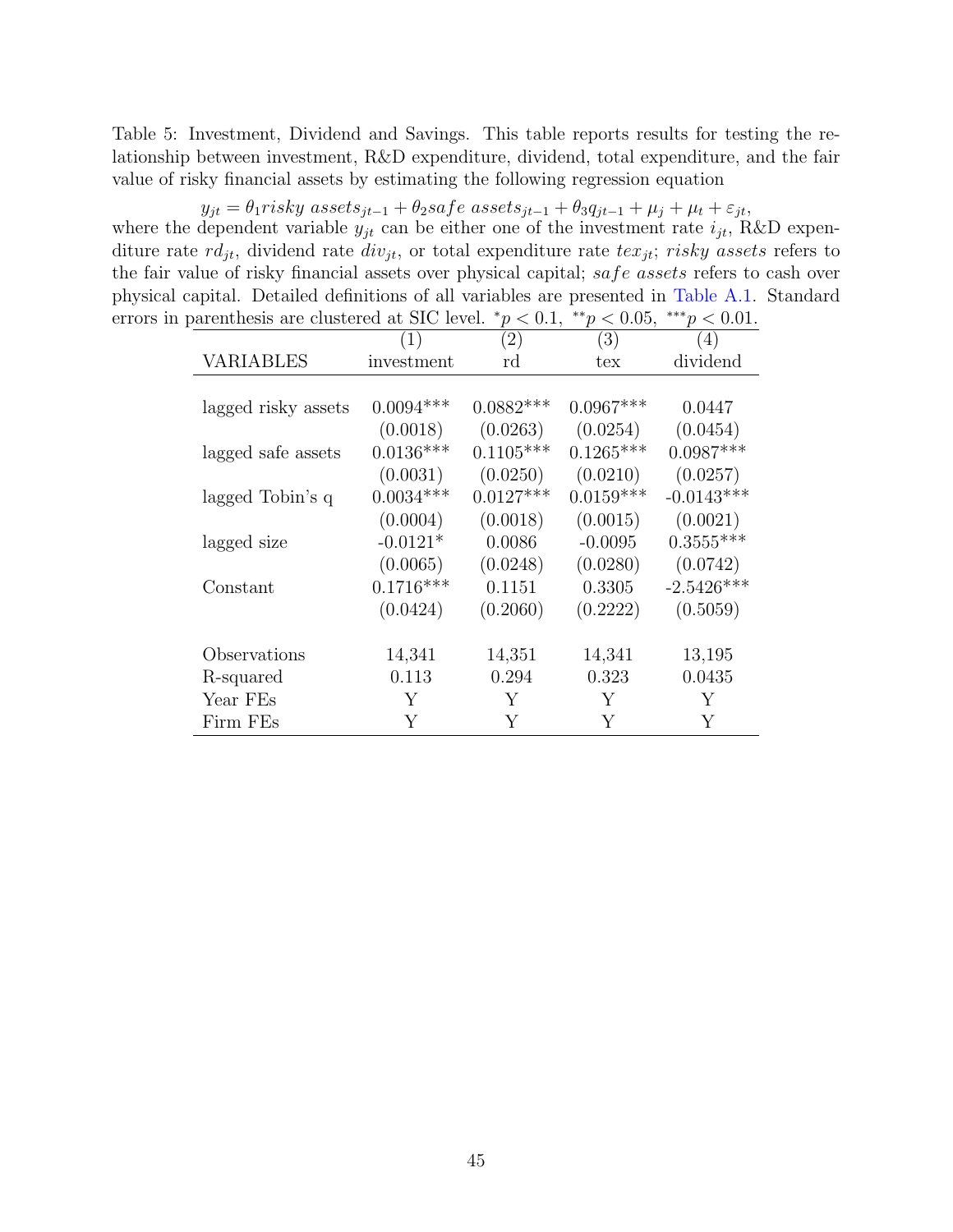<span id="page-46-0"></span>Table 6: Saving Behavior — Dividend Payments As Financing Constraints. This table reports results from pooled cross-sectional regressions of following model

$$
risky\; assets_{jt} = \gamma^{\beta} \hat{\beta}_j^F + \gamma^{FC} FC_j + \mu_{sic, t} + \varepsilon_{jt},
$$

where risky assets<sub>jt</sub> is the fair value of risky financial assets over physical capital;  $\hat{\beta}_j^F$  is funding gap beta estimated from time-series regressions for each firm  $j$ ;  $FC_j$  is financing constrained dummy, which equals to one if the firm does not pay dividend between 1999 and 2018. In the following table, Inv Measure stands for the investment variable used to construct investment funding demand, and specifically  $i$ ,  $rd$ , and  $tex$  stand for capital expenditure, R&D expenditure and the sum of both, respectively;  $q$ -Prediction indicates whether the investment funding demand is measured by q-theory regression or realized investment rate. Standard errors in parentheses are clustered at the industry level.

|                  | $\left(1\right)$ | $\left( 2\right)$ | $\left( 3\right)$ | $\left( 4\right)$ | (5)         | (6)          |
|------------------|------------------|-------------------|-------------------|-------------------|-------------|--------------|
| <b>VARIABLES</b> | RiskyFin         | RiskyFin          | RiskyFin          | RiskyFin          | RiskyFin    | RiskyFin     |
|                  |                  |                   |                   |                   |             |              |
| Beta             | $0.0745***$      | $0.0690**$        | $0.0636**$        | $0.0588**$        | $0.0594**$  | $0.0534**$   |
|                  | (0.0278)         | (0.0277)          | (0.0264)          | (0.0246)          | (0.0240)    | (0.0220)     |
| FinCon           | 0.0920           | 0.0939            | 0.0968            | 0.0913            | 0.0883      | 0.0889       |
|                  | (0.0710)         | (0.0694)          | (0.0703)          | (0.0736)          | (0.0731)    | (0.0734)     |
| Constant         | $0.2198***$      | $0.2207***$       | $0.2213***$       | $0.2190***$       | $0.2198***$ | $0.2183***$  |
|                  | (0.0239)         | (0.0236)          | (0.0241)          | (0.0243)          | (0.0235)    | (0.0242)     |
|                  |                  |                   |                   |                   |             |              |
| Observations     | 8,194            | 8,204             | 8,194             | 8,206             | 8,225       | 8,206        |
| R-squared        | 0.0261           | 0.0252            | 0.0230            | 0.0211            | 0.0228      | 0.0228       |
| Inv Measure      | $\imath$         | $r\mathrm{d}$     | $t_{\rm ex}$      | I.                | rd          | $t_{\rm ex}$ |
| $q$ -Prediction  | Υ                | Y                 | Y                 | N                 | N           | N            |
| Ind-Year FEs     | Y                | Y                 | Y                 | Y                 | Y           | Y            |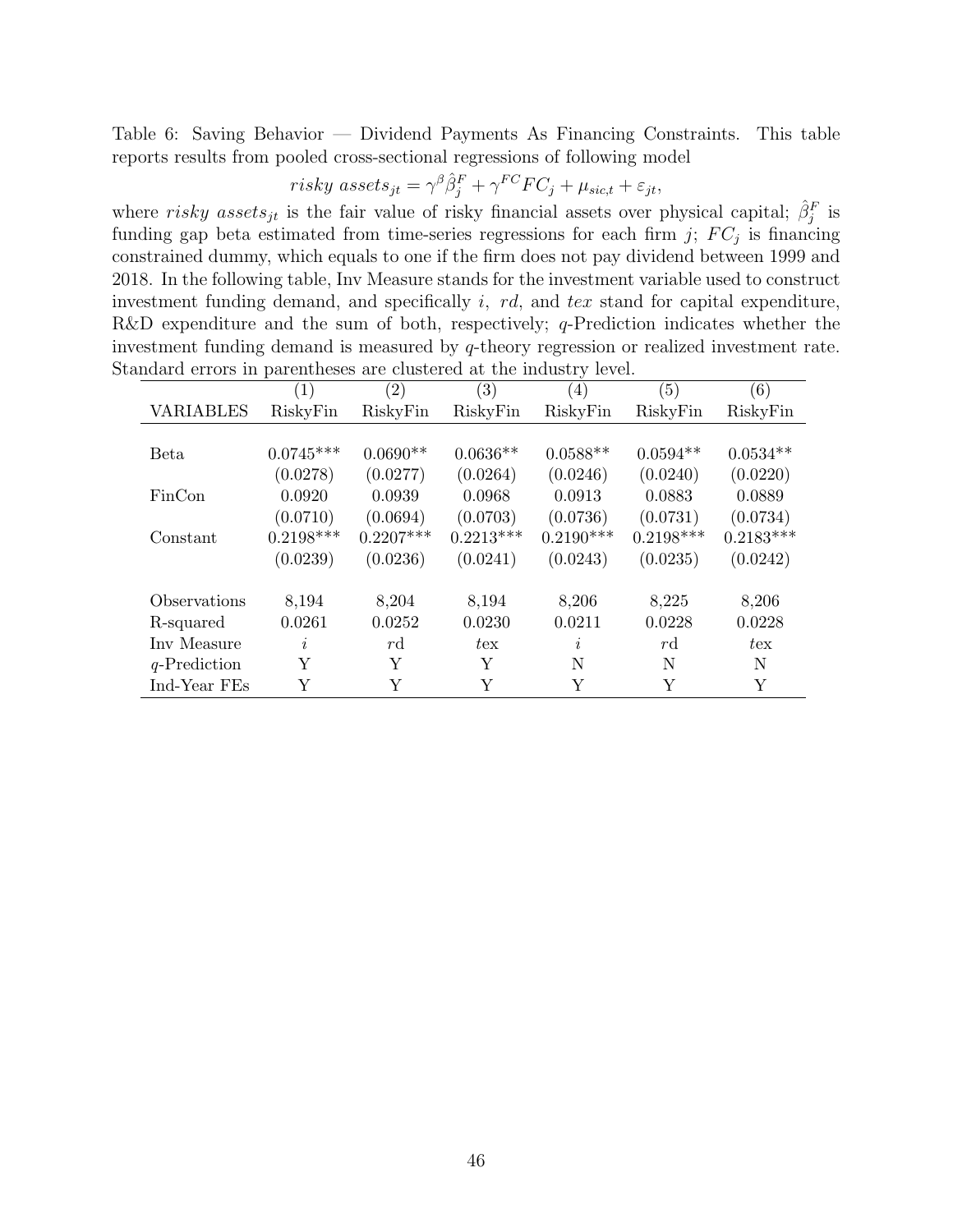<span id="page-47-0"></span>Table 7: Investment, Dividend and Savings — Control Variables. This table reports results for testing the relationship between investment, R&D expenditure, dividend, total expenditure, and the fair value of risky financial assets by estimating the following regression equation

 $y_{jt} = \theta_1$ risky assets<sub>jt−1</sub> +  $\theta_2$ safe assets<sub>jt−1</sub> +  $\theta_3 q_{jt-1}$  + controls +  $\mu_j$  +  $\mu_t$  +  $\varepsilon_{jt}$ , where the dependent variable  $y_{jt}$  can be either one of the investment rate  $i_{jt}$ , R&D expenditure rate  $rd_{jt}$ , dividend rate  $div_{jt}$ , or total expenditure rate  $tex_{jt}$ ; risky assets refers to the fair value of risky financial assets over physical capital; safe assets refers to cash over physical capital. Detailed definitions of all variables are presented in [Table A.1.](#page-41-0) Standard errors in parenthesis are clustered at SIC level.  $\frac{*p}{<}0.1, \frac{**p}{<}0.05, \frac{***p}{<}0.01$ .

|                     | (1)         | (2)         | (3)         | (4)          |
|---------------------|-------------|-------------|-------------|--------------|
| VARIABLES           | investment  | rd          | tex         | dividend     |
|                     |             |             |             |              |
| lagged risky assets | $0.0119***$ | $0.0912***$ | $0.1047***$ | 0.0260       |
|                     | (0.0017)    | (0.0253)    | (0.0252)    | (0.0490)     |
| lagged safe assets  | $0.0156***$ | $0.0954***$ | $0.1147***$ | $0.1286***$  |
|                     | (0.0030)    | (0.0174)    | (0.0151)    | (0.0251)     |
| lagged Tobin's q    | $0.0026***$ | $0.0154***$ | $0.0177***$ | $-0.0113***$ |
|                     | (0.0003)    | (0.0019)    | (0.0020)    | (0.0031)     |
| lagged size         | $-0.0152**$ | $-0.0043$   | $-0.0232$   | $0.3207***$  |
|                     | (0.0064)    | (0.0181)    | (0.0197)    | (0.0691)     |
| Constant            | $0.1762***$ | $0.2346*$   | $0.4379***$ | $-2.1035***$ |
|                     | (0.0453)    | (0.1328)    | (0.1406)    | (0.4310)     |
|                     |             |             |             |              |
| Observations        | 12,765      | 12,773      | 12,765      | 11,748       |
| R-squared           | 0.168       | 0.287       | 0.322       | 0.0594       |
| Controls            | Y           | Y           | Y           | Y            |
| Year FEs            | Y           | Y           | Y           | Y            |
| Firm FEs            | Υ           | Y           | Y           | Y            |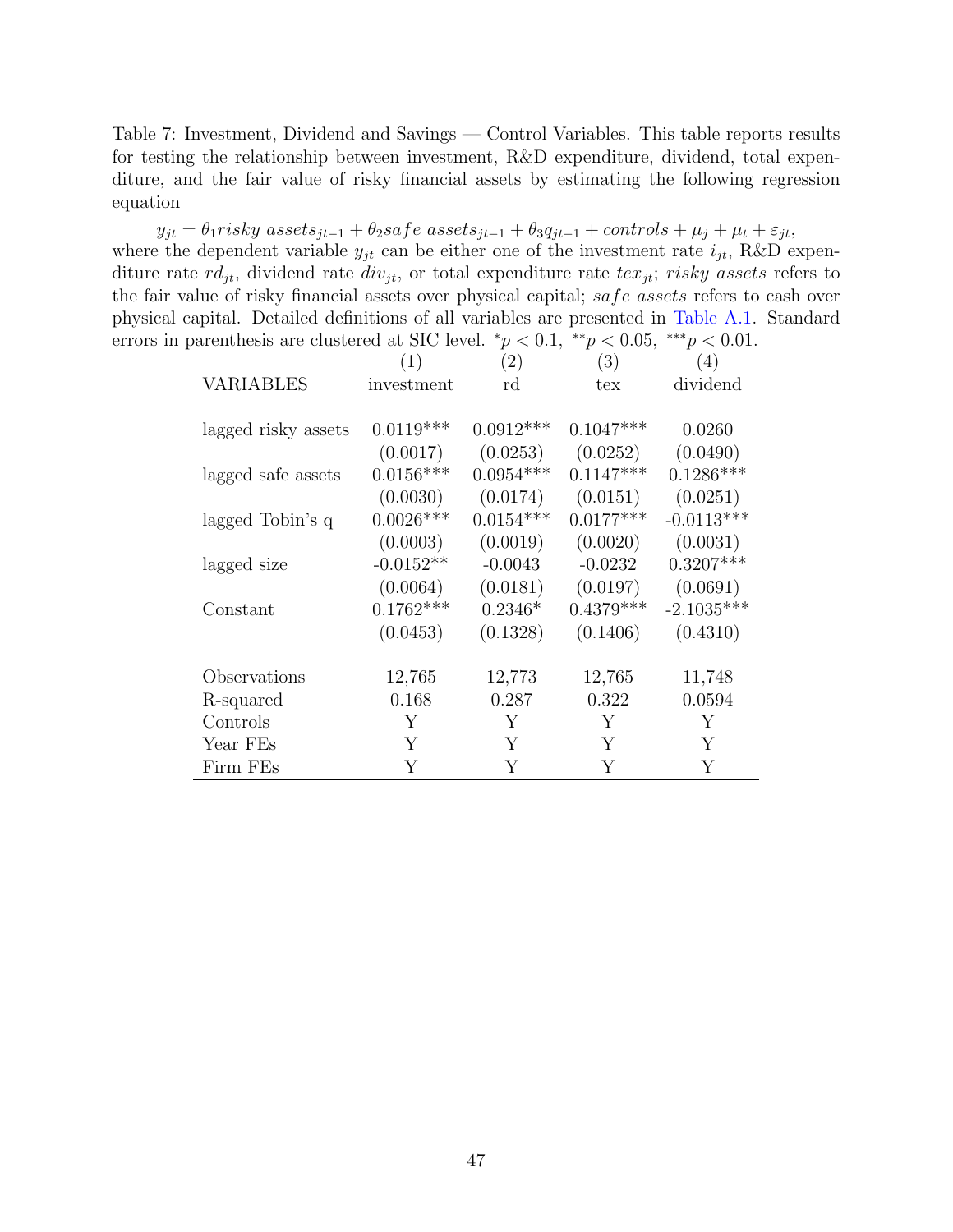<span id="page-48-0"></span>Table 8: Saving Behavior — Control Variables. This table reports results from pooled crosssectional regressions of following model

 $risky\ assets_{jt} = \gamma^{\beta} \hat{\beta}_j^F + \gamma^{FC} FC_j + controls + \mu_{sic, t} + \varepsilon_{jt},$ 

where risky assets<sub>jt</sub> is the fair value of risky financial assets over physical capital;  $\hat{\beta}_j^F$  is funding gap beta estimated from time-series regressions for each firm  $j$ ;  $FC_j$  is financing constrained dummy, which equals to one if the firm does not pay dividend between 1999 and 2018. In the following table, Inv Measure stands for the investment variable used to construct investment funding demand, and specifically i, rd, and tex stand for capital expenditure, R&D expenditure and the sum of both, respectively;  $q$ -Prediction indicates whether the investment funding demand is measured by q-theory regression or realized investment rate. Standard errors in parentheses are clustered at the industry level.

|                  | (1)            | (2)           | (3)          | (4)          | (5)          | (6)          |
|------------------|----------------|---------------|--------------|--------------|--------------|--------------|
| <b>VARIABLES</b> | RiskyFin       | RiskyFin      | RiskyFin     | RiskyFin     | RiskyFin     | RiskyFin     |
|                  |                |               |              |              |              |              |
| Beta             | $0.0582**$     | $0.0570**$    | $0.0513**$   | $0.0460**$   | $0.0499**$   | $0.0461**$   |
|                  | (0.0246)       | (0.0239)      | (0.0225)     | (0.0230)     | (0.0217)     | (0.0202)     |
| FinCon           | 0.1207         | 0.1214        | 0.1225       | 0.1190       | 0.1189       | 0.1156       |
|                  | (0.0772)       | (0.0762)      | (0.0764)     | (0.0778)     | (0.0763)     | (0.0758)     |
| LSize            | 0.0221         | 0.0227        | 0.0222       | 0.0222       | 0.0233       | 0.0221       |
|                  | (0.0222)       | (0.0221)      | (0.0221)     | (0.0220)     | (0.0220)     | (0.0220)     |
| <b>LMB</b>       | $0.1497***$    | $0.1524***$   | $0.1526***$  | $0.1495***$  | $0.1539***$  | $0.1527***$  |
|                  | (0.0353)       | (0.0350)      | (0.0346)     | (0.0346)     | (0.0344)     | (0.0337)     |
| LCashFlow        | 0.0447         | 0.0381        | 0.0451       | 0.0039       | 0.0062       | 0.0178       |
|                  | (0.2577)       | (0.2549)      | (0.2532)     | (0.2458)     | (0.2350)     | (0.2339)     |
| LLev             | $-0.4115***$   | $-0.4050***$  | $-0.4097***$ | $-0.4206***$ | $-0.4043***$ | $-0.3992***$ |
|                  | (0.1500)       | (0.1490)      | (0.1494)     | (0.1549)     | (0.1517)     | (0.1525)     |
| <b>LNWC</b>      | $-0.1992$      | $-0.1917$     | $-0.2011$    | $-0.2004$    | $-0.1902$    | $-0.1879$    |
|                  | (0.2525)       | (0.2505)      | (0.2531)     | (0.2442)     | (0.2504)     | (0.2487)     |
| <b>LCAPX</b>     | $-0.8696**$    | $-0.9039**$   | $-0.8833**$  | $-0.8227**$  | $-0.8858**$  | $-0.8362**$  |
|                  | (0.3903)       | (0.4049)      | (0.3982)     | (0.3912)     | (0.3969)     | (0.3991)     |
| <b>LRDX</b>      | $0.9188**$     | $0.8961*$     | $0.9328**$   | $0.8451*$    | $0.8376*$    | $0.8683*$    |
|                  | (0.4558)       | (0.4608)      | (0.4564)     | (0.4448)     | (0.4498)     | (0.4490)     |
| <b>LAQCX</b>     | $-0.2955**$    | $-0.3069***$  | $-0.2881**$  | $-0.2921**$  | $-0.3076***$ | $-0.3061**$  |
|                  | (0.1154)       | (0.1137)      | (0.1122)     | (0.1194)     | (0.1175)     | (0.1219)     |
| Constant         | $-0.1020$      | $-0.1091$     | $-0.1071$    | $-0.0980$    | $-0.1147$    | $-0.1110$    |
|                  | (0.1943)       | (0.1935)      | (0.1938)     | (0.1932)     | (0.1935)     | (0.1937)     |
|                  |                |               |              |              |              |              |
| Observations     | 7,148          | 7,151         | 7,148        | 7,162        | 7,165        | 7,162        |
| R-squared        | 0.0695         | 0.0707        | 0.0685       | 0.0666       | 0.0697       | 0.0701       |
| Inv Measure      | $\dot{\imath}$ | $r\mathrm{d}$ | $t$ ex       | $\dot{i}$    | r d          | $t_{ex}$     |
| $q$ -Prediction  | Y              | Y             | Y            | N            | N            | $\mathbf N$  |
| Ind-Year FEs     | Y              | Y             | Y            | Y            | Y            | Y            |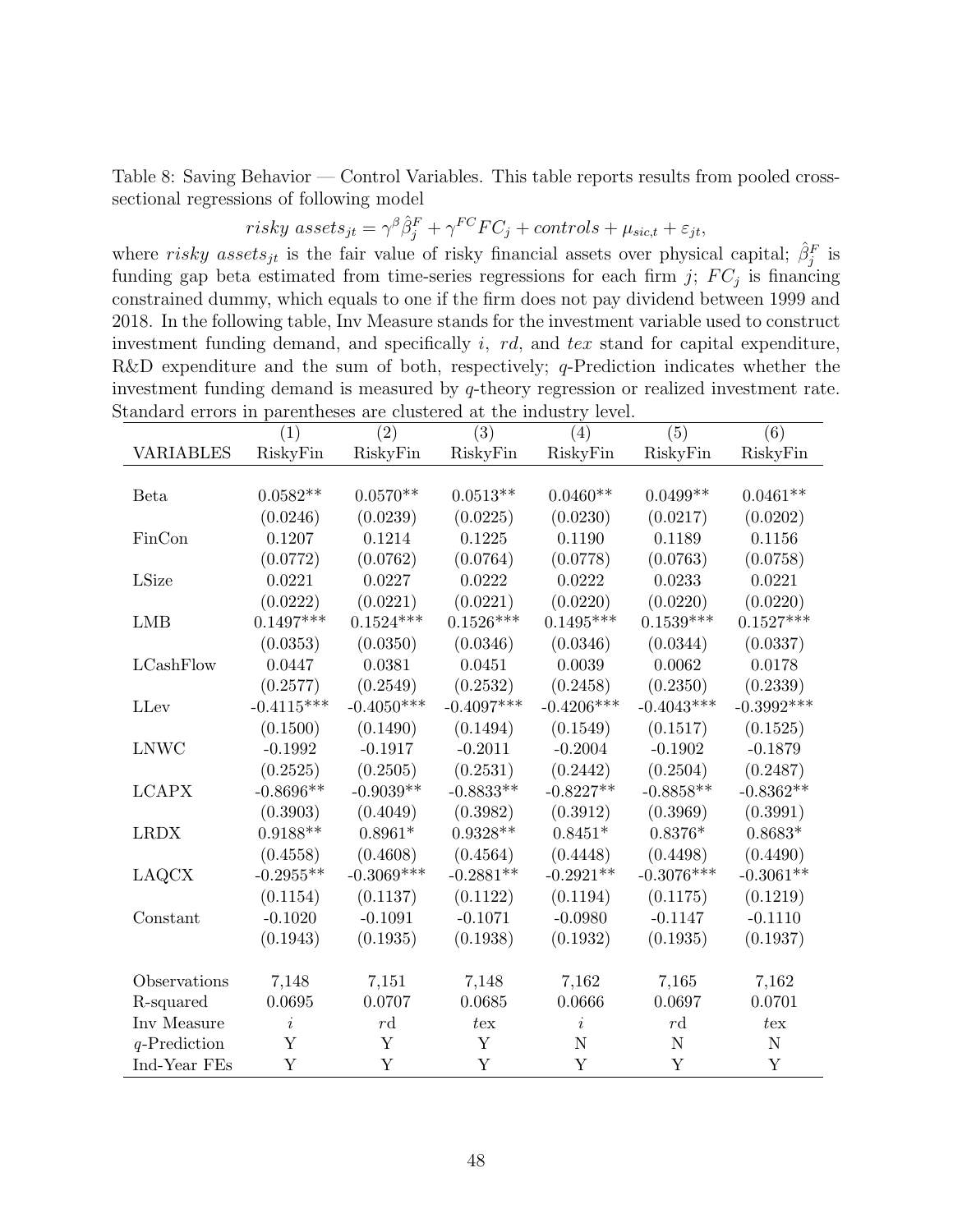<span id="page-49-0"></span>Table 9: Investment, Dividend and Savings — [Peters and Taylor](#page-34-9) [\(2017\)](#page-34-9)'s Total q. This table reports results for testing the relationship between investment, R&D expenditure, dividend, total expenditure, and the fair value of risky financial assets by estimating the following regression equation

 $y_{jt} = \theta_1$ risky assets<sub>jt−1</sub> +  $\theta_2$ safe assets<sub>jt−1</sub> +  $\theta_3 q_{jt-1}$  + controls +  $\mu_j$  +  $\mu_t$  +  $\varepsilon_{jt}$ , where the dependent variable  $y_{jt}$  can be each of the investment rate  $i_{jt}$ , R&D expenditure rate  $rd_{it}$ , dividend rate  $div_{it}$ , or total expenditure rate  $tex_{it}$ ; risky assets refers to the fair value of risky financial assets over sum of physical and intangible capital; safe assets refers to cash over sum of physical and intangible capital. Detailed definitions of all variables are presented in [Table A.1.](#page-41-0) Standard errors in parenthesis are clustered at SIC level.  $*_p$  < 0.1,  $^{\ast\ast}p < 0.05$ ,  $^{\ast\ast\ast}p < 0.01$ .

|                     | (1)          | (2)         | (3)          | $\left(4\right)$ |
|---------------------|--------------|-------------|--------------|------------------|
| VARIABLES           | investment   | rd          | dividend     | tex              |
|                     |              |             |              |                  |
| lagged risky assets | 0.0100       | $0.0370***$ | $0.0335*$    | $0.0579***$      |
|                     | (0.0063)     | (0.0089)    | (0.0194)     | (0.0140)         |
| lagged safe assets  | $0.0346***$  | $0.0317***$ | $0.1002***$  | $0.1143***$      |
|                     | (0.0064)     | (0.0051)    | (0.0173)     | (0.0099)         |
| lagged Tobin's q    | $0.0095***$  | $0.0066***$ | $-0.0097*$   | $0.0246***$      |
|                     | (0.0021)     | (0.0013)    | (0.0057)     | (0.0027)         |
| lagged size         | $-0.0104***$ | 0.0028      | $0.0566***$  | $-0.0218***$     |
|                     | (0.0024)     | (0.0029)    | (0.0081)     | (0.0049)         |
| Constant            | $0.0998***$  | 0.0083      | $-0.3648***$ | $0.2534***$      |
|                     | (0.0174)     | (0.0186)    | (0.0512)     | (0.0349)         |
|                     |              |             |              |                  |
| Observations        | 11,786       | 11,794      | 10,850       | 11,786           |
| R-squared           | 0.154        | 0.186       | 0.0665       | 0.290            |
| Controls            | Y            | Υ           | Υ            | Υ                |
| Year FEs            | Y            | Y           | Υ            | Y                |
| Firm FEs            | Y            | Y           | Y            | Y                |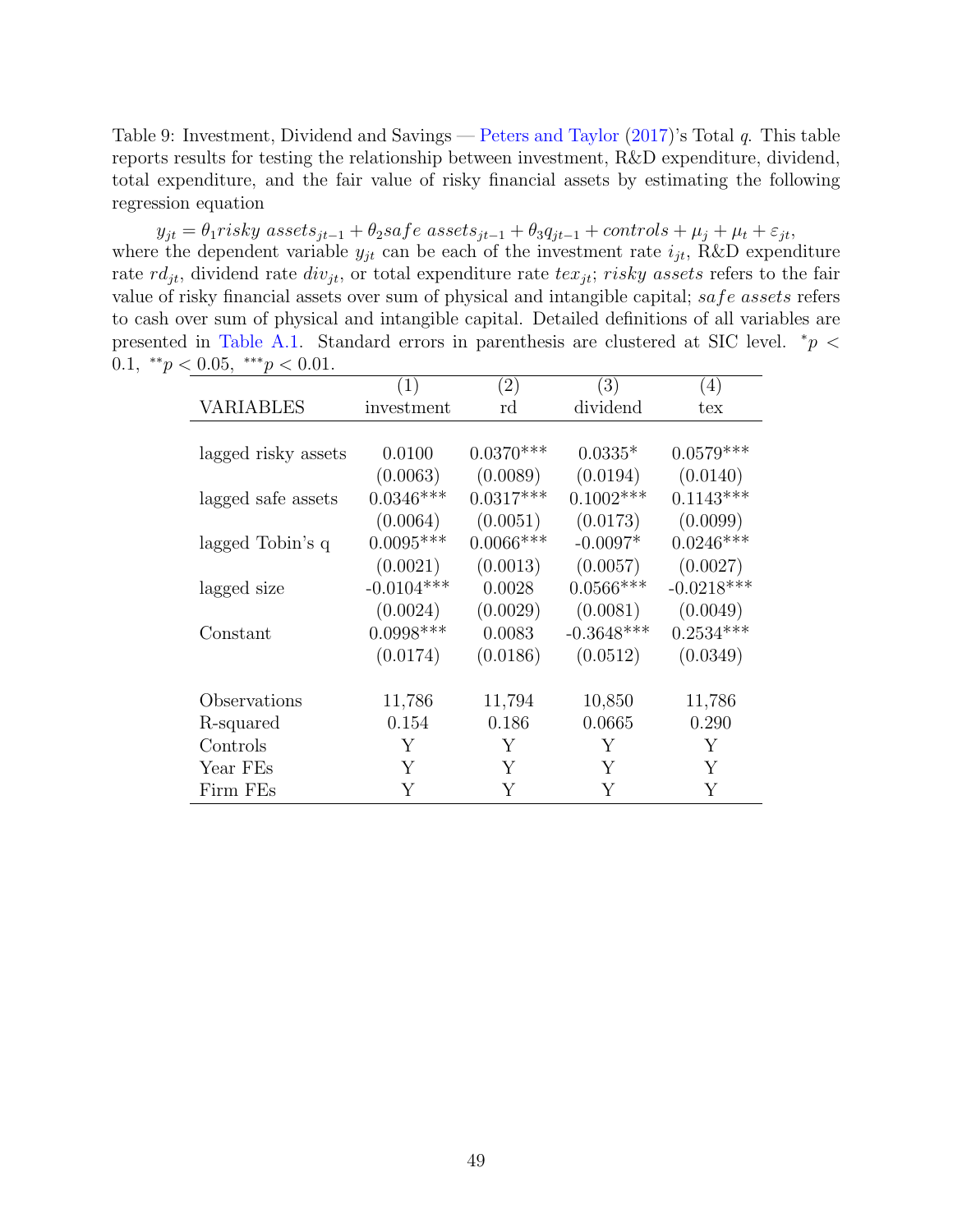Table 10: Saving Behavior — [Peters and Taylor](#page-34-9) [\(2017\)](#page-34-9)'s Total q. This table reports results from pooled cross-sectional regressions of following model

<span id="page-50-0"></span> $risky\ assets_{jt} = \gamma^{\beta} \hat{\beta}_j^F + \gamma^{FC} FC_j + controls + \mu_{sic, t} + \varepsilon_{jt},$ 

where risky assets<sub>jt</sub> is the fair value of risky financial assets over physical capital;  $\hat{\beta}_j^F$  is funding gap beta estimated from time-series regressions for each firm  $j$ ;  $FC_j$  is financing constrained dummy, which equals to one if the firm does not pay dividend between 1999 and 2018. In the following table, Inv Measure stands for the investment variable used to construct investment funding demand, and specifically i, rd, and tex stand for capital expenditure, R&D expenditure and the sum of both, respectively;  $q$ -Prediction indicates whether the investment funding demand is measured by q-theory regression or realized investment rate. Standard errors in parentheses are clustered at the industry level.

|                  | (1)          | $\overline{(2)}$ | $\overline{(3)}$ | $\overline{(4)}$ | $\overline{(5)}$ | $\overline{(6)}$ |
|------------------|--------------|------------------|------------------|------------------|------------------|------------------|
| <b>VARIABLES</b> | RiskyFin     | RiskyFin         | RiskyFin         | RiskyFin         | RiskyFin         | RiskyFin         |
|                  |              |                  |                  |                  |                  |                  |
| Beta             | 0.0299       | $0.0270*$        | $0.0332*$        | 0.0219           | $0.0254*$        | $0.0263*$        |
|                  | (0.0185)     | (0.0158)         | (0.0178)         | (0.0148)         | (0.0151)         | (0.0143)         |
| FinCon           | 0.0073       | 0.0076           | 0.0075           | 0.0071           | 0.0078           | 0.0062           |
|                  | (0.0127)     | (0.0125)         | (0.0126)         | (0.0130)         | (0.0126)         | (0.0130)         |
| LSize            | 0.0035       | 0.0036           | 0.0036           | 0.0034           | 0.0034           | 0.0034           |
|                  | (0.0030)     | (0.0030)         | (0.0030)         | (0.0031)         | (0.0030)         | (0.0030)         |
| <b>LMB</b>       | $0.0190***$  | $0.0191***$      | $0.0190***$      | $0.0188***$      | $0.0191***$      | $0.0189***$      |
|                  | (0.0044)     | (0.0044)         | (0.0044)         | (0.0045)         | (0.0045)         | (0.0045)         |
| LCashFlow        | $-0.0169$    | $-0.0201$        | $-0.0164$        | $-0.0180$        | $-0.0189$        | $-0.0171$        |
|                  | (0.0264)     | (0.0255)         | (0.0262)         | (0.0265)         | (0.0256)         | (0.0266)         |
| LLev             | $-0.0661***$ | $-0.0664***$     | $-0.0660***$     | $-0.0664***$     | $-0.0659***$     | $-0.0654***$     |
|                  | (0.0213)     | (0.0213)         | (0.0214)         | (0.0213)         | (0.0209)         | (0.0209)         |
| <b>LNWC</b>      | $-0.0476*$   | $-0.0469*$       | $-0.0461$        | $-0.0472$        | $-0.0456$        | $-0.0450$        |
|                  | (0.0285)     | (0.0283)         | (0.0280)         | (0.0285)         | (0.0281)         | (0.0279)         |
| <b>LCAPX</b>     | $-0.0208$    | $-0.0208$        | $-0.0234$        | $-0.0167$        | $-0.0209$        | $-0.0184$        |
|                  | (0.0322)     | (0.0317)         | (0.0325)         | (0.0330)         | (0.0318)         | (0.0331)         |
| <b>LRDX</b>      | $-0.0268$    | $-0.0318$        | $-0.0297$        | $-0.0299$        | $-0.0398$        | $-0.0366$        |
|                  | (0.0522)     | (0.0515)         | (0.0526)         | (0.0537)         | (0.0513)         | (0.0530)         |
| <b>LAQCX</b>     | $-0.0634***$ | $-0.0646***$     | $-0.0622***$     | $-0.0627***$     | $-0.0658***$     | $-0.0633***$     |
|                  | (0.0152)     | (0.0150)         | (0.0151)         | (0.0151)         | (0.0150)         | (0.0155)         |
| Constant         | 0.0085       | 0.0079           | 0.0082           | 0.0087           | 0.0086           | 0.0080           |
|                  | (0.0261)     | (0.0261)         | (0.0260)         | (0.0263)         | (0.0261)         | (0.0262)         |
|                  |              |                  |                  |                  |                  |                  |
| Observations     | 6,228        | 6,229            | 6,228            | 6,233            | 6,234            | 6,233            |
| R-squared        | 0.0488       | 0.0481           | 0.0507           | 0.0475           | 0.0490           | 0.0518           |
| Inv Measure      | $\it i$      | $r\mathrm{d}$    | tex              | $\dot{\imath}$   | $r\mathrm{d}$    | $t_{ex}$         |
| $q$ -Prediction  | Y            | Y                | Y                | N                | N                | N                |
| Ind-Year FEs     | Y            | Y                | Y                | Y                | Y                | Y                |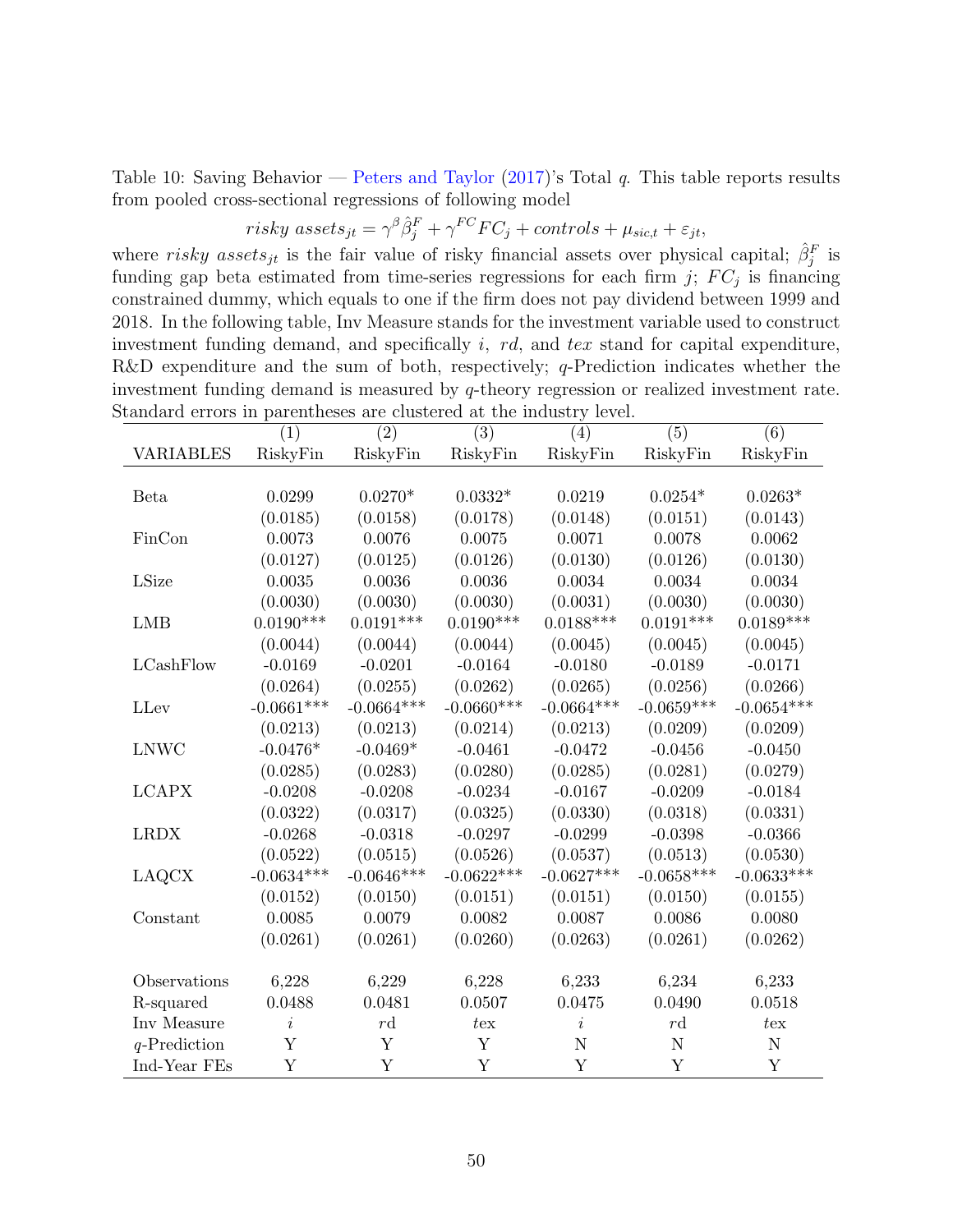<span id="page-51-0"></span>Table 11: Investment, Dividend and Savings — Measurement Errors. This table reports results for testing the relationship between investment, R&D expenditure, dividend, total expenditure, and the fair value of risky financial assets by estimating the following regression equation

$$
y_{jt} = \theta_1 \text{risky assets}_{jt-1}^* + \theta_2 \text{safe assets}_{jt-1} + \theta_3 q_{jt-1}^* + \mu_j + \mu_t + \varepsilon_{jt},
$$
  
 
$$
\text{risky assets}_{j\text{test}} = \text{risky assets}_{j\text{test}}^* + \epsilon_j^{rf}
$$

with

 $risky\;assets_{jt-1} = risky\;assets^*_{jt-1} + \varepsilon^{rf}_{jt}$  $jt-1$  $q_{jt-1} = q_{jt-1}^* + \varepsilon_j^q$ q<br>jt−1,

where the dependent variable  $y_{jt}$  can be either one of the investment rate  $i_{jt}$ , R&D expenditure rate  $rd_{it}$ , dividend rate  $div_{it}$ , or total expenditure rate  $tex_{it}ity$ ; risky assets refers to the fair value of risky financial assets over physical capital; safe assets refers to cash over physical capital; risky assets<sub>j<sup>†-1</sup></sub> and  $q_{jt-1}^*$  are true values of risky financial asset holdings and q. Detailed definitions of all variables are presented in [Table A.1.](#page-41-0) Standard errors in parenthesis are clustered at SIC level. [Erickson and Whited](#page-32-9) [\(2012\)](#page-32-9) report bootstrapped standard errors are accurate for instrumental variable regressions in their simulation analysis. Bootstrapped standard errors are similar to clustered standard errors reported here.  ${}^*p < 0.1, {}^*{}^*p < 0.05, {}^*{}^*{}^*p < 0.01.$ 

|                               | (1)          | $\left( 2\right)$ | (3)          | (4)          |
|-------------------------------|--------------|-------------------|--------------|--------------|
| <b>VARIABLES</b>              | investment   | rd                | dividend     | tex          |
|                               |              |                   |              |              |
| lagged risky financial assets | 0.0016       | $-0.0104$         | 0.1196       | 0.0057       |
|                               | (0.0124)     | (0.1089)          | (0.3456)     | (0.1181)     |
| lagged Tobin's q              | $0.0057***$  | $0.0644**$        | $-0.0954***$ | $0.0653**$   |
|                               | (0.0019)     | (0.0259)          | (0.0185)     | (0.0270)     |
| lagged safe assets            | $0.0134*$    | $-0.0467$         | $0.3638***$  | $-0.0208$    |
|                               | (0.0071)     | (0.0590)          | (0.0485)     | (0.0631)     |
| lagged size                   | $-0.0551***$ | $-0.0527*$        | $0.9024***$  | $-0.1142***$ |
|                               | (0.0092)     | (0.0320)          | (0.2318)     | (0.0376)     |
| Constant                      | 0.0400       | $-0.0158*$        | 0.0364       | 0.0239       |
|                               | (0.0264)     | (0.0084)          | (0.0437)     | (0.0300)     |
|                               |              |                   |              |              |
| Observations                  | 8,963        | 8,969             | 8,119        | 8,963        |
| Kleibergen-Paap F             | 15.1799      | 15.1831           | 8.785        | 15.1799      |
| Year FEs                      | Y            | Y                 | Y            | Y            |
| Firm FEs                      | Y            | Y                 | Y            | Y            |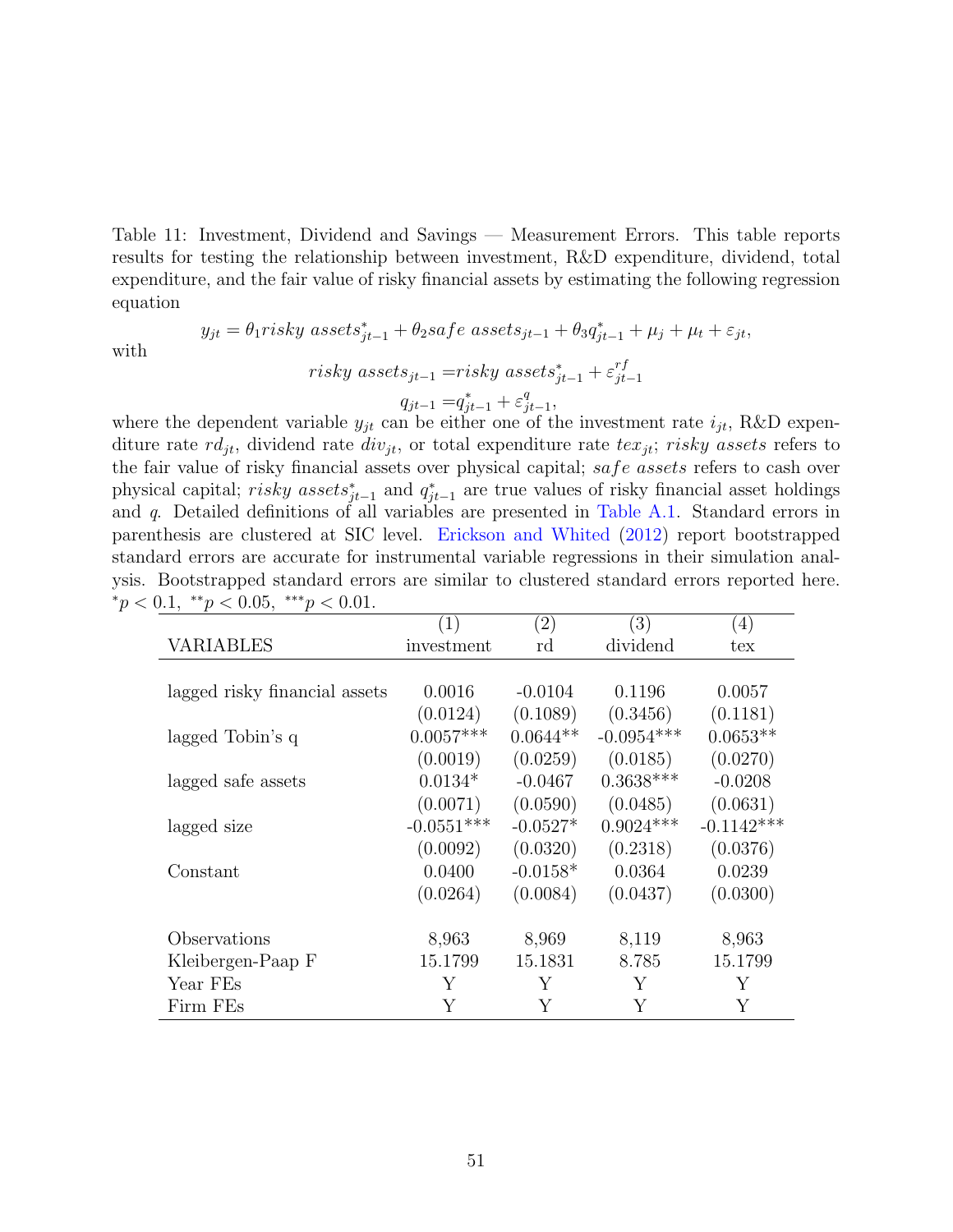Table 12: Saving Behavior — Corporate Governance, Risk-Seeking and Overconfidence. This table reports results from pooled cross-sectional regressions of following model

<span id="page-52-0"></span>
$$
risky\ assets_{jt} = \gamma^{\beta} \hat{\beta}_j^F + \gamma^{FC} FC_j + CG + RS + OC + controls + \mu_{sic, t} + \varepsilon_{jt},
$$

where risky assets<sub>jt</sub> is the fair value of risky financial assets over physical capital;  $\hat{\beta}_j^F$  is funding gap beta estimated from time-series regressions for each firm  $j$ ;  $FC_j$  is financing constrained dummy, which equals to one if the firm does not pay dividend between 1999 and 2018. Blockholder ownership as in [Duchin et al.](#page-32-0) [\(2017\)](#page-32-0), stock and option grant, and gender and holder67 as in [Malmendier and Tate](#page-33-13) [\(2005,](#page-33-13) [2008\)](#page-33-14) are constructed to account for corporate governance, CEO risk-seeking incentive and CEO overconfidence channels. Due to the sample coverage of ExecuComp, the sample only covers S&P 1,500 firms in this table. In the following table, Inv Measure stands for the investment variable used to construct investment funding demand, and specifically i, rd, and tex stand for capital expenditure, R&D expenditure and the sum of both, respectively;  $q$ -Prediction indicates whether the investment funding demand is measured by q-theory regression or realized investment rate. Standard errors in parentheses are clustered at the industry level.

|                 | (1)       | (2)        | (3)          | (4)       | (5)           | (6)        |
|-----------------|-----------|------------|--------------|-----------|---------------|------------|
| VARIABLES       | RiskyFin  | RiskyFin   | RiskyFin     | RiskyFin  | RiskyFin      | RiskyFin   |
|                 |           |            |              |           |               |            |
| Beta            | $0.1148*$ | $0.1325**$ | $0.1358**$   | $0.1189*$ | $0.1261**$    | $0.1237**$ |
|                 | (0.0629)  | (0.0658)   | (0.0661)     | (0.0660)  | (0.0511)      | (0.0495)   |
| FinCon          | 0.0444    | 0.0451     | 0.0414       | 0.0353    | 0.0475        | 0.0363     |
|                 | (0.0823)  | (0.0793)   | (0.0806)     | (0.0847)  | (0.0765)      | (0.0777)   |
| LBIkHId         | 0.3455    | 0.3480     | 0.3472       | 0.3767    | 0.4029        | $0.4413*$  |
|                 | (0.2501)  | (0.2468)   | (0.2423)     | (0.2528)  | (0.2647)      | (0.2639)   |
| LStock          | $-0.0752$ | $-0.0852$  | $-0.0841$    | $-0.0748$ | $-0.0894$     | $-0.0898$  |
|                 | (0.0974)  | (0.0955)   | (0.0958)     | (0.0993)  | (0.1030)      | (0.1058)   |
| LOption         | 0.1002    | 0.0915     | 0.0961       | 0.0943    | 0.0934        | 0.0952     |
|                 | (0.2560)  | (0.2521)   | (0.2500)     | (0.2539)  | (0.2625)      | (0.2611)   |
| LMale           | $-0.0004$ | $-0.0090$  | $-0.0114$    | 0.0038    | $-0.0137$     | $-0.0147$  |
|                 | (0.0519)  | (0.0506)   | (0.0498)     | (0.0533)  | (0.0518)      | (0.0522)   |
| LHolder67       | 0.0646    | 0.0620     | 0.0632       | 0.0621    | 0.0600        | 0.0597     |
|                 | (0.0584)  | (0.0567)   | (0.0564)     | (0.0596)  | (0.0565)      | (0.0565)   |
| Constant        | 0.2388    | 0.1868     | 0.1954       | 0.2459    | 0.1495        | 0.1293     |
|                 | (0.3629)  | (0.3383)   | (0.3467)     | (0.3629)  | (0.3711)      | (0.3703)   |
| Observations    | 3,542     | 3,544      | 3,542        | 3,548     | 3,550         | 3,548      |
| R-squared       | 0.120     | 0.134      | 0.137        | 0.122     | 0.143         | 0.145      |
| Inv Measure     | $\dot{i}$ | rd         | $t_{\rm ex}$ | $\dot{i}$ | $r\mathrm{d}$ | $t_{ex}$   |
| $q$ -Prediction | Υ         | Y          | Y            | N         | N             | N          |
| Ind-Year FEs    | Υ         | Y          | Y            | Y         | Y             | Y          |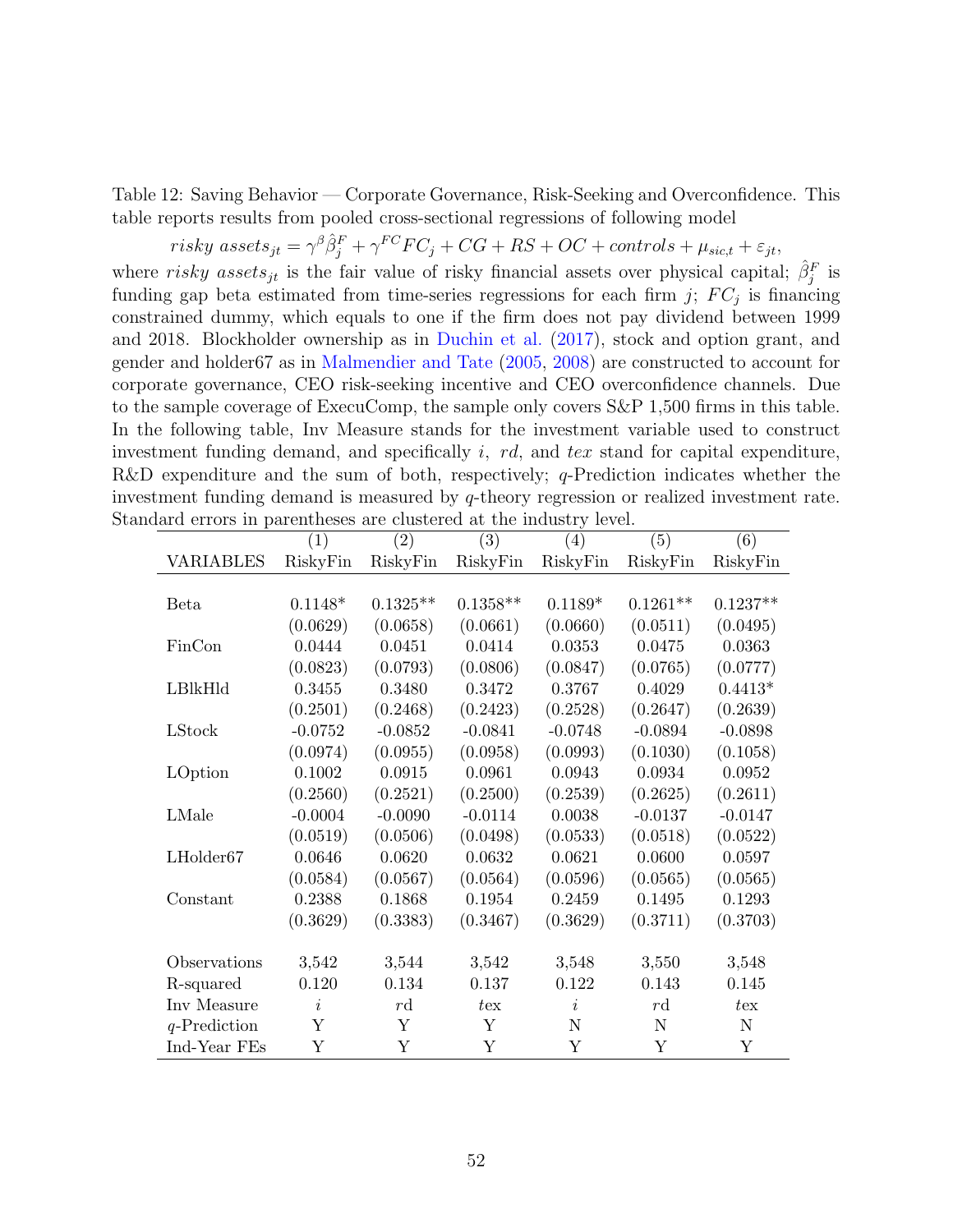## A. Existence of Solution

The Bellman equation for the firm's problem is

$$
(Tv)(x) = \sup_{y \in \Gamma(x)} D(x, y) + \mathbf{E}[Mv(y)]
$$

,

It can be verified that if  $v(x) \leq g(x)$ , then

$$
\sup_{y \in \Gamma(x)} D(x, y) + \mathbf{E}[Mv(y)] \le \sup_{y \in \Gamma(x)} D(x, y) + \mathbf{E}[Mg(y)]
$$
  
\n
$$
\implies (Tv)(x) \le (Tg)(x).
$$

And

$$
(T(v+c))(x) = \sup_{y \in \Gamma(x)} D(x, y) + \mathbf{E}[M(v(y) + c)]
$$
  
= 
$$
\sup_{y \in \Gamma(x)} D(x, y) + \mathbf{E}[Mv(y)] + \mathbf{E}[Mc]
$$
  
= 
$$
(Tv)(x) + \frac{1}{1 + r_f}c.
$$

So the Blackwell's sufficient conditions are satisfied, (e.g., [Stokey, Lucas, and Edward,](#page-34-11) [1989\)](#page-34-11), and the solution to this model exists.

### B. Numerical Solution

The model is solved by value function iteration. The aggregate productivity and idiosyncratic productivity are both approximated by discrete Markov chains with 7 grid points ( $N_x$  = 7,  $N_z = 7$ ) using [Rouwenhorst](#page-34-12) [\(1992\)](#page-34-12) method. The grid points for the fraction of savings in the market-security s are distributed between  $[0,1]$  using following formula

$$
s = \left(\frac{n_s - 1}{N_s - 1}\right)^2 \in S, n_s = 1, 2, \cdots, N_s, \text{ with } N_s = 25,
$$

so the grid points for s are denser closer to zero. We put more grid points for s close to zero due to the fact that the marginal cost of holding the market-security is increasing and the points close to zero are more frequently used. But the results are both qualitatively and quantitatively similar when the grid points are evenly distributed between [0,1]. The grid points for "cash" holding c are evenly distributed between  $[0,1]$  using following formula

$$
c = \frac{n_c - 1}{N_c - 1} \in \mathcal{C}, n_c = 1, 2, \cdots, N_c, \text{ with } N_c = 51.
$$

The value function  $v(x^-, x, z, s, c)$ , and policy functions  $s'^*(x^-, x, z, s, c)$  and  $c'^*(x^-, x, z, s, c)$ are all initialized as  $N_x \times N_x \times N_z \times N_s \times N_c$  five-dimensional matrices with all entries filled with zeros. The Bellman equation is updated by value function iteration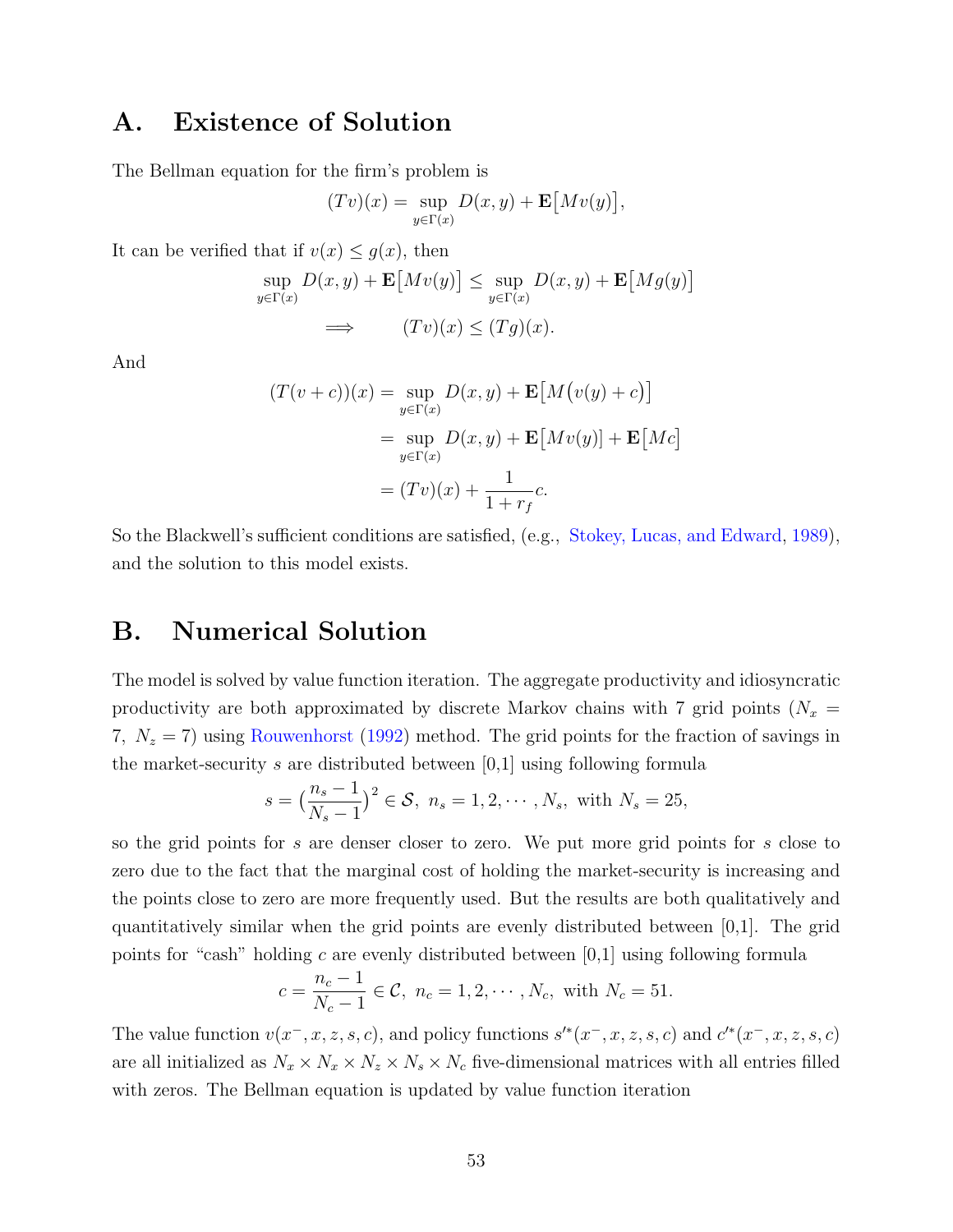$$
v^{n}(x^{-}, x, z, s, c) = \max_{\{s', c'\} \in S' \times C'} d + (1 - \delta + i') \mathbf{E}[M(x, x')v^{n-1}(x, x', z', s', c')]x, z]
$$
  

$$
d(x^{-}, x, z, s, c, s', c', i') = [1 + \xi \mathbf{1}[e < 0]]e
$$
  

$$
e(x^{-}, x, z, s, c, s', c', i') = (1 - \tau) [\exp(\beta_{\pi}x + z) - f] + \tau \delta - i' - \frac{\psi_{i}}{2}i'^{2}
$$
  

$$
+ (1 - \tau)c[(1 - s)r_{f}(x^{-}) + sr_{M}(x^{-}, x)] + c
$$
  

$$
- \exp(\psi_{a}s')c'(1 - \delta + i'),
$$

where  $v^{n-1}$  is the current guess of the value function,  $v^n$  is the updated value function, and i' solves the optimality condition for investment conditional on  $(x^-, x, z, s, c, s', c')$ 

$$
[1 + \xi \mathbf{1}[e < 0]](1 + \exp(\psi_a s')c' + \psi_i i') + \mu^* = \mathbf{E}[M(x, x')v^{n-1}(x, x', z', s', c')|x, z].
$$

The convergence criteria is set as max  $|v^n(x^-, x, z, s, c)-v^{n-1}(x^-, x, z, s, c)| < 10^{-4}$ . Once the convergence criteria is satisfied  $v$  is set to  $v<sup>n</sup>$ , and the optimal policy functions are updated using

$$
\{s'^*,c'^*\} = \underset{\{s',c'\} \in \mathcal{S}' \times \mathcal{C}'}{\arg \max} \ d + (1 - \delta + i'(s',c')) \mathbf{E}\big[M(x,x')v(x,x',z',s',c')|x,z\big].
$$

# <span id="page-54-0"></span>C. Variable Definitions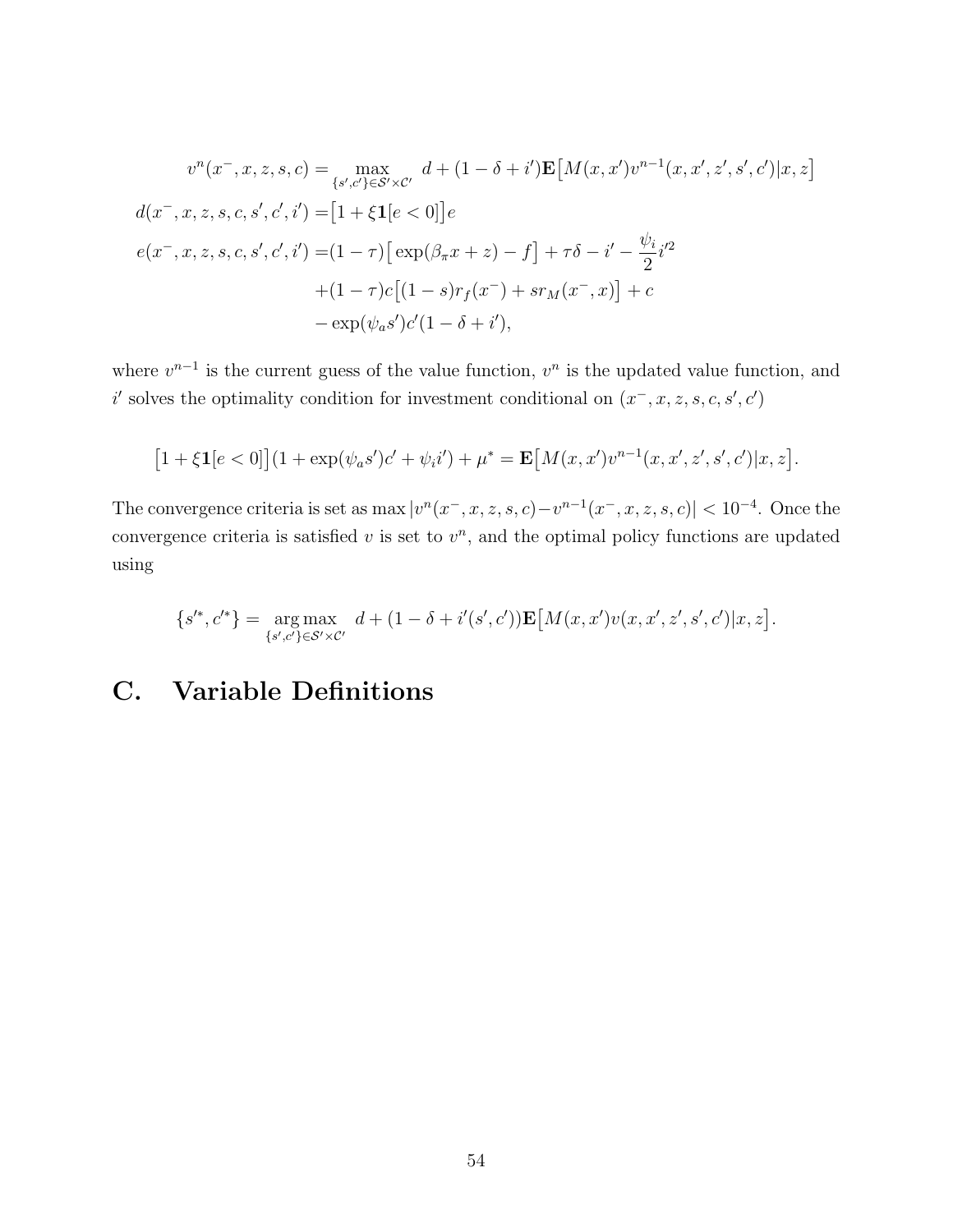Table A.1: Variable Definitions

| Definition                           | Notation                            | Construction                                                      |
|--------------------------------------|-------------------------------------|-------------------------------------------------------------------|
| Firm Level Key Variables             |                                     | Variables in italics are Compustat items                          |
| Physical Capital                     | $\boldsymbol{k}$                    | PPEGT                                                             |
| Investment                           | Ι                                   | CAPX                                                              |
| R&D Expenditure                      | RD                                  | $XRD$ , 0 if missing                                              |
| Dividend                             | DIV                                 | $DV + PRSTKC\text{-}SSTK$                                         |
| Total Expenditure                    | ${\cal TEX}$                        | $CAPX+XRD$ , XRD is set to 0 if missing                           |
| Book Equity                          | ${\cal BE}$                         | $AT-LT\text{-}RE$                                                 |
| Sales of Book Equity                 | SEF                                 | <b>SSTK</b>                                                       |
| Debt Financing                       | $\cal DF$                           | <b>DLTIS</b>                                                      |
| Net Debt Financing                   | $\emph{NDF}$                        | DLTIS-DLTR                                                        |
| Market Value                         | ${\cal M}{\cal V}$                  | $CSHO \times PRCC\_F+DLTT+DLC\text{-}ACT$                         |
| Fair Value of Risky Financial Assets | FVRFA                               | Scraped from 10-K Filings                                         |
| Investment Rate                      | $i_{jt}$                            | $I_{jt}/k_{jt-1}$                                                 |
| R&D Expenditure Rate                 | $rd_{jt}$                           | $RD_{jt}/k_{jt-1}$                                                |
| Dividend Rate                        | $div_{jt}$                          | $DIV_{jt}/k_{jt-1}$                                               |
| Total Expenditure Rate               | $tex_{it}$                          | $(I_{jt}+RD_{jt})/k_{jt-1}$                                       |
| Risky Financial Assets               | risky assets <sub>it</sub>          | $FVRFA_{it}/k_{it-1}$                                             |
| Safe Financial Assets                | safe assets <sub>it</sub>           | $CH_{jt}/k_{jt-1}$                                                |
| Lagged Risky Financial Assets        | <i>risky</i> assets <sub>jt-1</sub> | $FVRFA_{jt-1}/k_{jt-1}$                                           |
| Lagged Safe Financial Assets         | safe assets <sub>it-1</sub>         | $CH_{jt-1}/k_{jt-1}$                                              |
| Tobin's $q$                          | $q_{jt}$                            | $MV_{it}/k_{it}$                                                  |
| Firm Level Control Variables         |                                     | Variables in italics are Compustat items                          |
| <b>Size</b>                          | size                                | $\log(AT_{it})$                                                   |
| MB                                   | MB                                  | $(AT_{jt} - CEQ_{jt} + PRCC \_F_{jt} \times CSHO_{jt})/(AT_{jt})$ |
| Cash Flow                            | cash flow                           | $(OIBDP_{jt} - XINT_{jt} - TXT_{jt} - DVC_{jt})/(AT_{jt-1})$      |
| Dividend Dummy                       | $div\_dummy$                        | 1 if $DVC>0$ , 0 otherwise                                        |
| Leverage                             | lev                                 | $(DLTT_{jt} + DLC_{jt})/AT_{jt}$                                  |
| Net Working Capital                  | $NWC$                               | $(WCAP_{jt}-CHE_{jt})/AT_{jt}$                                    |
| <b>CAPX</b> over Assets              | capex                               | $CAPX_{jt}/AT_{jt-1}$                                             |
| R&D Expenditure over Assets          | rdx                                 | $XRD_{jt}/AT_{jt-1}$ , $XRD = 0$ if missing                       |
| Acquisition Expenditure over Assets  | aqcx                                | $AQC_{jt}/AT_{jt-1}$                                              |
| Aggregate Variables                  |                                     |                                                                   |
| Price Level                          | $P_t$                               | Producer Price Index from BLS                                     |
| Real GDP                             | $GDP_t$                             | Real GDP of Chained 2009 Dollars from BEA                         |
| Aggregate Investment                 |                                     | $(\sum_j I_{jt}/P_t)/(\sum_j k_{jt-1})$                           |
| Aggregate R&D Expenditure            |                                     | $\left(\sum_j RD_{jt}/P_t\right)/(\sum_j k_{jt-1})$               |
| Aggregate Dividend                   |                                     | $(\sum_j DIV_{jt}/P_t)/(\sum_j k_{jt-1})$                         |
| Aggregate Total Expenditure          |                                     | $\left(\sum_j (I_{jt} + RD_{jt})/P_t\right)/(\sum_j k_{jt-1})$    |
| Aggregate Change in Book Equity      |                                     | $\left(\sum_j (BE_{jt} - BE_{jt-1})/P_t\right)/(\sum_j k_{jt-1})$ |
| Aggregate Sales of Equity            |                                     | $(\sum_{i}^{'} SEF_{jt}/P_t)/(\sum_{j} k_{jt-1})$                 |
| Aggregate Debt Financing             |                                     | $(\sum_{i} DF_{jt}/P_t)/(\sum_{i} k_{jt-1})$                      |
| Aggregate Net Debt Financing         |                                     | $\left(\sum_j NDF_{jt}/P_t\right)/(\sum_j k_{jt-1})$              |
|                                      |                                     |                                                                   |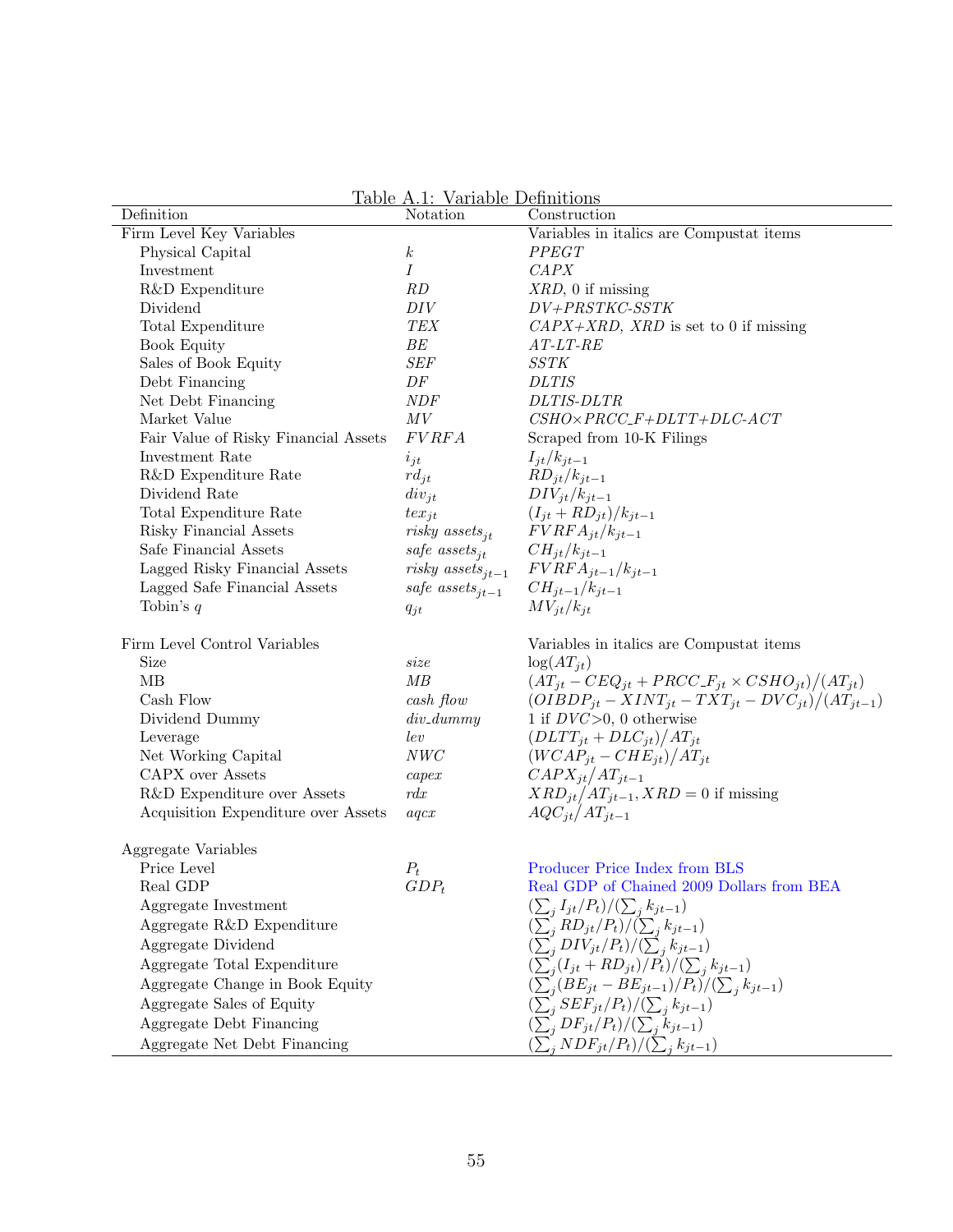## <span id="page-56-0"></span>D. Description of The Algorithm

To scrape the fair value of risky financial assets from the SEC 10-K filings, we first target all the tables with reporting structure similar to [Table A.2.](#page-42-0) For a table to become a target, two basic conditions are necessary: (1) the table contains at least one dollar symbol (\$), this dollar symbol is used to break table header information from table content information (numerical information), and all rows above first appearance of dollar symbol are classified as table header information; (2) fair value hierarchy information is presented in the table header information. Fair value hierarchy information is information required to be disclosed by SFAS No. 157. More specifically, assets are required to be classified into 3 categories: Level 1 assets includes assets with quoted prices in active markets for identical assets; Level 2 assets includes assets without quoted prices in active markets, where other observable inputs are required; Level 3 assets includes assets with unobservable inputs. When the firm reports multiple years' information in the same table, the table is also classified as a target. The target table structure is used by about 80% of firm-year filings disclosing fair value information, but unfortunately it is not the structure chosen by some very large firms (e.g., Apple Inc. and Alphabet Inc.).

For all tables with the target structure, we scrape up to six long sentences before the table (unless there is not enough sentences between the target table and the table before the target table, in which case the sentences before the table before the target table is unlikely to be relevant for the target table), as text information used to classify the target table. Long sentence is defined as a sentence with more than five words. Then we determine the year and unit information for the target table in following orders: first, we search year information and unit information within the target table; if we cannot identify year information or unit information in the target table, we reversely search the scraped text before the table until we find the first year information or the first unit information; if we still cannot identify year or unit information for the target table, we scrape all the text in the filing and use the year information or unit information with highest frequency as year information or unit information for the target table. After identifying year and unit information, for all the target tables scraped from the same filing, we only keep tables with most recent year information.

The target table is not only used to disclose fair value information regarding corporate financial assets, it is also used to disclose fair value information for other purposes, including fair value of pension plan assets, intangible assets (e.g., goodwill), fair value of assets held for compensation, liabilities and so on. To identify tables with relevant information regarding corporate savings in risky financial assets, we randomly select 1,500 10-K filings as training sample to train a machine learning algorithm to classify all target tables. There are 527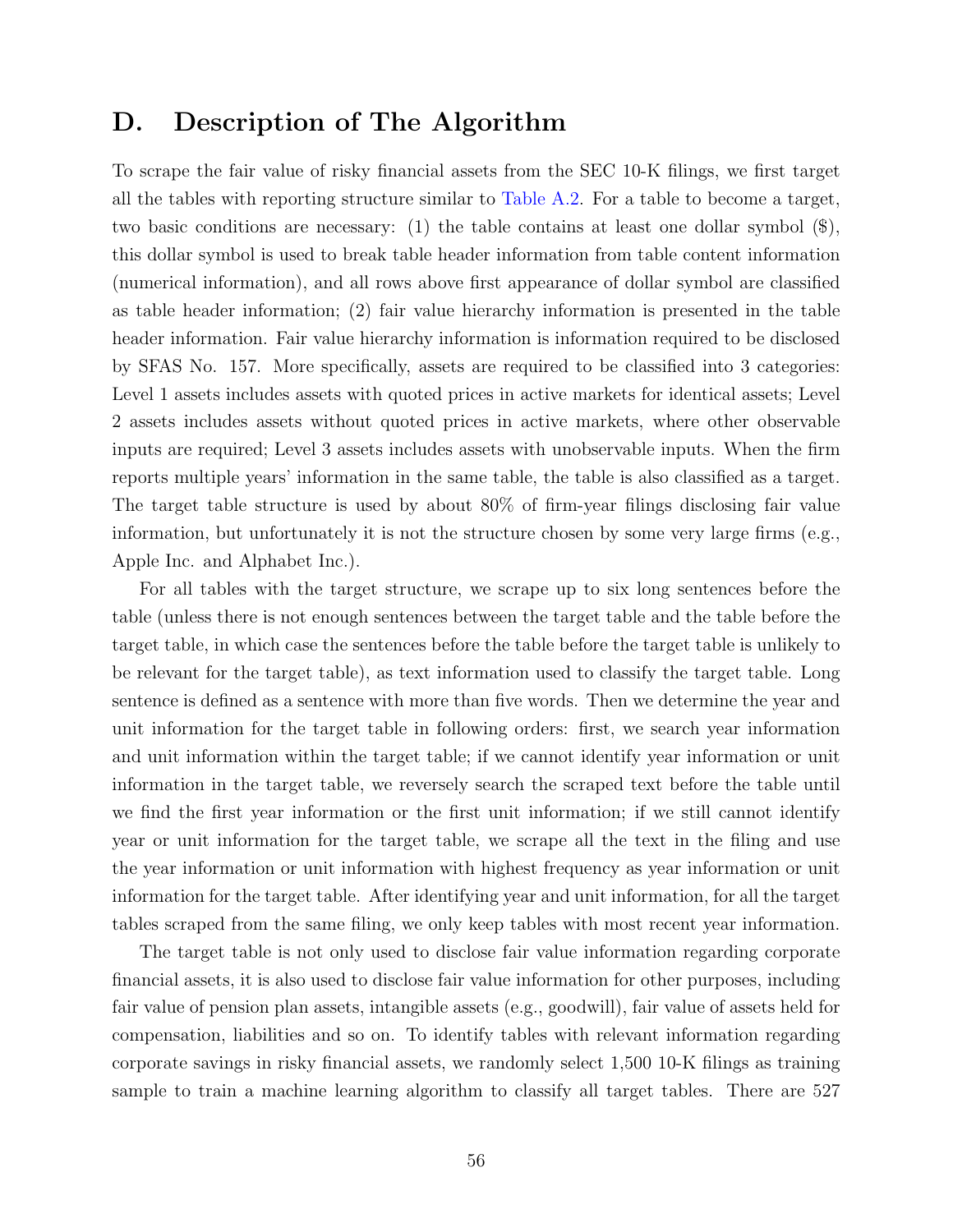target tables from these 1,500 10-K filings, and 333 of them are tables containing fair value information of corporate financial assets. We manually tag tables from the training sample, use the six sentences before the target table together with table header information as text information, and exploit a simple n-gram method and L1-regularized Logit regression to classify all the tables. The regularization parameter is tuned to 0.6 based on this training sample.

Even if a target table is classified as the table containing relevant information, it does not mean the target table only contains relevant information. So for all tables classified as tables containing corporate financial assets information, based on "Additional Information" defined in [Table A.2](#page-42-0) and security name, we drop securities related to restricted cash, pension plan assets, any liabilities, assets held for compensation, and hedging activities. Then we classify a security as risky if the security is not cash, bank receivables, bank drafts, bank acceptances, deposits, checks, letters of credit, money order, commercial paper, treasury, money market funds, or cash equivalents, and sum up the fair value of all risky financial assets as firm-year observations. Finally, for all firms with at least one firm-year observation of fair value of risky financial assets between 2009 and 2018, the fair value of risky financial assets between 2009 and 2018 is set to 0 if missing.

[Figure A.1](#page-35-0) shows the true fair value of risky financial assets against the fair value of risky financial assets scraped by the algorithm for an out of training sample accuracy test. Both true values and scraped values are log transformed for visualization. [Table A.3](#page-43-0) summarizes the test results. The overall accuracy rate of the algorithm is 83.93% in this testing sample. The algorithm accurately scrapes 94 firm-year observations of fair value of risky financial assets out of 112 testing observations. The algorithm makes 10 mistakes determining whether a table is the table containing relevant information, and 6 mistakes determining whether a specific type of security is risky or not (these two types of error can be further reduced). Two mistakes are due to unforeseen table structures (probably the only way to avoid this type of error is manually collecting the data).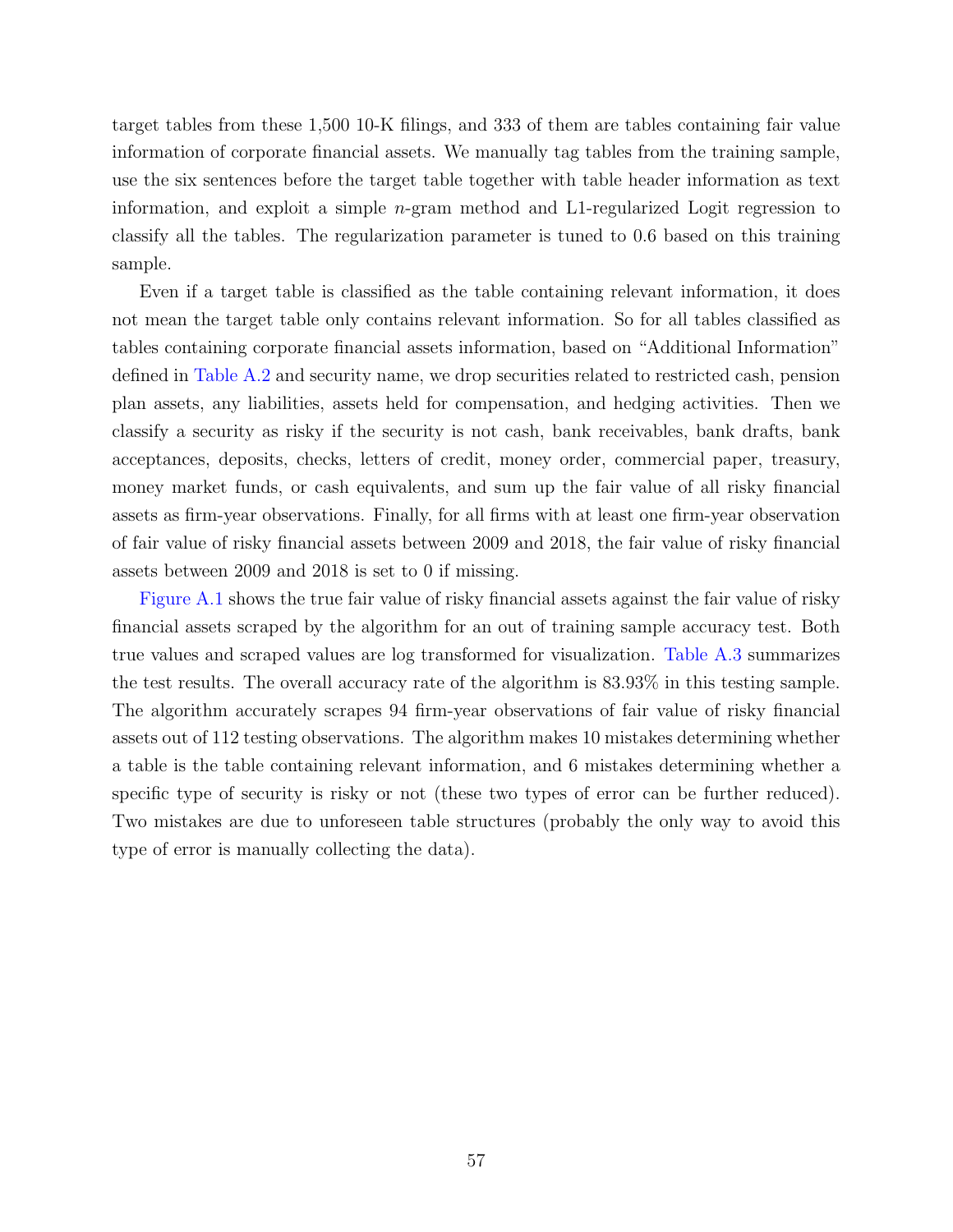Fig. A.1: Out of Sample Accuracy Test. This figure shows the true fair value of risky financial assets against the fair value of risky financial assets scraped by the algorithm for 112 randomly selected out of training sample firm-year observations. Both true values and scraped values are log transformed for visualization.

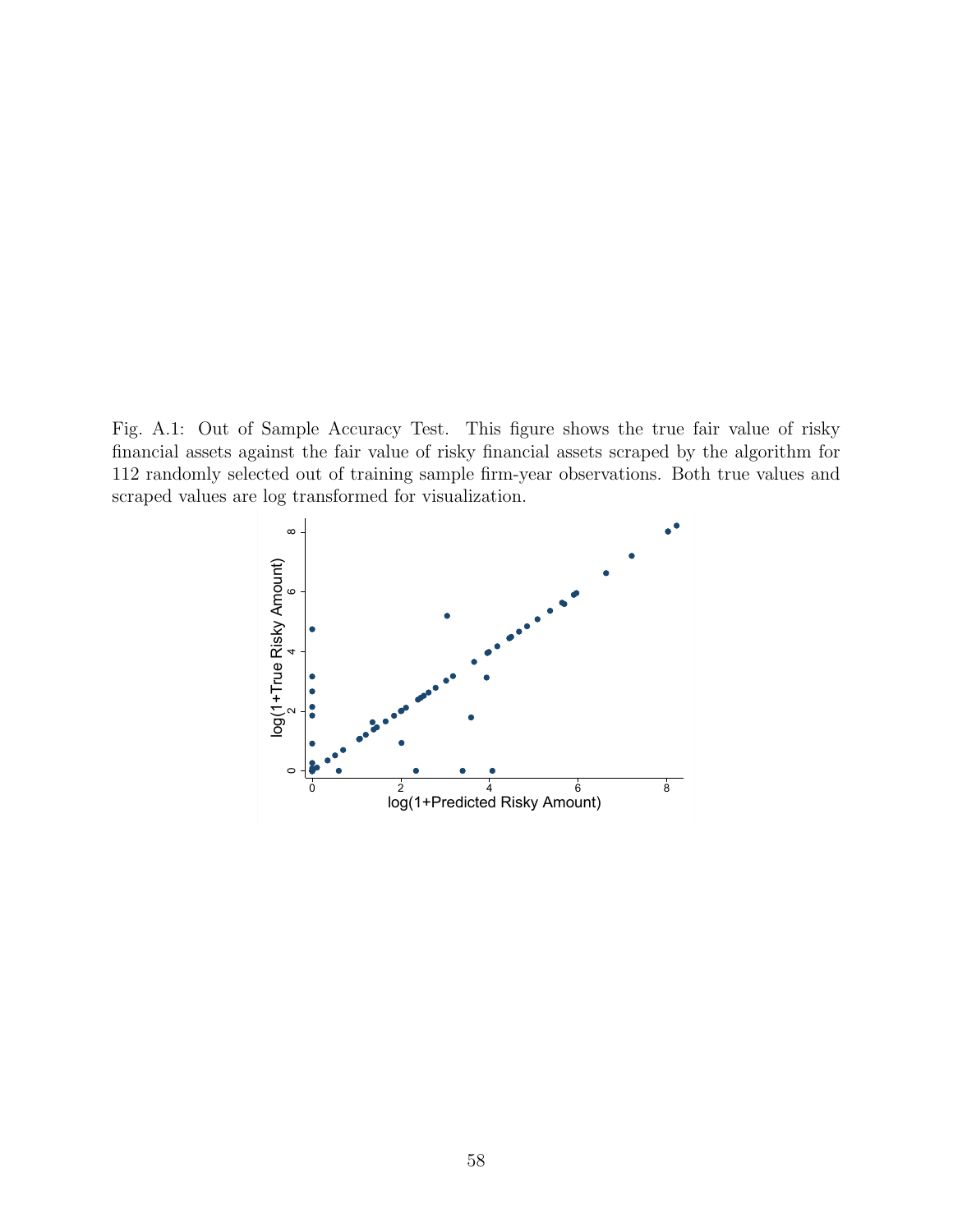| brackets are not necessary to become target table but sometimes helpful for later information extraction and data construction.      |                                                               |         |          |                                                    |                                                                                              |
|--------------------------------------------------------------------------------------------------------------------------------------|---------------------------------------------------------------|---------|----------|----------------------------------------------------|----------------------------------------------------------------------------------------------|
| For a table to become a target, two                                                                                                  |                                                               |         |          |                                                    | basic conditions are necessary: $(1)$ the table contains at least one dollar symbol $(\$\),$ |
| this dollar symbol is used to break table header information from table content information (numerical information), and all         |                                                               |         |          |                                                    |                                                                                              |
| rows above first appearance of dollar symbol are classified as table header information; (2) fair value hierarchy information is     |                                                               |         |          |                                                    |                                                                                              |
| presented in table header information. Fair value hierarchy information is information required to be disclosed by SFAS No.          |                                                               |         |          |                                                    |                                                                                              |
| 157. More specifically, assets are required to be classified into 3 categories: Level 1 assets includes assets with quoted prices in |                                                               |         |          |                                                    |                                                                                              |
| active markets for identical assets; Level 2 assets includes assets without quoted prices in active markets, where other observable  |                                                               |         |          |                                                    |                                                                                              |
| inputs are required; Level 3 assets includes assets with unobservable inputs. When the firm reports multiple years' information      |                                                               |         |          |                                                    |                                                                                              |
| in the same table, the table is also classified as target.                                                                           |                                                               |         |          |                                                    |                                                                                              |
|                                                                                                                                      |                                                               |         |          | (Potential Other Information, e.g., Year, Unit)    |                                                                                              |
|                                                                                                                                      |                                                               | (Total) |          | Level 1 Synonyms Level 2 Synonyms Level 3 Synonyms |                                                                                              |
| (Potential Other Information                                                                                                         |                                                               |         |          | (Potential Other Information, e.g., Year, Unit)    |                                                                                              |
| (Aditional Information, e.g., Assets)                                                                                                |                                                               |         |          |                                                    |                                                                                              |
| Security                                                                                                                             | (3,000)                                                       |         | 1,000    | 1,000                                              | 1,000                                                                                        |
|                                                                                                                                      | $\begin{array}{c} \fbox{.} \ \hbox{.} \ \hbox{.} \end{array}$ |         | $\vdots$ | $\vdots$                                           | $\vdots$                                                                                     |
| (Total Synonyms)                                                                                                                     | $\vdots$                                                      |         |          |                                                    |                                                                                              |

(Total Synonyms)  $(\cdots)$   $(\cdots)$ 

(Total Synonyms)

Table A.2: Typical Target Table Structure. This table presents the standard structure of tables we target. Information in

Table A.2: Typical Target Table Structure. This table presents the standard structure of tables we target. Information in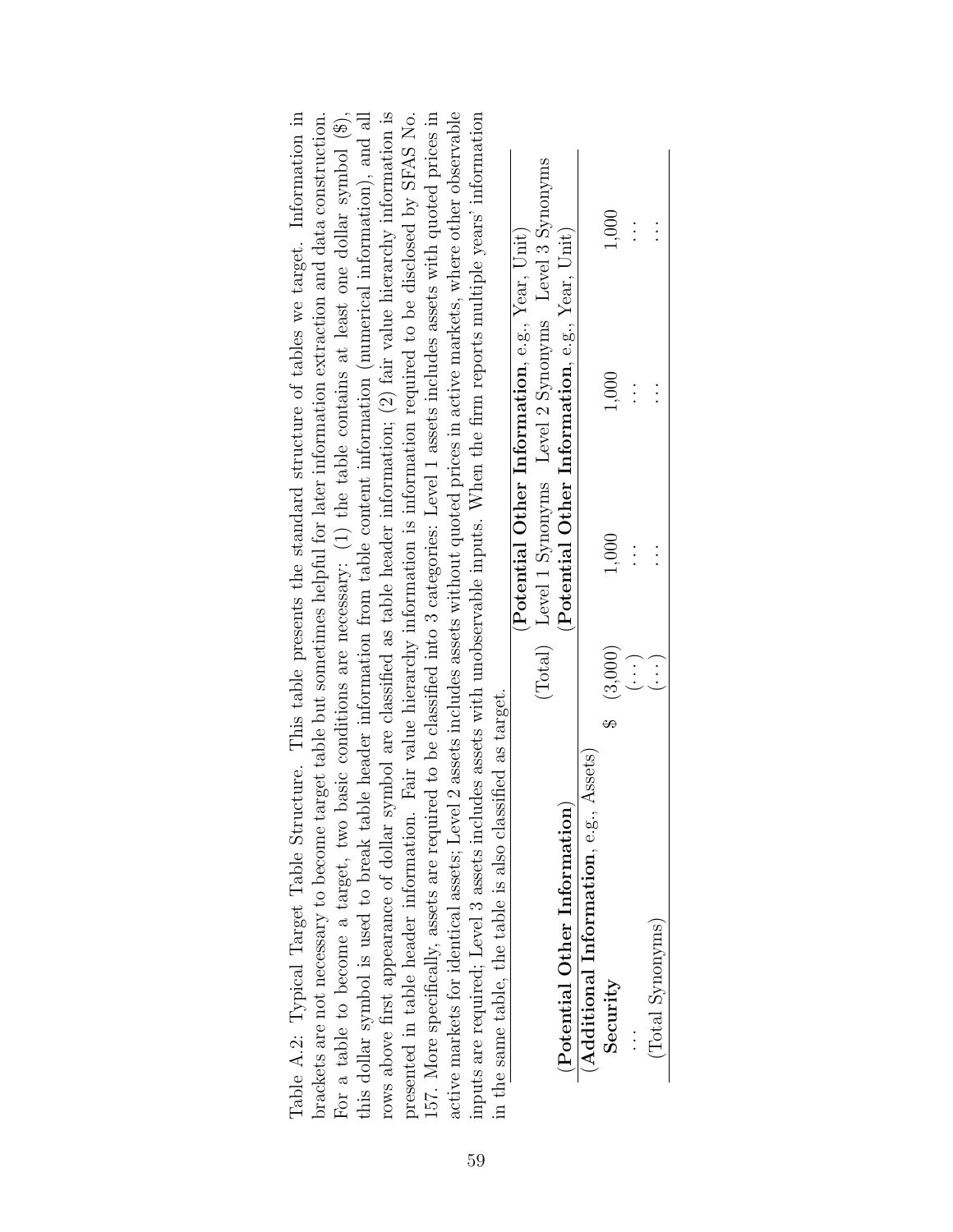Table A.3: Out of Sample Accuracy Test. This table reports an out of sample accuracy test of the algorithm used to scrape the fair value of risky financial assets. The algorithm accurately scrapes 94 firm-year observations of fair value of risky financial assets out of 112 testing observations. The algorithm makes 10 mistakes determining whether a table is the table containing relevant information and 6 mistakes determining whether a specific type of security is risky or not (these two types of error can be further reduced). 2 mistakes are due to unforeseen table structures (probably the only way to avoid this type of error is manually collecting the data).

| Source of Errors    |       |        | Classification Security Type Table Structure | Total  |
|---------------------|-------|--------|----------------------------------------------|--------|
| $\#$ of Errors      |       |        |                                              |        |
| $%$ of Errors       | 8.93% | 5.36\% | 1.79%                                        | 16.07% |
| Testing Sample Size |       |        |                                              |        |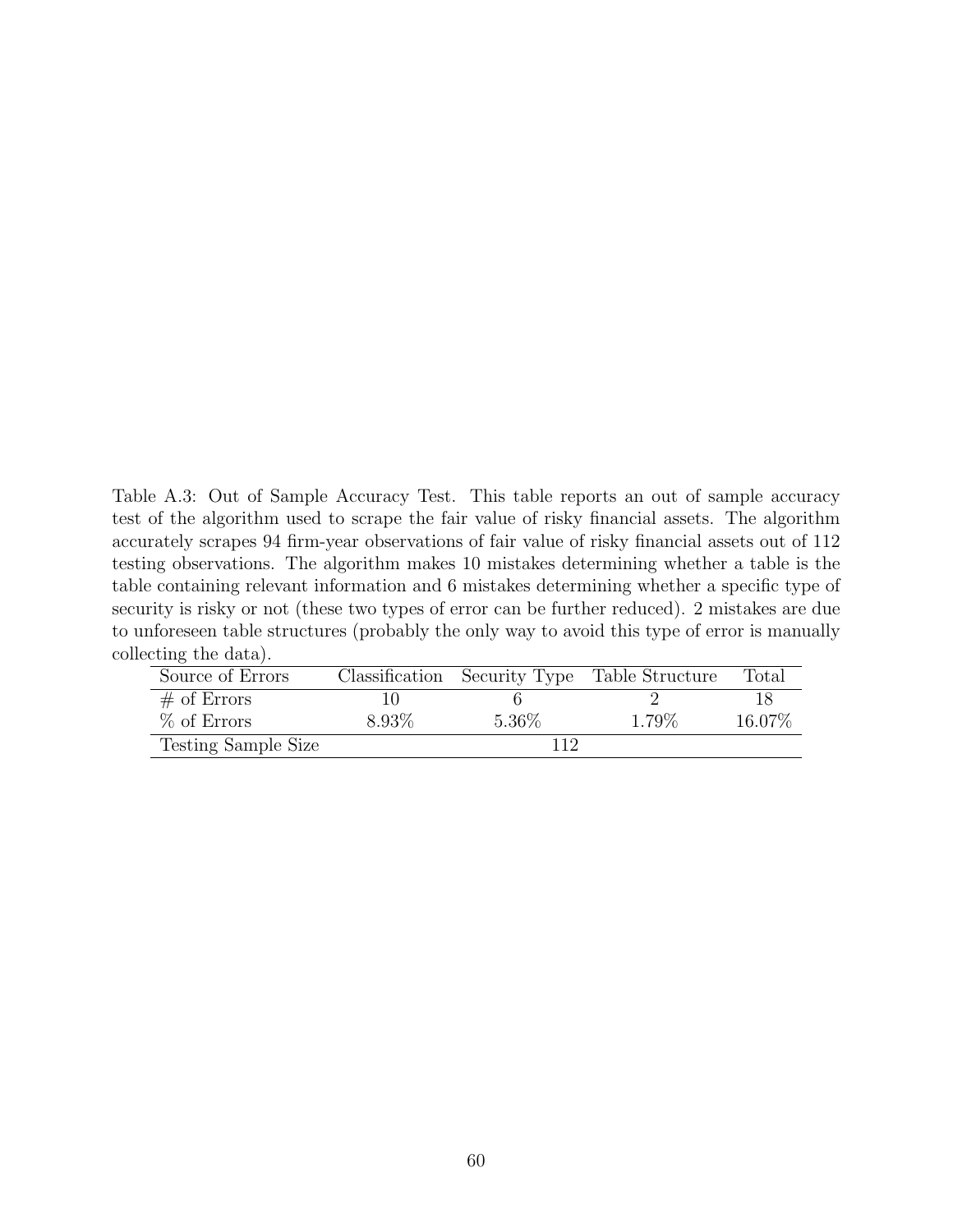## <span id="page-61-0"></span>E. Financing Constraint Indices

KZ index, WW index, and HP index are constructed as

$$
KZ\ index = -1.001909 \Big[ \frac{IB+DP}{\text{lagged } PPENT} \Big] + 0.2826389 \Big[ \frac{AT+PRCC\_F \times CSHO - CEQ - TXDB}{AT} \Big]
$$
  
+ 3.139193 \Big[ \frac{DLTT + DLC}{DLTT + DLC + SEQ} \Big] - 39.3678 \Big[ \frac{DVC + DVP}{\text{lagged } PPENT} \Big]   
- 1.314759 \Big[ \frac{CHE}{\text{lagged } PPENT} \Big]   
WW\ index = -0.091 \Big[ \frac{IB+DP}{AT} \Big]   
- 0.062 \Big[ \text{indicator set to one if } DVC + DVP \text{ is positive, and zero otherwise} \Big]   
+ 0.021 \Big[ \frac{DLTT}{AT} \Big] - 0.044 \Big[ \log AT \Big]   
+ 0.102 \Big[ \text{average three-digit SIC industry sales growth} \Big]  
= 0.035 [sales growth]   
HP\ index = -0.737Size + 0.043Size<sup>2</sup> - 0.040Age

where variables in italics are Compustat items. In computing HP index, Size equals the log of inflation-adjusted Compustat item  $AT$  (in 2004 dollars), and  $Age$  is the number of years the firm is listed with a nonmissing stock price on Compustat. We follow [Hadlock and Pierce](#page-33-1) [\(2010\)](#page-33-1) and [Farre-Mensa and Ljungqvist](#page-32-2) [\(2016\)](#page-32-2) and cap Size at (the log of) \$4.5 billion and Age at 37 years.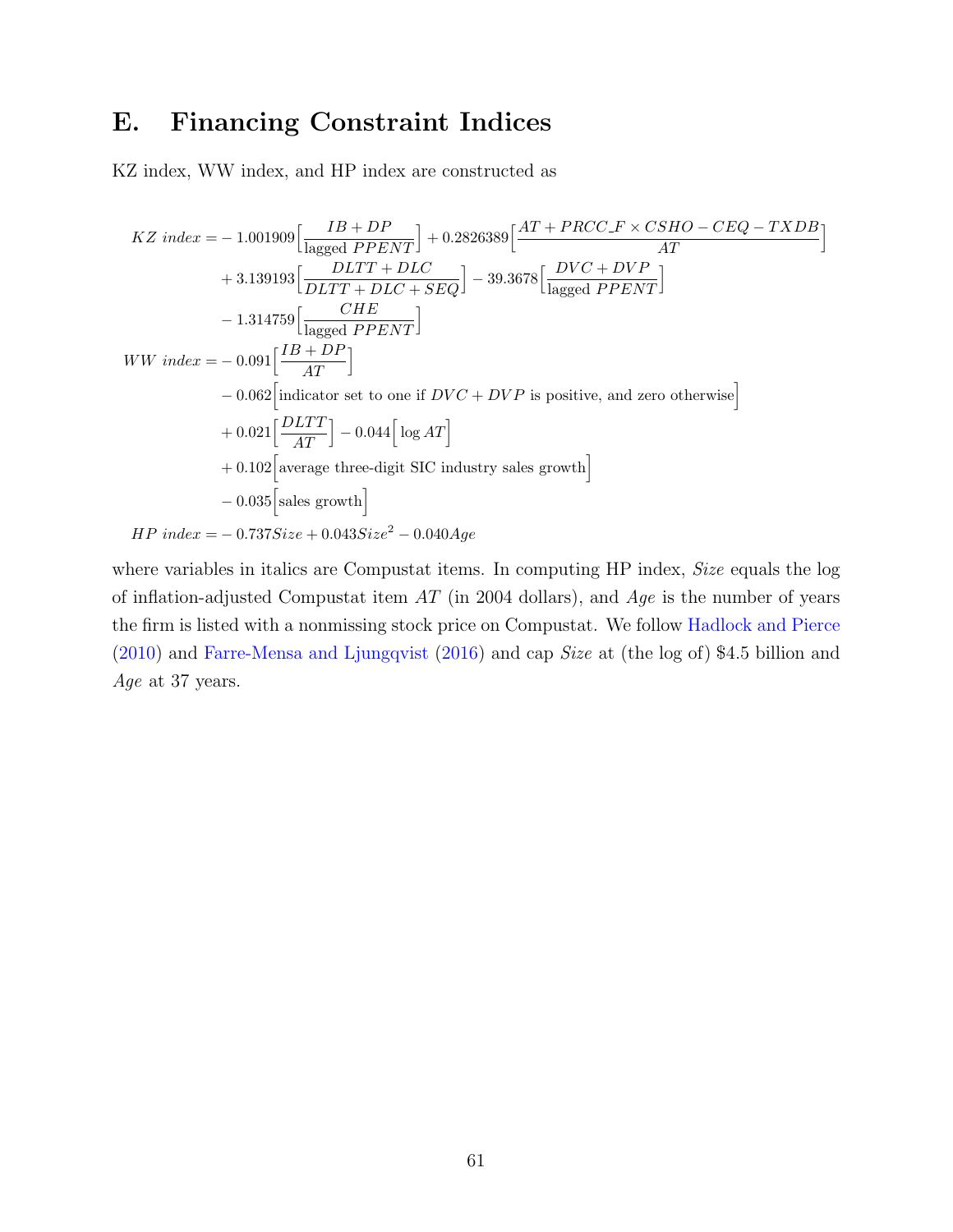# <span id="page-62-0"></span>F. Additional Empirical Results

|                                         | Number of Firms |
|-----------------------------------------|-----------------|
| $S\&P 500$ Firms between 2009 and 2018  | 575             |
| S&P 500 Firms Scraped in Our Sample     | 384             |
| Non S&P 500 Firms Scraped in Our Sample | 2,979           |
| Number of Firms in Our Sample           | 3,363           |

Table A.4: S&P 500 and non-S&P 500 Firm Coverage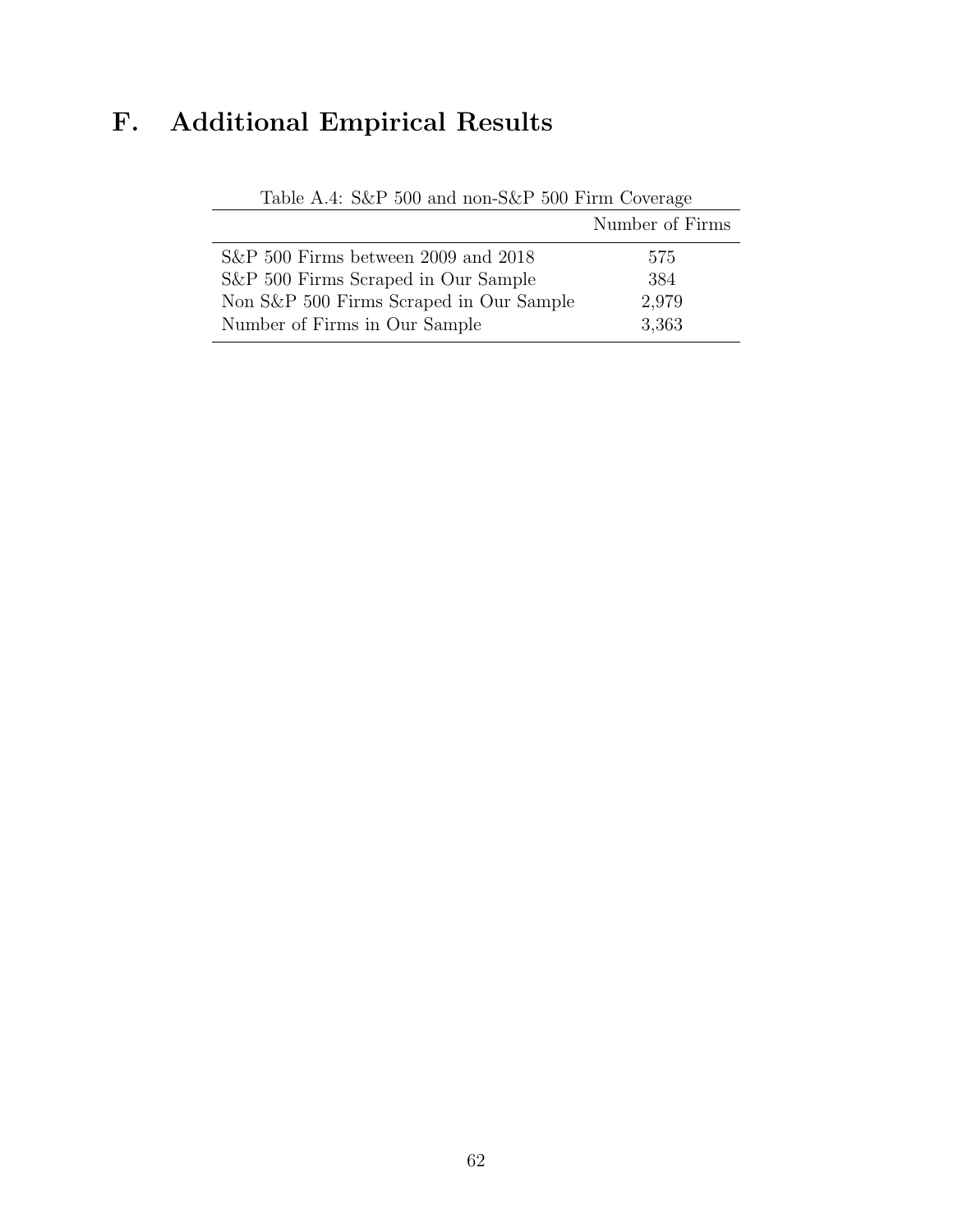| rapid 11.0. Summary Seachottes in Formac of Table 2 I and D in Dachin oc and $(201)$<br>Quintile | Low   | $\overline{2}$ | 3     | $\overline{4}$ | High  |
|--------------------------------------------------------------------------------------------------|-------|----------------|-------|----------------|-------|
| Total financial assets S&P 500 Firms                                                             |       |                |       |                |       |
| Safe financial assets/book assets                                                                | 0.041 | 0.094          | 0.118 | 0.150          | 0.134 |
| Risky financial assets/book assets                                                               | 0.007 | 0.022          | 0.039 | 0.055          | 0.118 |
| Safe financial assets/financial assets                                                           | 0.874 | 0.856          | 0.839 | 0.820          | 0.688 |
| Risky financial assets/financial assets                                                          | 0.126 | 0.144          | 0.161 | 0.180          | 0.312 |
| Total financial assets/book assets S&P 500 Firms                                                 |       |                |       |                |       |
| Safe financial assets/book assets                                                                | 0.018 | 0.052          | 0.097 | 0.157          | 0.213 |
| Risky financial assets/book assets                                                               | 0.003 | 0.006          | 0.011 | 0.030          | 0.192 |
| Safe financial assets/financial assets                                                           | 0.855 | 0.892          | 0.906 | 0.848          | 0.575 |
| Risky financial assets/financial assets                                                          | 0.145 | 0.108          | 0.094 | 0.152          | 0.425 |
| Total financial assets non-S&P 500 Firms                                                         |       |                |       |                |       |
| Safe financial assets/book assets                                                                | 0.091 | 0.155          | 0.174 | 0.185          | 0.171 |
| Risky financial assets/book assets                                                               | 0.013 | 0.043          | 0.068 | 0.081          | 0.097 |
| Safe financial assets/financial assets                                                           | 0.894 | 0.849          | 0.816 | 0.796          | 0.756 |
| Risky financial assets/financial assets                                                          | 0.106 | 0.151          | 0.184 | 0.204          | 0.244 |
| Total financial assets/book assets non-S&P 500 Firms                                             |       |                |       |                |       |
| Safe financial assets/book assets                                                                | 0.016 | 0.057          | 0.122 | 0.214          | 0.368 |
| Risky financial assets/book assets                                                               | 0.002 | 0.007          | 0.015 | 0.053          | 0.225 |
| Safe financial assets/financial assets                                                           | 0.887 | 0.891          | 0.889 | 0.809          | 0.635 |
| Risky financial assets/financial assets                                                          | 0.113 | 0.109          | 0.111 | 0.191          | 0.365 |

Table A.5: Summary Statistics in Format of Table 2 Panel B in [Duchin et al.](#page-32-0) [\(2017\)](#page-32-0)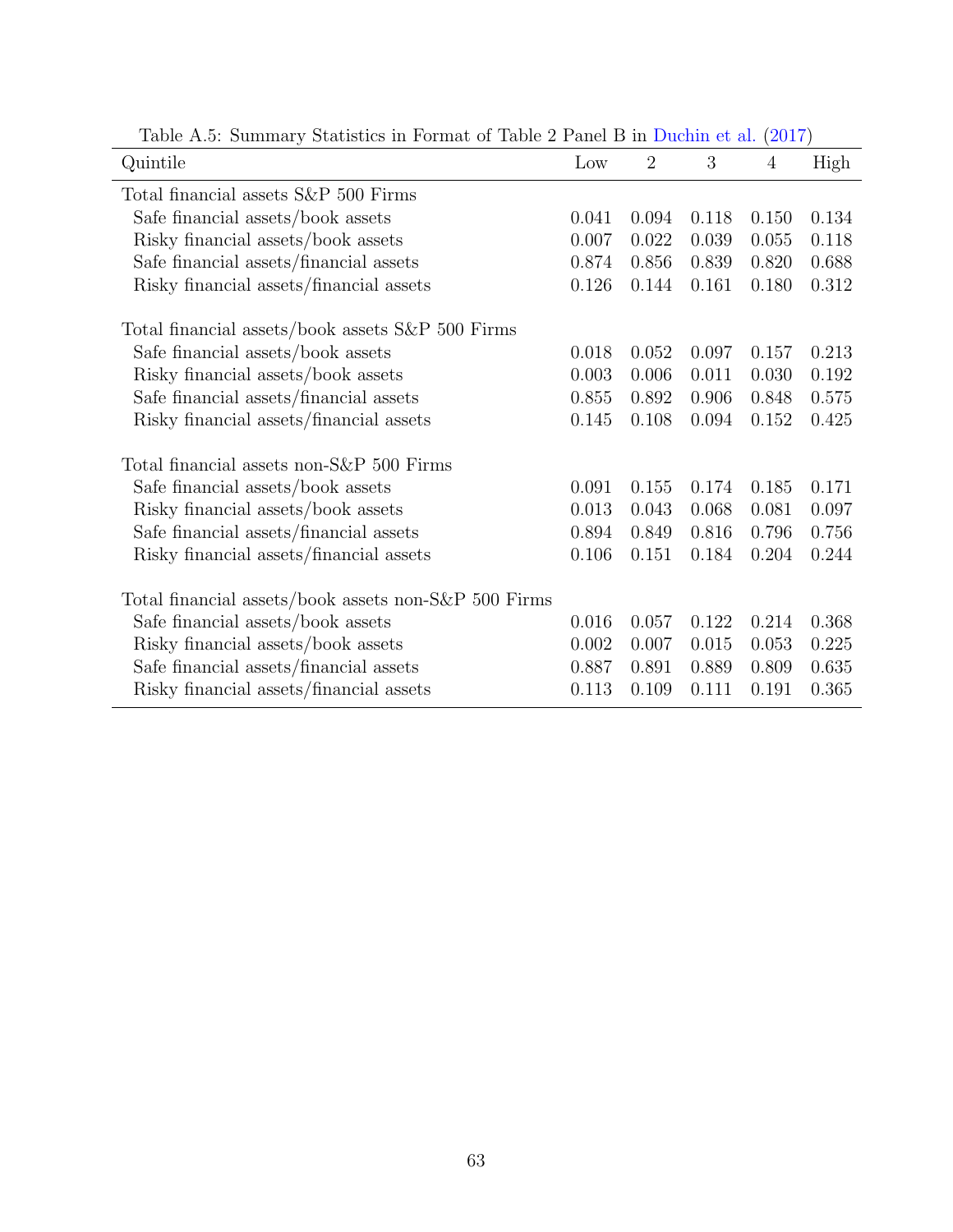|                  | Table TEO. Cross Dectional Results Dascu on Credit Ratings |             |                  |                |             |              |
|------------------|------------------------------------------------------------|-------------|------------------|----------------|-------------|--------------|
|                  | (1)                                                        | (2)         | $\left(3\right)$ | (4)            | (5)         | (6)          |
| <b>VARIABLES</b> | RiskyFin                                                   | RiskyFin    | RiskyFin         | RiskyFin       | RiskyFin    | RiskyFin     |
|                  |                                                            |             |                  |                |             |              |
| <b>Beta</b>      | $0.0748***$                                                | $0.0693**$  | $0.0639**$       | $0.0590**$     | $0.0594***$ | $0.0535**$   |
|                  | (0.0268)                                                   | (0.0267)    | (0.0255)         | (0.0235)       | (0.0228)    | (0.0210)     |
| FinCon           | $0.1669***$                                                | $0.1660***$ | $0.1677***$      | $0.1662***$    | $0.1618***$ | $0.1635***$  |
|                  | (0.0488)                                                   | (0.0484)    | (0.0487)         | (0.0481)       | (0.0494)    | (0.0491)     |
| Constant         | $0.1526***$                                                | $0.1546***$ | $0.1553***$      | $0.1520***$    | $0.1544***$ | $0.1520***$  |
|                  | (0.0321)                                                   | (0.0317)    | (0.0318)         | (0.0323)       | (0.0318)    | (0.0323)     |
| Observations     | 8,200                                                      | 8,210       | 8,200            | 8,212          | 8,231       | 8,212        |
| R-squared        | 0.0296                                                     | 0.0286      | 0.0264           | 0.0246         | 0.0261      | 0.0262       |
| Inv Measure      | I,                                                         | rd          | $t_{\rm ex}$     | $\mathfrak{p}$ | rd          | $t_{\rm ex}$ |
| $q$ -Prediction  | Y                                                          | Y           | Y                | N              | N           | N            |
| Ind-Year FEs     | Y                                                          | Y           | Y                | Y              | Y           | Y            |

Table A.6: Cross Sectional Results Based on Credit Ratings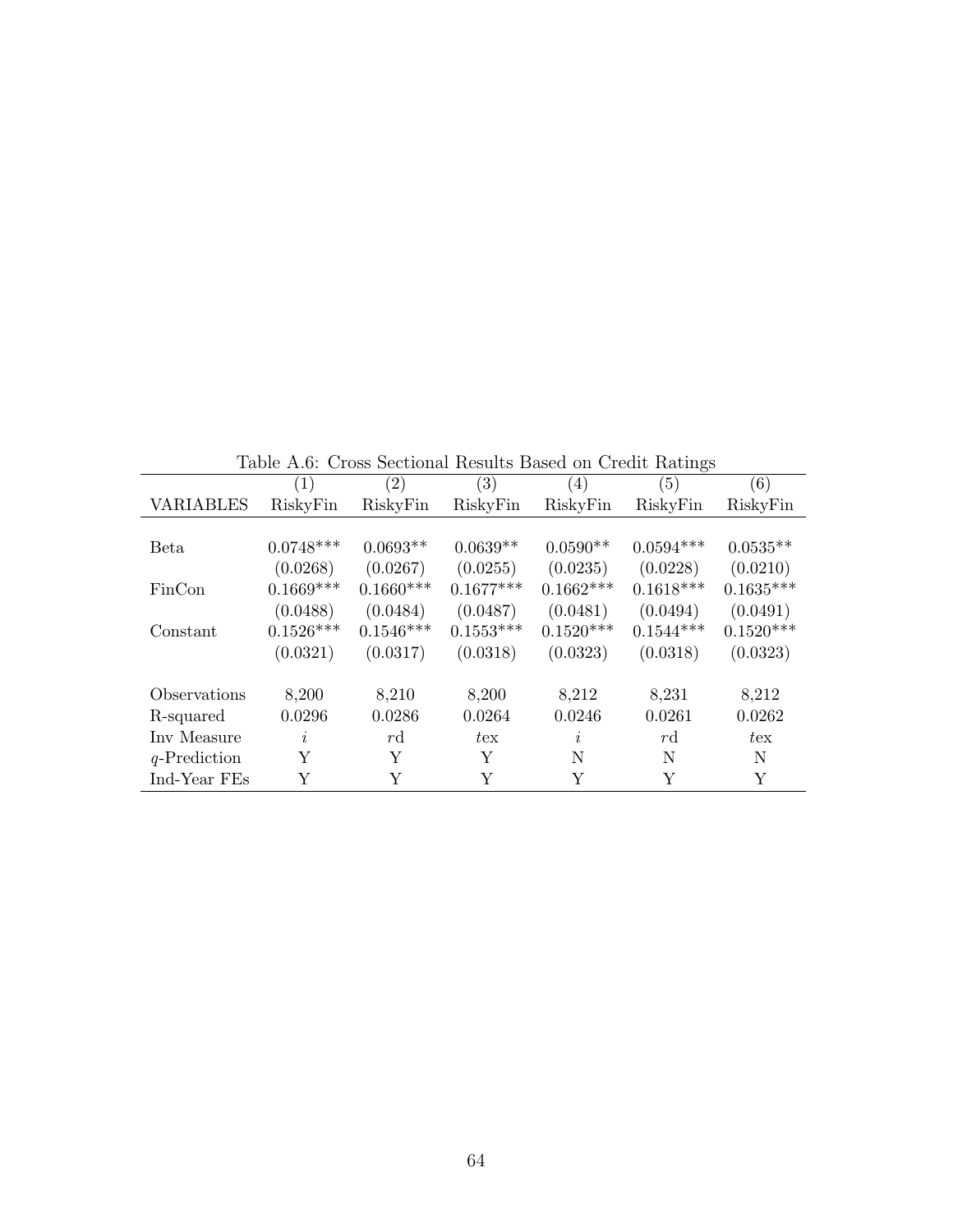|                  | Lable A.T. Cross becubilial results Dased on Rapian and Zingales (1997) midex |               |              |              |               |              |
|------------------|-------------------------------------------------------------------------------|---------------|--------------|--------------|---------------|--------------|
|                  | (1)                                                                           | (2)           | (3)          | (4)          | (5)           | (6)          |
| <b>VARIABLES</b> | RiskyFin                                                                      | RiskyFin      | RiskyFin     | RiskyFin     | RiskyFin      | RiskyFin     |
|                  |                                                                               |               |              |              |               |              |
| Beta             | $0.0701**$                                                                    | $0.0646**$    | $0.0591**$   | $0.0549**$   | $0.0550**$    | $0.0496**$   |
|                  | (0.0280)                                                                      | (0.0276)      | (0.0262)     | (0.0242)     | (0.0234)      | (0.0212)     |
| FinConH          | $-0.5288***$                                                                  | $-0.5304***$  | $-0.5331***$ | $-0.5299***$ | $-0.5261***$  | $-0.5266***$ |
|                  | (0.1166)                                                                      | (0.1171)      | (0.1175)     | (0.1140)     | (0.1149)      | (0.1135)     |
| FinConLH         | $0.4694***$                                                                   | $0.4727***$   | $0.4768***$  | $0.4733***$  | $0.4723***$   | $0.4724***$  |
|                  | (0.1040)                                                                      | (0.1053)      | (0.1053)     | (0.1020)     | (0.1038)      | (0.1022)     |
| Constant         | $0.1219***$                                                                   | $0.1217***$   | $0.1218***$  | $0.1192***$  | $0.1188***$   | $0.1175***$  |
|                  | (0.0329)                                                                      | (0.0329)      | (0.0331)     | (0.0336)     | (0.0338)      | (0.0338)     |
| Observations     | 7,407                                                                         | 7,411         | 7,407        | 7,412        | 7,425         | 7,412        |
|                  | 0.0642                                                                        | 0.0630        | 0.0608       | 0.0589       | 0.0602        | 0.0601       |
| R-squared        |                                                                               |               |              |              |               |              |
| Inv Measure      | i                                                                             | $r\mathrm{d}$ | $t_{\rm ex}$ | $\dot{i}$    | $r\mathrm{d}$ | $t_{\rm ex}$ |
| $q$ -Prediction  | Υ                                                                             | Υ             | Υ            | N            | N             | N            |
| Ind-Year FEs     | Y                                                                             | Y             | Y            | Y            | Y             | Y            |

Table A.7: Cross Sectional Results Based on [Kaplan and Zingales](#page-33-2) [\(1997\)](#page-33-2) Index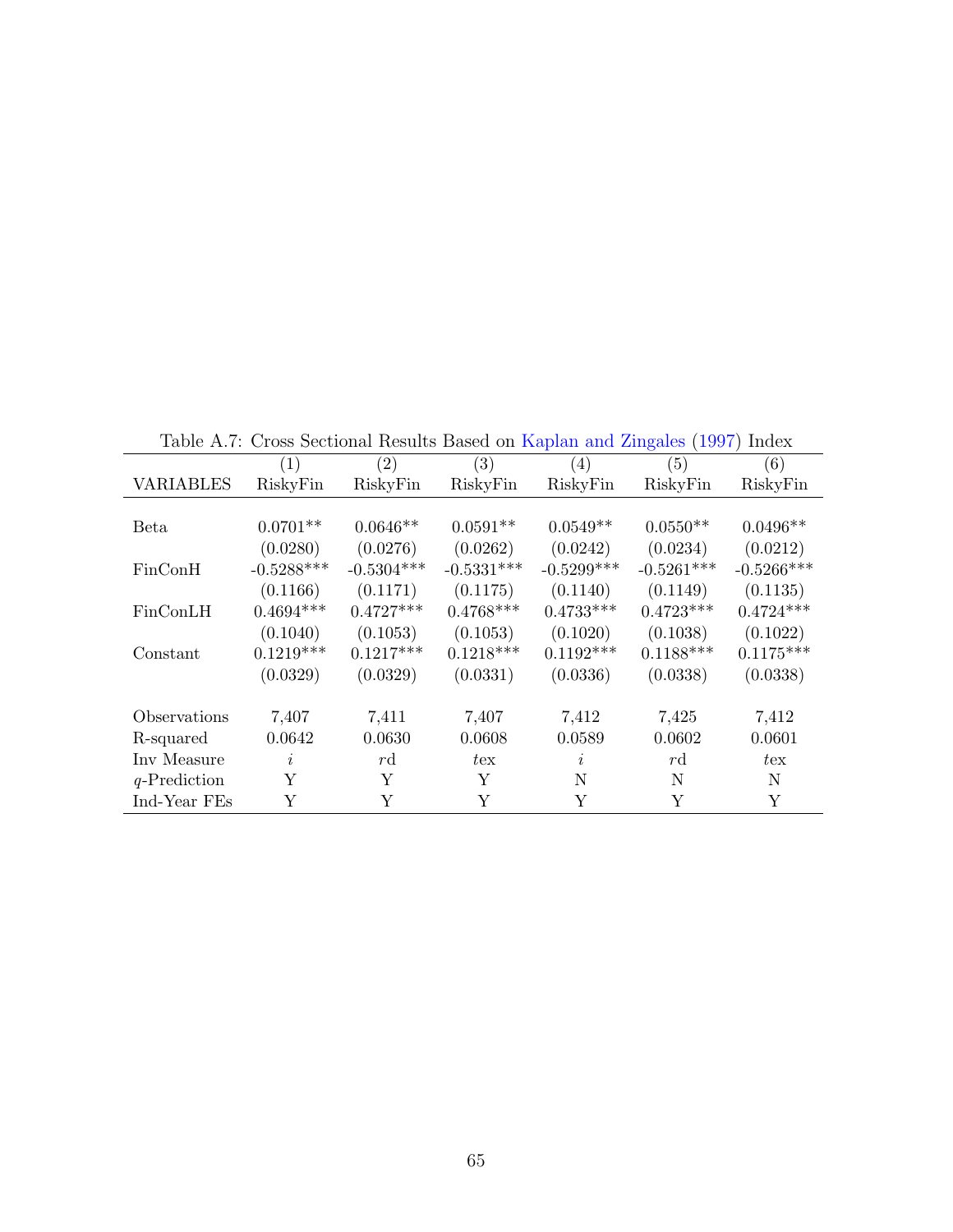|                 |             |             | Table A.S: Cross Sectional Results Based on Whited and Wu (2000) Index |                         |               |              |
|-----------------|-------------|-------------|------------------------------------------------------------------------|-------------------------|---------------|--------------|
|                 | (1)         | (2)         | (3)                                                                    | $\left( 4\right)$       | (5)           | (6)          |
| VARIABLES       | RiskyFin    | RiskyFin    | RiskyFin                                                               | RiskyFin                | RiskyFin      | RiskyFin     |
|                 |             |             |                                                                        |                         |               |              |
| Beta            | $0.0813**$  | $0.0739**$  | $0.0683**$                                                             | $0.0657**$              | $0.0632**$    | $0.0572**$   |
|                 | (0.0315)    | (0.0316)    | (0.0303)                                                               | (0.0273)                | (0.0271)      | (0.0253)     |
| FinConH         | $-0.0866$   | $-0.0819$   | $-0.0820$                                                              | $-0.0828$               | $-0.0894$     | $-0.0863$    |
|                 | (0.0631)    | (0.0615)    | (0.0627)                                                               | (0.0669)                | (0.0668)      | (0.0706)     |
| FinConLH        | $-0.0694*$  | $-0.0707*$  | $-0.0716*$                                                             | $-0.0652*$              | $-0.0644*$    | $-0.0628$    |
|                 | (0.0396)    | (0.0396)    | (0.0400)                                                               | (0.0382)                | (0.0387)      | (0.0385)     |
| Constant        | $0.3082***$ | $0.3102***$ | $0.3124***$                                                            | $0.3028***$             | $0.3043***$   | $0.3008***$  |
|                 | (0.0236)    | (0.0239)    | (0.0241)                                                               | (0.0216)                | (0.0230)      | (0.0223)     |
|                 |             |             |                                                                        |                         |               |              |
| Observations    | 8,053       | 8,062       | 8,053                                                                  | 8,065                   | 8,083         | 8,065        |
| R-squared       | 0.0278      | 0.0260      | 0.0236                                                                 | 0.0229                  | 0.0232        | 0.0231       |
| Inv Measure     | $\dot{i}$   | rd          | $t_{\rm ex}$                                                           | $\overline{\mathbf{r}}$ | $r\mathrm{d}$ | $t_{\rm ex}$ |
| $q$ -Prediction | Υ           | Υ           | Y                                                                      | N                       | N             | N            |
| Ind-Year FEs    | Y           | Y           | Y                                                                      | Y                       | Y             | Y            |

Table A.8: Cross Sectional Results Based on [Whited and Wu](#page-34-2) [\(2006\)](#page-34-2) Index